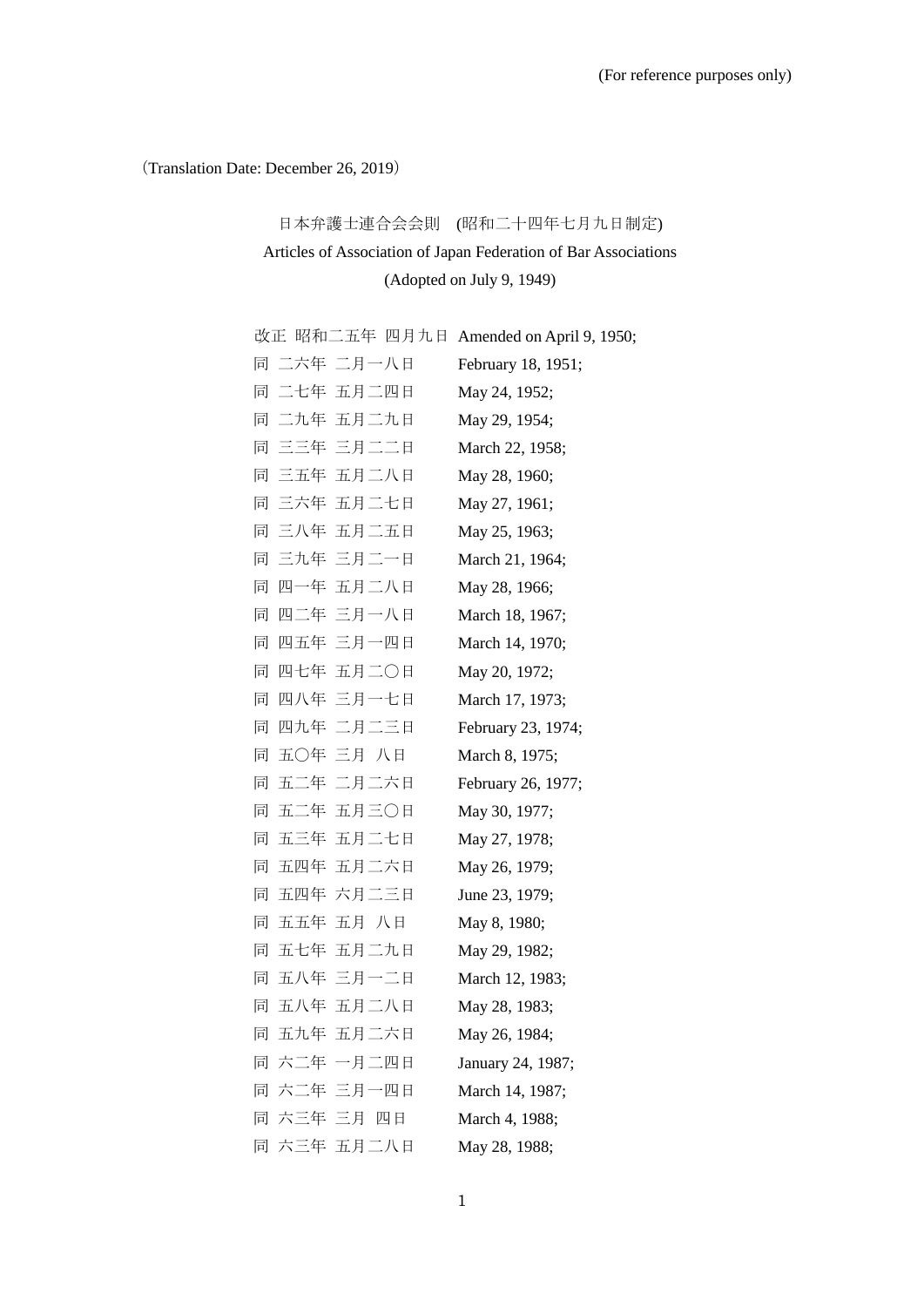| 平成 三年 三月 九日   | March 9, 1991;     |
|---------------|--------------------|
| 四年 三月 七日<br>同 | March 7, 1992;     |
| 同 六年 三月 三日    | March 3, 1994;     |
| 同 六年一一月二二日    | November 22, 1994; |
| 同 七年 五月二六日    | May 26, 1995;      |
| 同 八年 二月二二日    | February 22, 1996; |
| 同 一〇年 九月 二日   | September 2, 1998; |
| 同 一一年 五月二一日   | May 21, 1999;      |
| 同 一二年 三月二四日   | March 24, 2000;    |
| 同 一三年 二月 九日   | February 9, 2001;  |
| 同 一三年 五月二五日   | May 25, 2001;      |
| 同 一三年一〇月三一日   | October 31, 2001;  |
| 同 一四年 五月二四日   | May 24, 2002;      |
| 同 一五年一一月一二日   | November 12, 2003; |
| 同 一六年一一月一〇日   | November 10, 2004; |
| 同 一八年一二月 七日   | December 7, 2006;  |
| 同 一九年 五月二五日   | May 25, 2007;      |
| 同 一九年一二月 六日   | December 6, 2007;  |
| 同 二〇年一二月 五日   | December 5, 2008;  |
| 同 二一年一二月 四日   | December 4, 2009;  |
| 同 二三年 二月 九日   | February 9, 2011;  |
| 同 二四年 五月二五日   | May 25, 2012;      |
| 同 二四年一二月 七日   | December 7, 2012;  |
| 同 二五年一二月 六日   | December 6, 2013;  |
| 同 二六年 五月三〇日   | May 30, 2014;      |
| 同 二六年一二月 五日   | December 5, 2014;  |
| 同 二七年一二月 四日   | December 4, 2015;  |
| 同 二九年 三月 三日   | March 3, 2017;     |
| 同 二九年一二月 八日   | December 8, 2017;  |
| 同 三一年 三月 一日   | March 1, 2019      |

# 目次

# Table of Contents

第一章 総則 (第一条―第九条) Chapter I General Provisions (Article 1 to 9)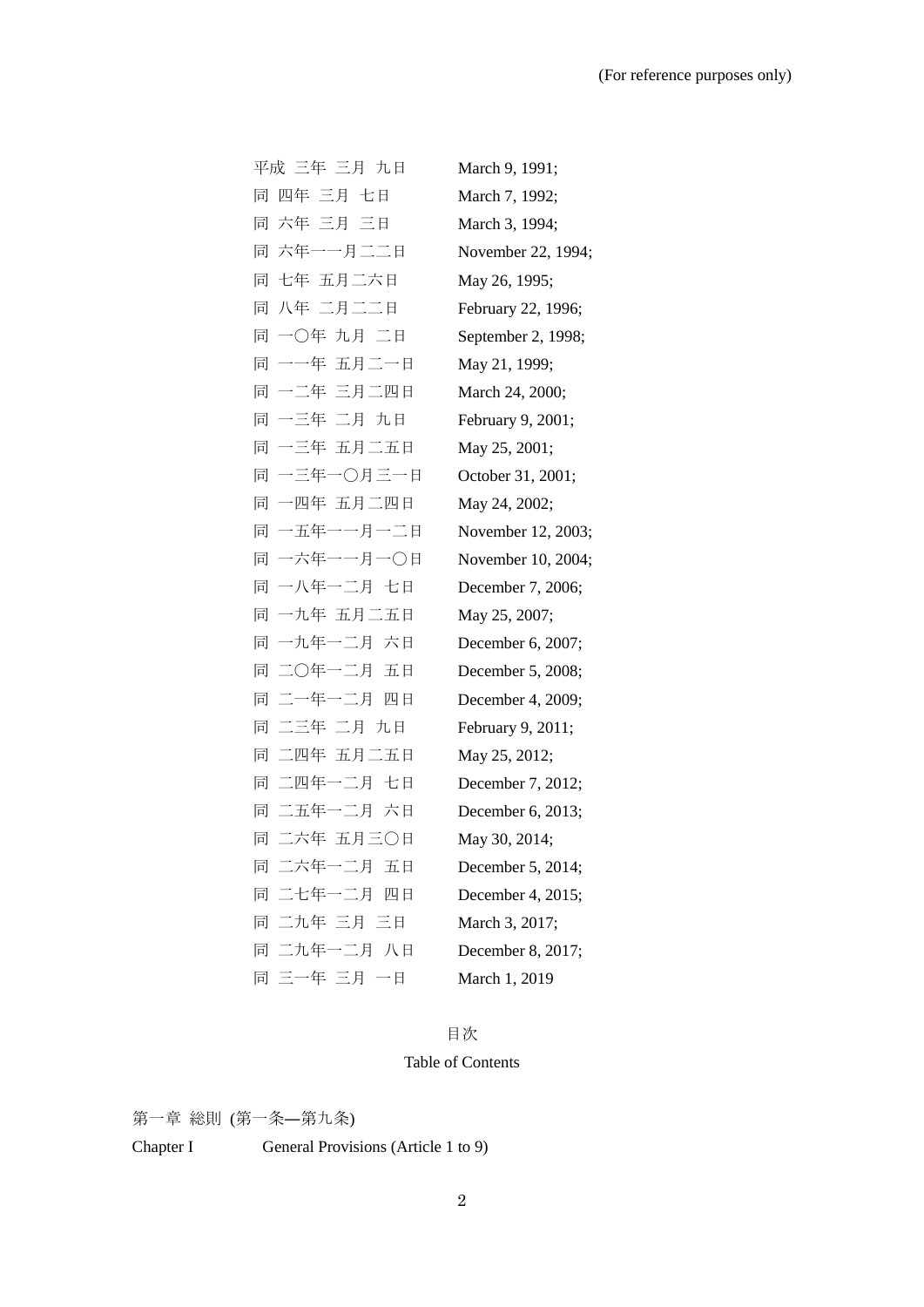- 第二章 弁護士道徳 (第十条―第十六条)
- Chapter Ⅱ Ethics of Attorneys (Articles 10 to 16)
- 第三章 弁護士名簿 (第十七条―第二十六条)
- Chapter Ⅲ Roll of Attorneys (Articles 17 to 26)
- 第四章 弁護士及び弁護士会 (第二十七条―第三十二条)
- Chapter Ⅳ Attorneys and Bar Associations (Articles 27 to 32)
- 第四章の二 弁護士法人 (第三十二条の二)
- Chapter Ⅳ- Ⅱ Legal Professional Corporations (Article 32-2)
- 第五章 総会及び代議員会 (第三十三条―第五十五条の二)
- Chapter V General Meeting and House of Delegates (Articles 33 to 55-2)
- 第六章 役員 (第五十六条―第六十四条)
- Chapter Ⅵ Officers (Articles 56 to 64)
- 第七章 資格審査 (第六十五条―第六十七条の二)
- Chapter VII Qualification Screening (Articles 65 to 67-2)
- 第八章 懲戒 (第六十八条―第七十三条)
- Chapter Ⅷ Disciplinary Action (Articles 68 to 73)
- 第九章 常置委員会及び特別委員会 (第七十四条―第八十二条)
- Chapter Ⅸ Permanent Committees and Extraordinary Committees (Article 74 to Article 82)
- 第十章 事務総長及び事務機構 (第八十二条の二―第八十二条の四)
- Chapter X Secretary-General and Secretariat Organization (Articles 82-2 to 82-4)
- 第十一章 司法修習生(第八十三条―第八十六条)
- Chapter Ⅺ Legal Apprentice (Articles 83 to 86)
- 第十二章 弁護士の報酬及び法律扶助(第八十七条―第八十九条の二)
- Chapter XII Fees of Attorneys and Legal Aid (Articles 87 to 89-2)
- 第十三章 会計資産及び会費(第九十条―第九十七条)
- Chapter XIII Accounting Assets and Membership Fees (Articles 90 to 97)
- 第十四章 特別会員、外国特別会員及び準会員(第九十七条の二―第九十八条)
- Chapter XIV Special Members, Foreign Special Members and Associate Members (Article 97- 2 to 98)
- 第十五章 改正 (第九十九条)
- Chapter XV Amendments (Article 99)
- 附則 Supplementary Provisions

#### 第一章 総則

Chapter I General Provisions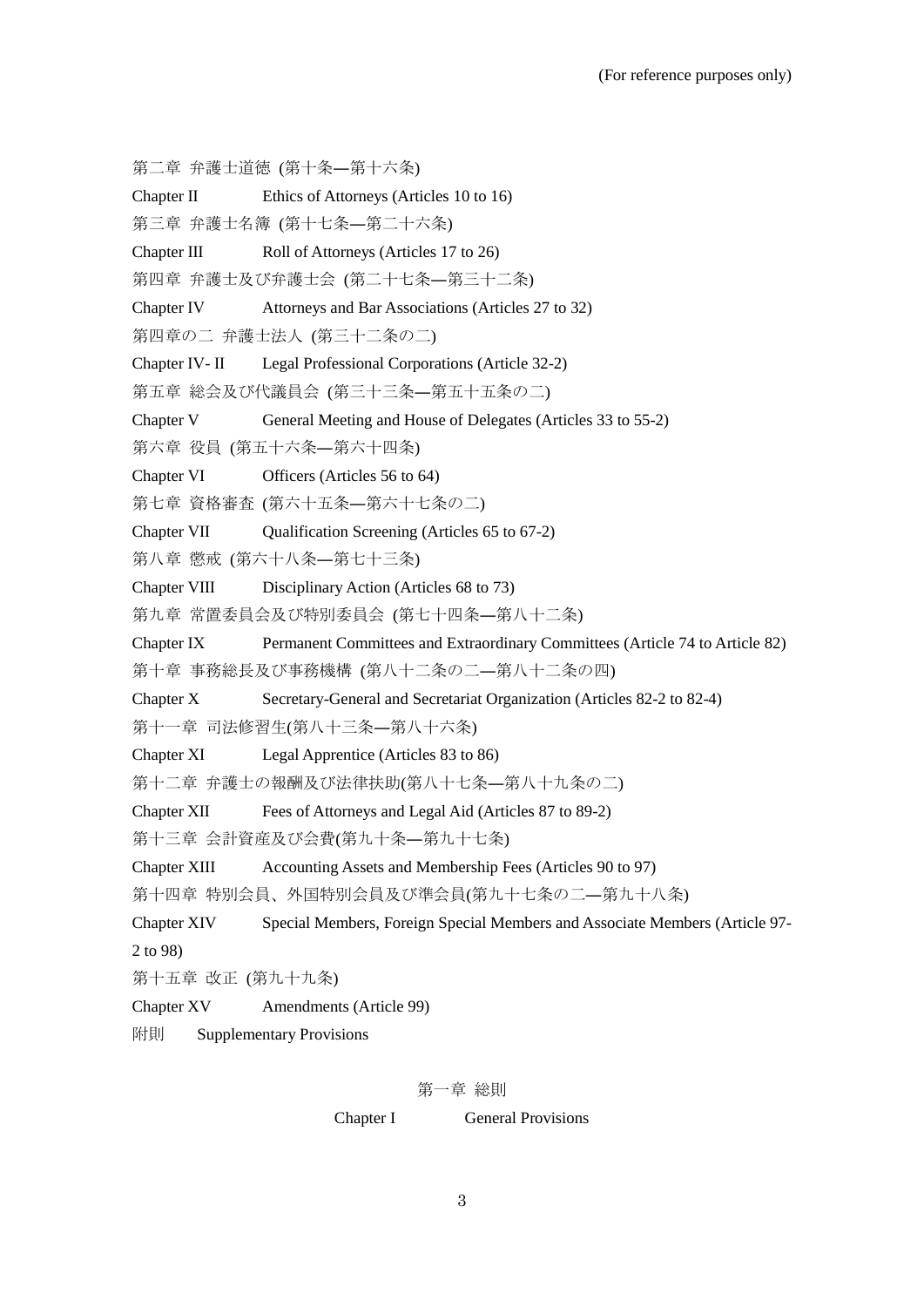(名称)

第一条 本会は、弁護士法(昭和二十四年法律第二百五号。以下「法」という。)の規定すると ころにより、日本弁護士連合会と称する。

(Name)

Article 1 The Federation (hereinafter referred to as the "JFBA") shall be called the Japan Federation of Bar Associations pursuant to the provisions of the Attorney Act (Act No. 205 of 1949, hereinafter referred to as the "Act").

(人権と正義の源泉)

第二条 本会は、基本的人権を擁護し、社会正義を実現する源泉である。

(Source of Human Rights and Justice)

Article 2 The JFBA shall be the source of protection of fundamental human rights and the realization of social justice.

(目的)

第三条 本会は、弁護士及び弁護士法人の使命及び職務に鑑み、その品位を保持し、弁護士 及び弁護士法人の事務の改善進歩を図るため、弁護士、弁護士法人及び弁護士会の指導、連 絡及び監督に関する事務を行うことを目的とする。

(Purpose)

Article 3 The objective of the JFBA is, in light of the mission and duties of the attorneys and the legal professional corporations, to administer the affairs concerning the guidance, liaison, and supervision of the attorneys, legal professional corporations and bar associations in order to maintain their dignity and to improve and advance the practice of attorneys and legal professional corporations.

(会員)

第四条 本会は、弁護士、弁護士法人及び弁護士会をもって組織する。

(Member)

Article 4 The JFBA shall consist of attorneys, legal professional corporations, and bar associations.

(入会及び退会)

第五条 弁護士、弁護士法人及び弁護士会は、当然、本会の会員となり、特に入会の手続を 執ることを要しない。

2 弁護士が弁護士名簿の登録を取り消されたとき、弁護士法人が清算結了の登記をしたと き(ただし、法第六十二条第五項の規定により存続するものとみなすときは、懲戒の手続が 結了したとき。)、若しくは破産手続の廃止若しくは終結の決定が確定したとき、又は弁護 士会が解散したときは、当然、本会の会員たる地位を失うものとし、特に退会の手続を執る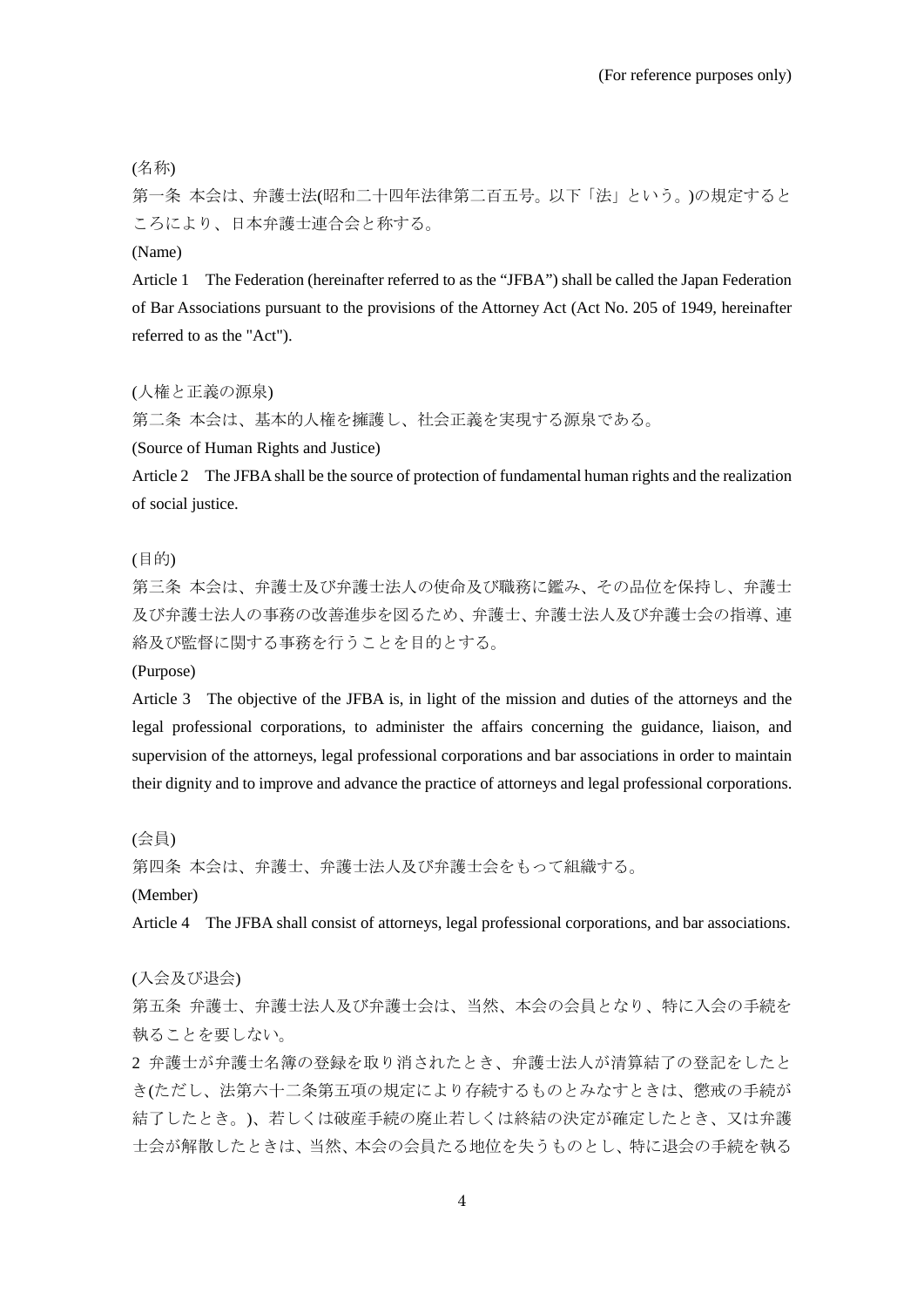# ことを要しない。

#### (Admission and Withdrawal)

Article 5 Attorneys, legal professional corporations and bar associations shall become members of the JFBA as a matter of course, and are not required to follow the procedures for admission.

2 An attorney, a legal professional corporation or a bar association shall lose the status of membership of the JFBA, as a matter of course, in cases where an attorney's registration in the roll of practicing attorneys is rescinded, a legal professional corporation registers the completion of liquidation (provided, however, that when the legal professional corporation is deemed to exist pursuant to the provision of Article 62, Paragraph 5 of the Act, at the time the disciplinary proceeding has been completed), or when an order of discontinuance or termination of bankruptcy proceedings has become final and binding, or a bar association is dissolved, as the case may be, and procedures for withdrawal shall not be required.

#### (会規及び規則)

第六条 本会は、この会則を実施し、その他法令に基づいて必要な措置を行うため、会規又 は規則を定める。

2 会規は総会の決議により、規則は理事会の決議により定め、又は変更するものとする。

3 本会は、会則、会規又は規則を定め、又は変更したときは、本会のウェブサイトに掲載し て公示する。

#### (Rules and Regulations)

Article 6 The JFBA shall establish its rules (hereinafter referred to as the "Rules") or regulations (hereinafter referred to as the "Regulations") in order to implement this Articles of Association and take necessary measures in accordance with laws and regulations.

2 The Rules shall be established or amended by resolution of the General Meeting, and the Regulations shall be established or amended by resolution of the Board of Governors.

3 The JFBA shall, when it has established or amended its Articles of Associations, Rules or Regulations, publish them on the website of the JFBA and publicly announce them.

(機関雑誌)

第七条 本会は、第三条の目的を達成する一助として、機関雑誌を発行する。

(Journal)

Article 7 The JFBA shall publish its journal to assist in achieving the purpose set forth in Article 3 hereof.

(会員に対する通知) 第八条 弁護士及び弁護士法人である会員に対する通知は、法律又はこの会則に別段の定め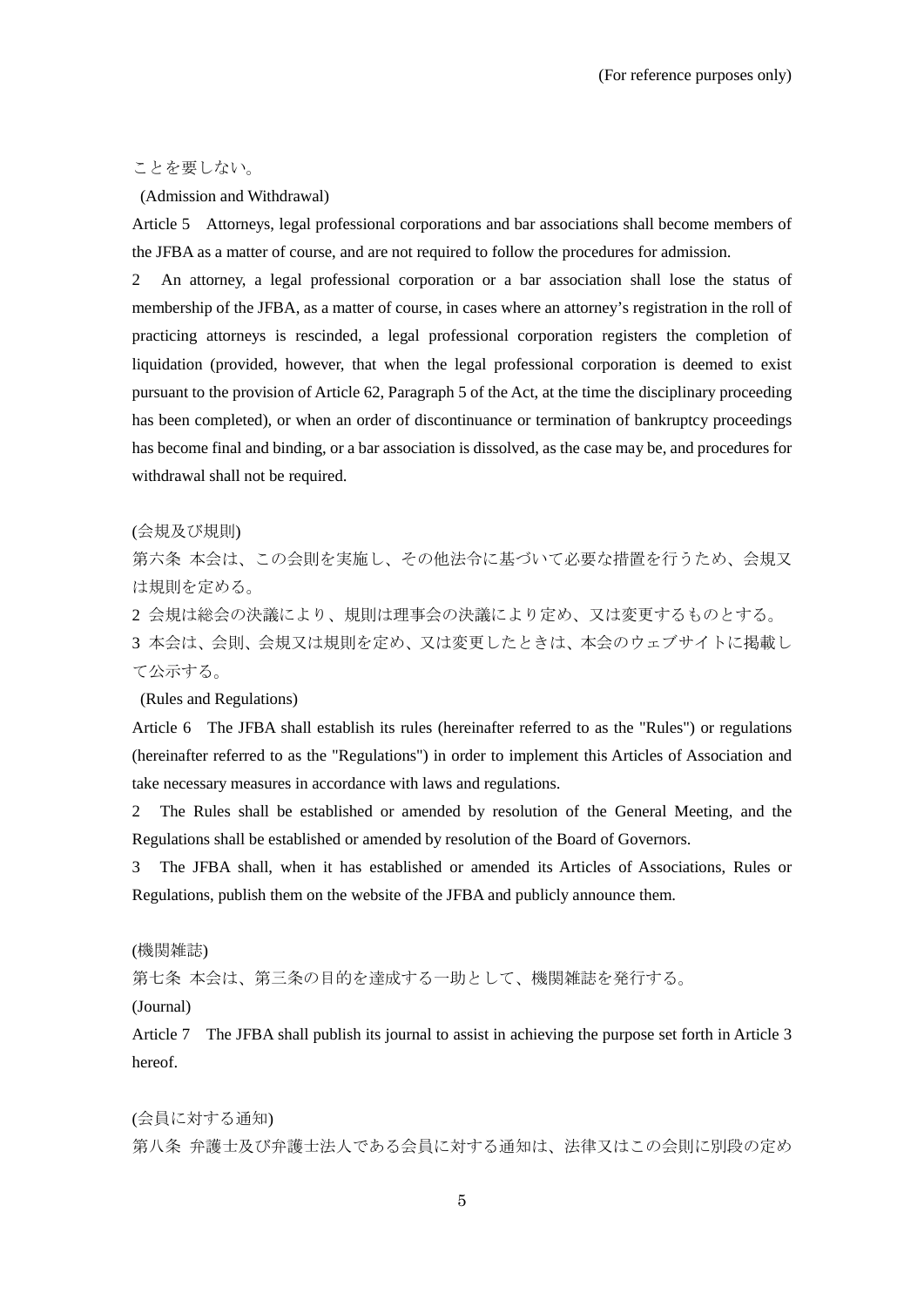がある場合を除いては、その所属弁護士会(複数の弁護士会に所属する弁護士法人にあって は、主たる法律事務所の所在する地域において所属する弁護士会)に宛ててその旨を通知す ることをもって足りる。

(Notice to Members)

Article 8 Unless otherwise provided by law or this Articles of Association, a notice to a member who is an attorney or a legal professional corporation shall suffice if the notice is sent to the bar association to which the member belongs (or, in the case of a legal professional corporation which belongs to more than one bar associations, the bar association in the region where its principal law office is located.).

(事務所)

第九条 本会は、事務所を東京都千代田区霞が関一丁目一番三号に置く。

(Office)

Article 9 This Federation shall have its office at 1-1-3 Kasumigaseki, Chiyoda-ku, Tokyo.

第二章 弁護士道徳

# Chapter II Ethics of Attorney

(職責の自覚)

第十条 弁護士は、人権の擁護者であり、社会正義を顕現するものであることを自覚しなけ ればならない。

(Awareness of Duties)

Article 10 An attorney must be aware that he/she shall be the guardian of human rights and shall realize social justice.

(非違不正の是正)

第十一条 弁護士は、常に法令が適正に運用されているかどうかを注意し、いやしくも非違 不正を発見したときは、その是正に努めなければならない。

(Rectification of Illegality and Injustice)

Article 11 An attorney shall always pay attention to whether or not laws and regulations are being properly applied, and should he/she ever finds illegality or injustice, he/she shall endeavor to rectify such illegality or injustice discovered.

(学術の研究と人格の錬磨)

第十二条 弁護士は、法律学その他必要な学術の研究に努めるとともに、絶えず人格を錬磨 し、強き責任感と高き気品を保たなければならない。

(Academic Research and Personal Development)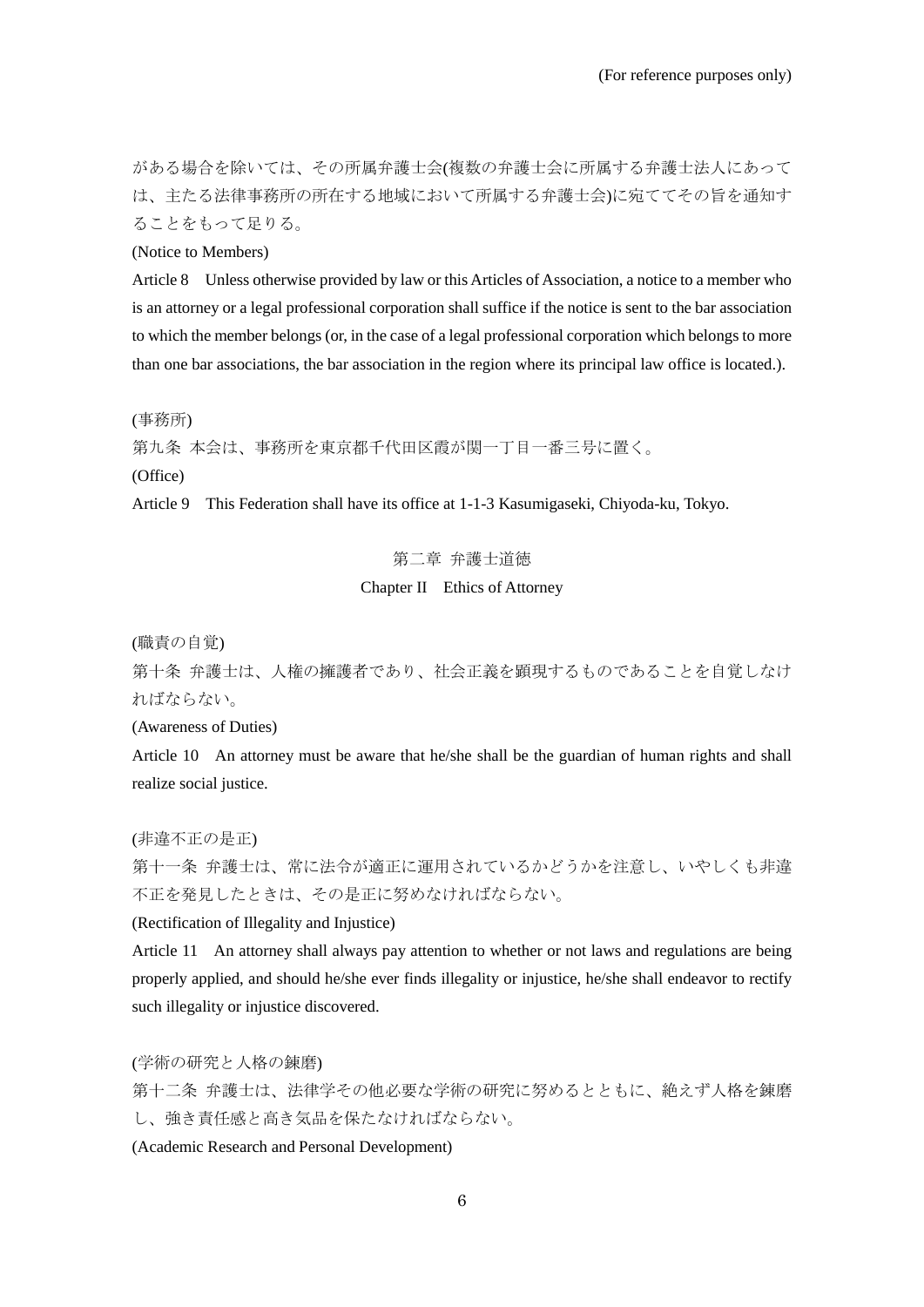Article 12 An attorney shall endeavor to conduct legal and other necessary academic research, constantly refine its personality and maintain a strong sense of responsibility and dignity.

#### (公私混同の禁止)

第十三条 弁護士は、法廷の内外を問わず、裁判官、検察官及び同僚に対して礼節を守ると ともに、公私混同の態度があってはならない。

(Prohibition of Confusion between Public and Private Matters)

Article 13 An attorney shall respect the courtesy of judges, public prosecutors, and colleagues, both inside and outside the court, and shall not have any attitude of confusion between public and private matters.

(弁護士会役員の選任方法)

第十四条 弁護士会の役員の選任は、人格識見ある者が衆望を担って当たることができるよ うに、民主的で、かつ、公明な方法によってなされなければならない。

(Method of Appointing the Executives of Bar Associations)

Article 14 The appointment of executives of bar associations shall be conducted in a democratic and fair manner so that persons of integrity can serve with popular support.

(弁護士の本質)

第十五条 弁護士の本質は、自由であり、権力や物質に左右されてはならない。

(Essence of Attorneys)

Article 15 The essence of attorneys is freedom, and must not be influenced by power or material things.

(会規への委任)

第十六条 この章に規定するもののほか、弁護士の道徳及び倫理並びに弁護士の職務の規律 に関し必要な事項は、会規で定める。

(Delegation to Rules of Association)

Article 16 In addition to what is prescribed in this Chapter, necessary matters concerning the morals and ethics of attorneys and the discipline of the practices of attorneys shall be prescribed in the Rules of the JFBA.

# 第三章 弁護士名簿

CHAPTER III Roll of Attorneys

(弁護士名簿の備置き)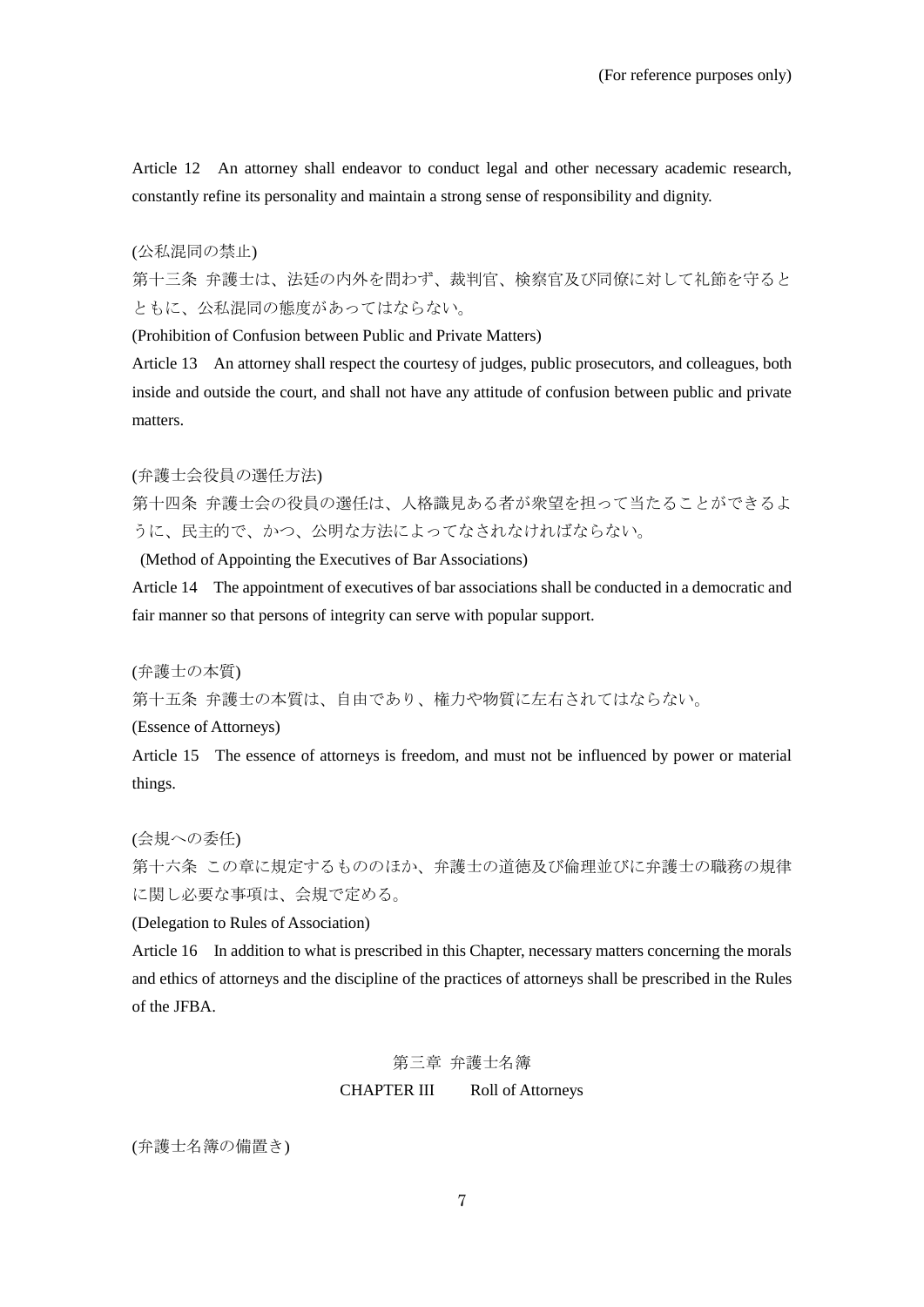第十七条 本会に、弁護士名簿を備える。

2 弁護士名簿は、電磁的記録(電子的方式、磁気的方式その他人の知覚によっては認識する ことができない方式で作られる記録であって、電子計算機による情報処理の用に供される ものをいう。)によって、調製することができる。

(Keeping of Roll of Attorneys)

Article 17 The JFBA shall maintain the roll of attorneys.

2 A roll of attorneys may be prepared by the electronic or magnetic records (meaning a record used in computerized information processing which is created in electronic form, magnetic form, or any other form that cannot be perceived by others through their human senses).

(弁護士名簿の記載事項)

第十八条 弁護士名簿には、次に掲げる事項を記載し、又は記録する。

- 一 弁護士の氏名、本籍及び生年月日
- 二 会規で定めるところにより使用される職務上の氏名
- 三 弁護士の事務所及び住所
- 四 所属弁護士会の名称
- 五 登録番号
- 六 登録年月日
- 七 登録換えの年月日
- 八 登録事項変更の年月日及びその事由
- 九 懲戒の処分
- 十 登録取消しの年月日及びその事由

(Matters to be Stated in the Roll of Attorneys)

Article 18 The following matters shall be stated or recorded in the roll of attorneys:

- (1) Name, permanent address, and date of birth of an attorney
- (2) Name used in the course of duty (hereinafter referred to as the "Name on Duty") pursuant to the

Rules

- (3) Office and address of attorneys
- (4) Name of the bar association to which he/she belongs
- (5) Registration number
- (6) Date of the Registration
- (7) Date of change of registration
- (8) Date and grounds of a change of registered matters
- (9) Disciplinary action
- (10) Date and grounds for a rescission of registration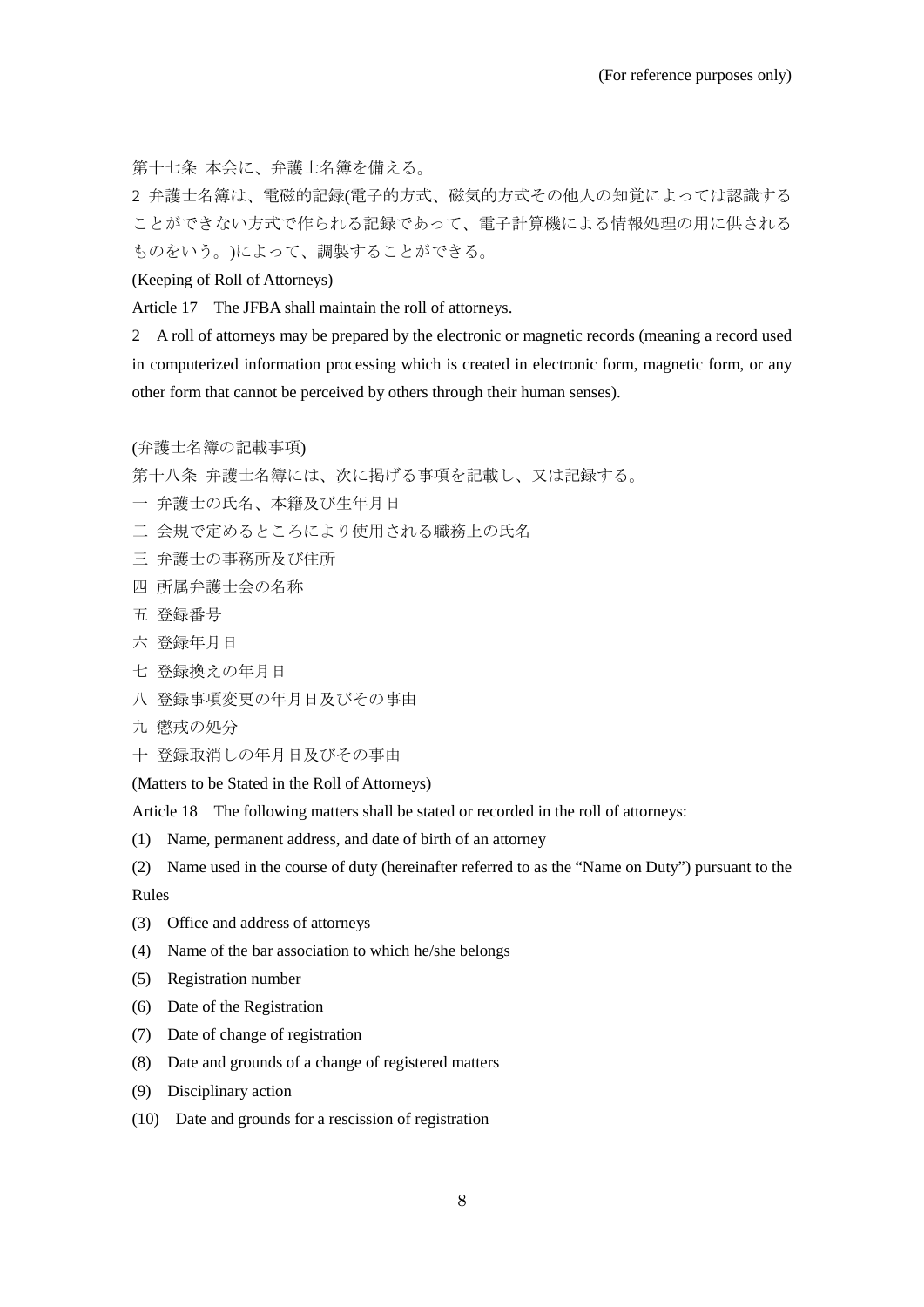(登録の請求)

第十九条 弁護士名簿に登録を請求する者は、入会しようとする弁護士会を経て、本会に対 し、次に掲げる書類を提出しなければならない。

一 登録請求書

二 履歴書

三 戸籍謄本(外国籍の者については、外国人住民に係る住民票の写し)

四 弁護士となる資格を証明する書面

五 法第七条各号のいずれにも該当しない旨の証明書

六 法第十二条第一項各号及び第二項に掲げる事項に関する書面

2 前項第三号の戸籍謄本については、戸籍抄本又は氏名、本籍及び生年月日の記載を証明す る戸籍記載事項証明書をもって代えることができる。

3 弁護士であった者が弁護士名簿に登録を請求するときは、第一項第一号の登録請求書に 弁護士であった事実及び登録取消し前の登録番号を記載し、かつ、登録取消し前の弁護士名 簿に登録されていた者と同一人であることを証する書類を提出しなければならない。

4 弁護士が裁判官に任官し、退官後、弁護士名簿に登録を請求するときは、第一項第四号の 書面の提出を免除することができる。

5 判事補及び検事の弁護士職務経験に関する法律(平成十六年法律第百二十一号。以下「弁 護士職務経験法」という。)の規定により弁護士名簿の登録を受けようとする者は、同法第 二条第一項又は第四項の規定により弁護士となってその職務を行う者であることを証する 書面を提出しなければならない。この場合においては、第一項第四号の書面の提出を要しな い。

(Request for Registration)

Article 19 A person who requests for registration to the roll of attorneys shall submit the following documents to the JFBA, through the bar association he/she intends to join:

(1) Written request for registration

(2) Resume

(3) A copy of the family register (in the case of a foreign national, a copy of the residence certificate

pertaining to the foreign resident)

(4) Documents proving qualifications to become an attorney

(5) Certificate to the effect that none of the items of Article 7 of the Act applies

(6) Documents concerning the matters listed in the items of Article 12, Paragraph 1 and Paragraph 2 of the Act

2 A certified copy of the family register set forth in item (3) of the preceding Paragraph may be replaced by a certified copy of the family register or a certificate of registered matters certifying the entry of the name, registered permanent address and date of birth.

3 When a person who was an attorney requests registration to the roll of attorneys, he/she shall state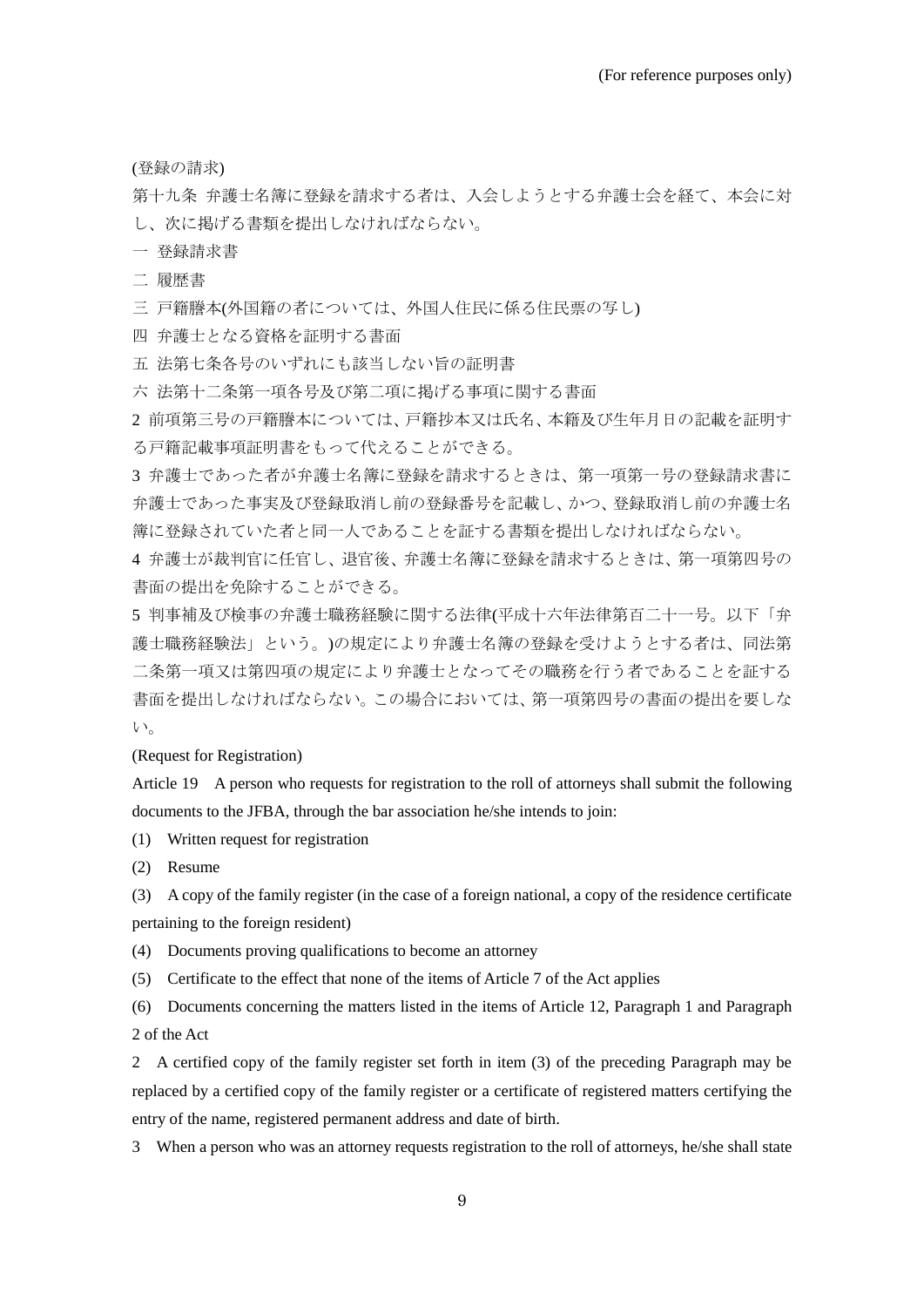in the written request for registration set forth in Paragraph 1, item (1) the facts that he/she was an attorney and the registration number prior to the rescission of registration, and shall submit a document certifying that he/she is the same person as the person who was registered in the roll of attorneys prior to the rescission of registration.

4 When a former attorney who has been appointed as a judge retires from office and then requests for registration to the roll of attorneys, he/she may be exempted from submitting the document set forth in Paragraph 1, item (4) hereof.

5 A person who wishes to be registered to the roll of attorneys pursuant to the provisions of the Act on the Practicing Experience as Attorneys by Assistant Judges and Public Prosecutors (Act No. 121 of 2004; hereinafter referred to as the "Attorneys Job-Experience Act") shall submit a document certifying that he/she is the person who performs his/her duties as an attorney pursuant to the provisions of Article 2, Paragraph 1 or Paragraph 4 of the same Act. In this case, the document set forth in Paragraph 1, item (4) shall not be required to be submitted.

#### (登録換えの請求)

第二十条 弁護士名簿の登録換えを請求する者は、新たに入会しようとする弁護士会を経て、 本会に対し、次に掲げる書類を提出しなければならない。

- 一 登録換え請求書
- 二 法第十条第二項に規定する届出に関する書面

三 法第十二条第二項に規定する事項に関する書面

(Request for a Change of Registration)

Article 20 A person who requests for the change of registration of the roll of attorneys shall submit the following documents to the JFBA, through the bar association to which he/she intends to join:

- (1) Written request for the change of registration;
- (2) Document concerning the notification prescribed in Article 10, Paragraph 2 of the Act;
- (3) Documents concerning the matters prescribed in Article 12, Paragraph 2 of the Act.

(登録事項の変更の届出)

第二十一条 弁護士は、第十八条第二号の職務上の氏名を使用するとき、又は同条第一号か ら第三号までに掲げる事項について変更があったときは、本会に対し、登録事項の変更を届 け出なければならない。

ただし、弁護士名簿の登録換えの請求に伴い第十八条第一号又は第三号に掲げる事項につ いて変更があったときは、この限りでない。

2 前項の規定による届出をする者は、所属弁護士会を経て、本会に対し、次に掲げる書類を 提出しなければならない。

一 登録事項変更届書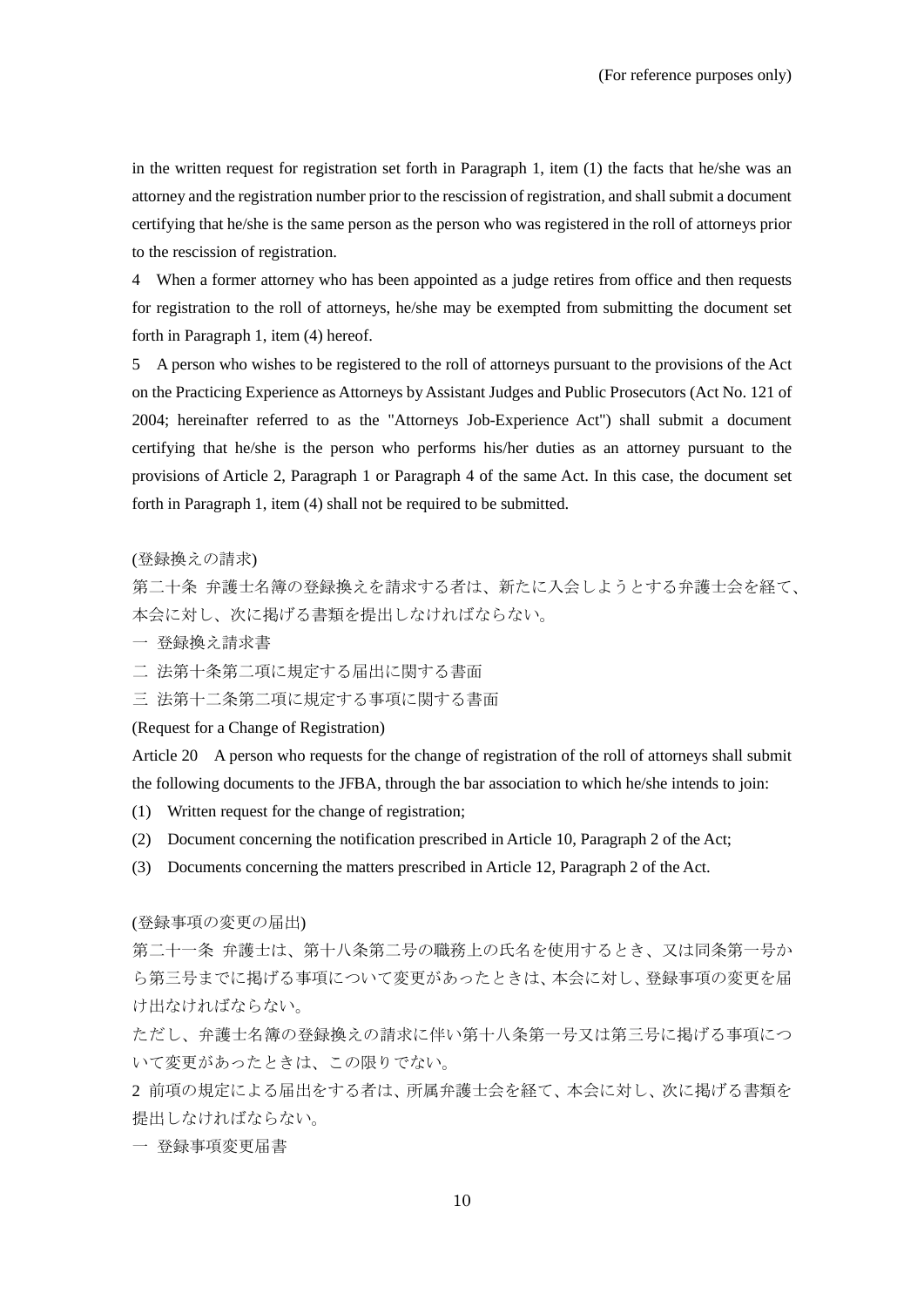二 変更した事項が第十八条第一号又は第二号に掲げる事項であるときは、これを証明する 書面

#### (Notification of Changes in Registered Matters)

Article 21 An attorney shall, when using the Name on Duty set forth in Article 18, item (2), or when there has been a change in the matters listed in items (1) to (3) of the same Article, notify the JFBA of the change in the registered matters. Provided, however, that this shall not apply when the matters listed in item (1) or (3) of Article 18 have been changed due to the request for a change of registration of the roll of attorneys.

2 A person who makes a notification pursuant to the preceding Paragraph shall submit the following documents to the JFBA through the bar association to which he/she belongs:

(1) Notification of change in registered matters

(2) When the changed matters are matters listed in item (1) or (2) of Article 18, a document certifying such matters

# (登録取消しの請求)

第二十二条 弁護士名簿の登録取消しを請求する弁護士は、所属弁護士会を経て、本会に対 し、登録取消し請求書を提出しなければならない。

2 弁護士会が所属の弁護士について法第十三条第一項の規定により登録取消しの請求をし、 又は法第十八条の規定により登録取消しの事由がある旨を報告するときは、その登録取消 しの事由に関する書面を提出しなければならない。

# (Request for Rescission of Registration)

Article 22 An attorney requesting the rescission of the registration of the roll of attorneys shall submit a written request for rescission of registration to the JFBA through the bar association to which he/she belongs.

2 When a bar association makes a request for rescission of registration with respect to the member attorney pursuant to Article 13, Paragraph 1 of the Act, or reports that there are grounds for rescission of registration pursuant to Article 18 of the Act, it shall submit a document concerning the grounds for rescission of registration.

#### (登録料)

第二十三条 弁護士名簿の登録に関しては、次に掲げる登録料を納付しなければならない。 一 登録 三万円(司法修習を終え引き続き登録する者は一万円

- 二 登録換え 五千円
- 三 登録事項の変更 二千円

2 本会は、前項の登録料について、会規で定めるところに従い、その納付を免除し、又は猶 予することができる。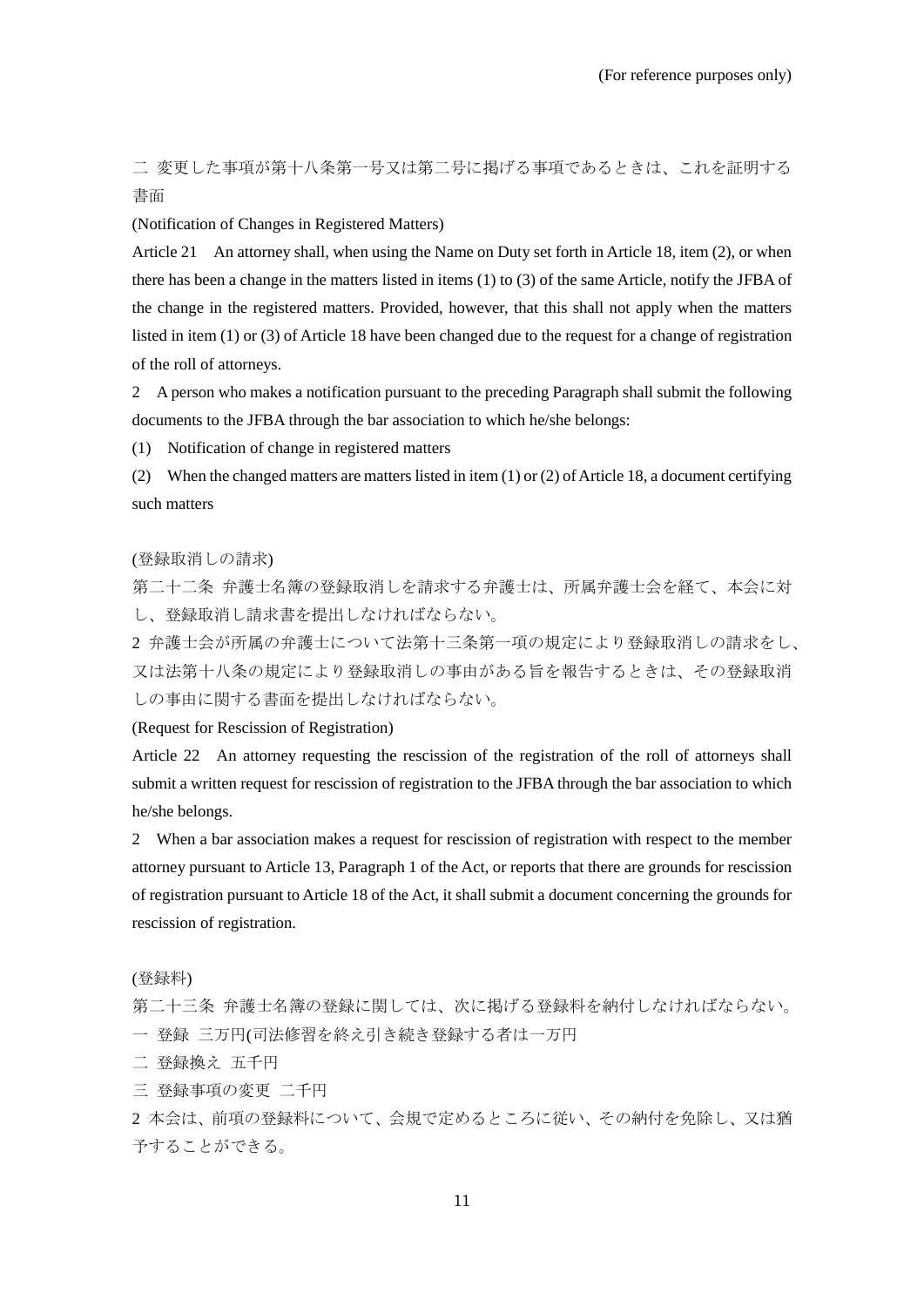#### (Registration Fees)

Article 23 The following registration fees shall be paid for the registration to the roll of attorneys:

(1) Registration JPY 30,000 (JPY 10,000 yen for those who register immediately after the completion of the legal apprentice training)

(2) Change of Registration JPY 5,000

(3) Change of registered matters JPY 2,000

2 The JFBA may exempt or suspend the payment of the registration fees set forth in the preceding Paragraph in accordance with the Rules.

# (登録等の通知)

第二十四条 本会は、弁護士名簿に登録をしたときは、登録番号、登録年月日その他必要な 事項を本人及び所属弁護士会に通知する。登録換え、登録事項の変更又は登録取消しをした ときも、同様とする。

#### (Notice of Registration)

Article 24 The JFBA shall notify the applicant and the bar association to which he/she belongs the registration number, date of registration, and other necessary matters when the JFBA has registered his/her name in the roll of attorneys. The same shall apply to cases where a person has effected a change in registration, a change in registered matters, or a rescission of registration.

#### (登録等の公告)

第二十五条 本会は、弁護士名簿の登録、登録換え及び登録取消しをしたときは、速やかに、 官報に公告する。弁護士の氏名についての変更の届出があったとき、又は職務上の氏名が使 用され、若しくは変更されたときも、同様とする。

## (Public Notice of Registration)

Article 25 Upon registration, change of registration, or rescission of registration in the roll of attorneys, the JFBA shall promptly publish the same in the Official Gazette. The same shall apply to cases where notification of a change in the name of attorneys has been made, or where the Name on Duty has been used or changed.

#### (提出書類の様式)

第二十六条 弁護士名簿の登録、登録換え、登録事項の変更又は登録取消しに関して本会に 提出することを要する書類の様式は、規則で定める。

# (Form of Submitted Documents)

Article 26 The form of the documents required to be submitted to the JFBA in connection with the registration, change of registration, change of registration matters, or rescission of registration of roll of attorneys shall be specified in the Regulations.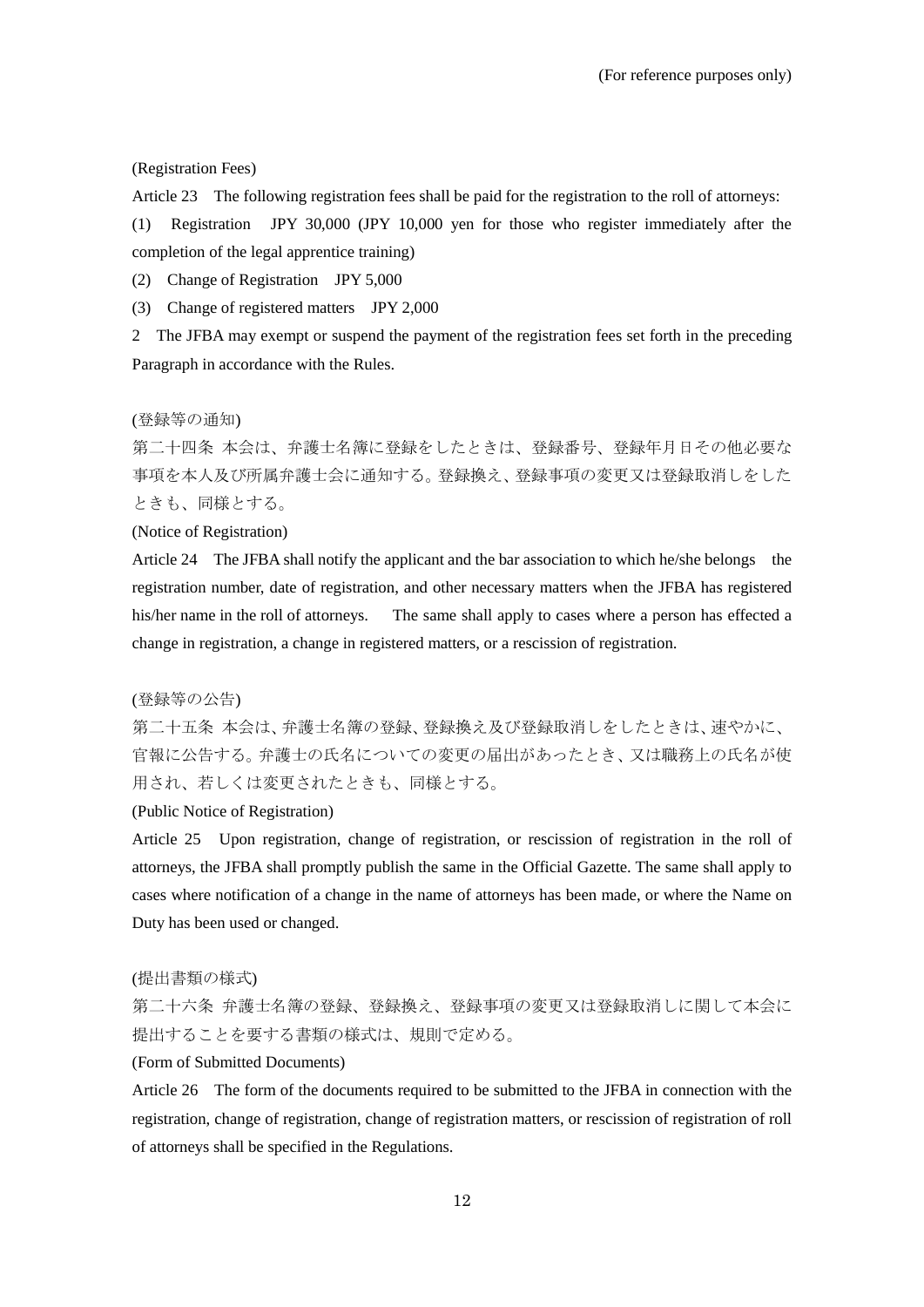#### 第四章 弁護士及び弁護士会

# Chapter IV Attorneys and Bar Associations

(法律事務所の設置等)

第二十七条 弁護士の法律事務所は、その弁護士の所属弁護士会の地域内に設けなければな らない。

2 弁護士は、いかなる名義をもってしても、二個以上の法律事務所を設けることができない。 ただし、他の弁護士の法律事務所において執務することを妨げない。

3 弁護士法人の社員又は使用人である弁護士は、個人として業務を受任して行うときは、そ の旨を明らかにして行わなければならない。

(Establishment of Law Office)

Article 27 The law office of attorneys shall be established in the area where the bar association to which he/she belongs is situated.

2 An attorney may not establish two or more law offices in any name. Provided, however, that this shall not preclude an attorney from performing his/her duties in the law office of other attorneys.

3 An attorney who is a member or employee of a legal professional corporation shall, when carrying out his/her duties as an individual, make it clear to that effect.

(法律事務所設置等の届出)

第二十八条 弁護士は、法律事務所を設け、又は移転したときは、直ちに所属弁護士会及び 本会に届け出なければならない。

(Notification of the Establishment of Law Office)

Article 28 When an attorney has established or relocated his/her law office, he/she shall immediately notify the bar association to which he/she belongs and the JFBA.

(外国法共同事業等)

第二十八条の二 外国弁護士による法律事務の取扱いに関する特別措置法(昭和六十一年法 律第六十六号。以下「特別措置法」という。)の規定により行われる外国法共同事業並びに 外国法事務弁護士及び外国法事務弁護士法人による弁護士の雇用に関し必要な事項は、会 規で定める。

(Foreign Law Joint Enterprise)

Article 28-2 Necessary matters concerning the Foreign Law Joint Enterprise pursuant to the provisions of the Act on Special Measures concerning the Handling of Legal Services by Foreign Lawyers (Act No. 66 of 1986; hereinafter referred to as the "Special Measures Act"), and the employment of attorneys by Registered Foreign Lawyers and Registered Foreign Lawyer Corporation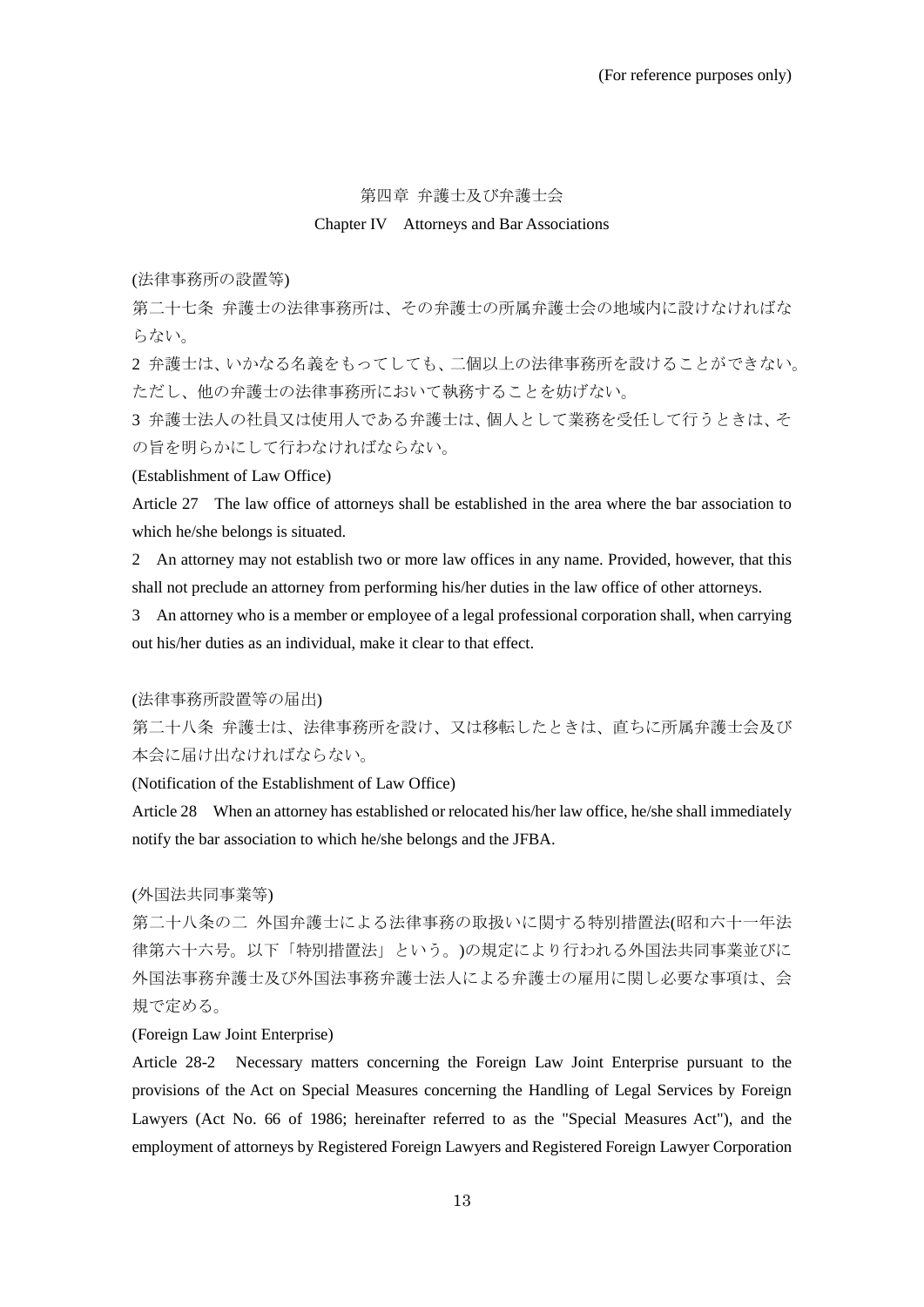shall be prescribed in the Rules.

#### (公職兼任の届出等)

第二十八条の三 弁護士は、常時勤務を要する報酬ある公職を兼ねるときは、速やかに、会 規で定めるところにより所属弁護士会に届け出なければならない。

2 前項の規定による届出をした弁護士は、その届出に係る事項に変更を生じたとき、又は公 職を辞めたときは、速やかに、その旨を所属弁護士会に届け出なければならない。

3 前二項に規定するもののほか、届出に関し必要な事項は、会規で定める。

(Notification, etc. of Concurrent Holding of Public Offices)

Article 28-3 An attorney shall, when he/she concurrently holds a public office requiring full-time service with compensation, promptly notify the bar association to which he/she belongs in accordance with the provisions of the Rules.

2 An attorney who has given a notification pursuant to the preceding Paragraph shall, when there has been a change to the matters pertaining to said notification or when he/she has resigned from public office, promptly notify the bar association to which he/she belongs to that effect.

3 In addition to what is prescribed in the preceding two Paragraphs, necessary matters concerning notification shall be prescribed in the Rules.

# (営利業務の届出等)

第二十八条の四 法第三十条第一項及び第三項の規定による営利業務の届出並びに同条第 二項及び第四項の営利業務従事弁護士名簿に関し必要な事項は、会規で定める。

(Notification of Profit-making Businesses)

Article 28-4 The matters concerning the notification of profit-making business pursuant to Article 30, Paragraphs 1 and 3 of the Act and the Roll of Attorneys Engaged in Profit-Making Business set forth in Paragraphs 2 and 4 of said Article shall be prescribed in the Rules.

(会則を守る義務等)

第二十九条 弁護士は、所属弁護士会及び本会の会則、会規及び規則を守らなければならな い。

2 弁護士は、その職務を行う場合には、本会の制定した記章を携帯しなければならない。 ただし、本会の発行した身分証明書の携帯をもってこれに代えることができる。

(Obligation to Observe the Articles of Association)

Article 29 An attorney shall observe the Articles of Association, Rules and Regulations of the bar association to which he/she belongs and those of the JFBA.

2 When performing his/her duties, an attorney shall carry the lapel pin adopted by the JFBA. Provided, however, that this may be replaced by carrying an identification card issued by the JFBA.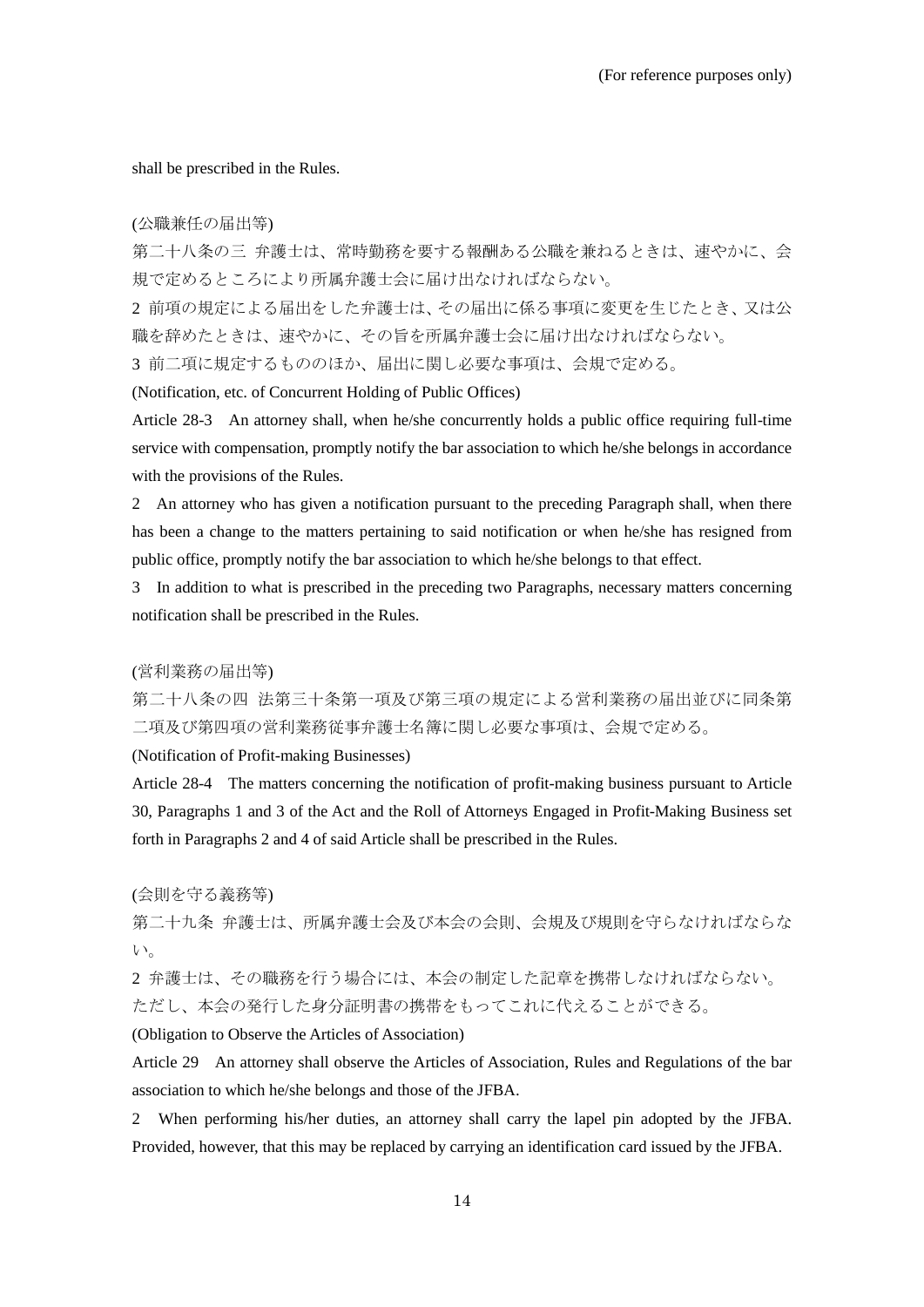(業務の広告)

第二十九条の二 弁護士は、自己の業務について広告をすることができる。ただし、本会の 定めに反する場合は、この限りでない。

2 前項の広告に関し必要な事項は、会規で定める。

# (Advertisement of Practice)

Article 29-2 An attorney may advertise his/her own practice. Provided, however, that this shall not apply in cases where the advertisement is contrary to the Rules of the JFBA.

2 Necessary matters concerning the advertisement set forth in the preceding Paragraph shall be prescribed in the Rules.

# (情報の提供)

第二十九条の三 本会及び弁護士会は、弁護士の使命及び業務の内容を国民に対し広く知ら せるとともに、国民が弁護士を活用するため、弁護士の報酬その他の情報の提供に努めなけ ればならない。

(Providing information)

Article 29-3 The JFBA and bar associations shall make efforts to widely inform the public of the attorneys' mission and services, and to provide information on legal fees and other information in order for the public to retain practicing attorneys.

#### (弁護士会類似名称の禁止等)

第三十条 弁護士は、法の規定による弁護士会以外の団体を設立して、これに弁護士会その 他類似の名称を用いてはならない。

2 本会は、前項の団体に対し、その名称を変更すべきことを請求することができる。

3 本会は、前項の規定による請求を受けながら名称の変更をしない団体に対し、解散を請求 することができる。

(Prohibition of Names Similar to Bar Associations)

Article 30 An attorney shall not establish an association or organization other than bar associations pursuant to the Act, using the name of a bar association or similar names.

2 The JFBA may request the association or organization set forth in the preceding Paragraph to change its name.

3 The JFBA may request the dissolution of the association or organization which does not change its name while receiving the request pursuant to the preceding Paragraph.

(総会決議等の報告) 第三十一条 弁護士会は、総会の決議並びに役員の就任及び退任を本会に報告するほか、そ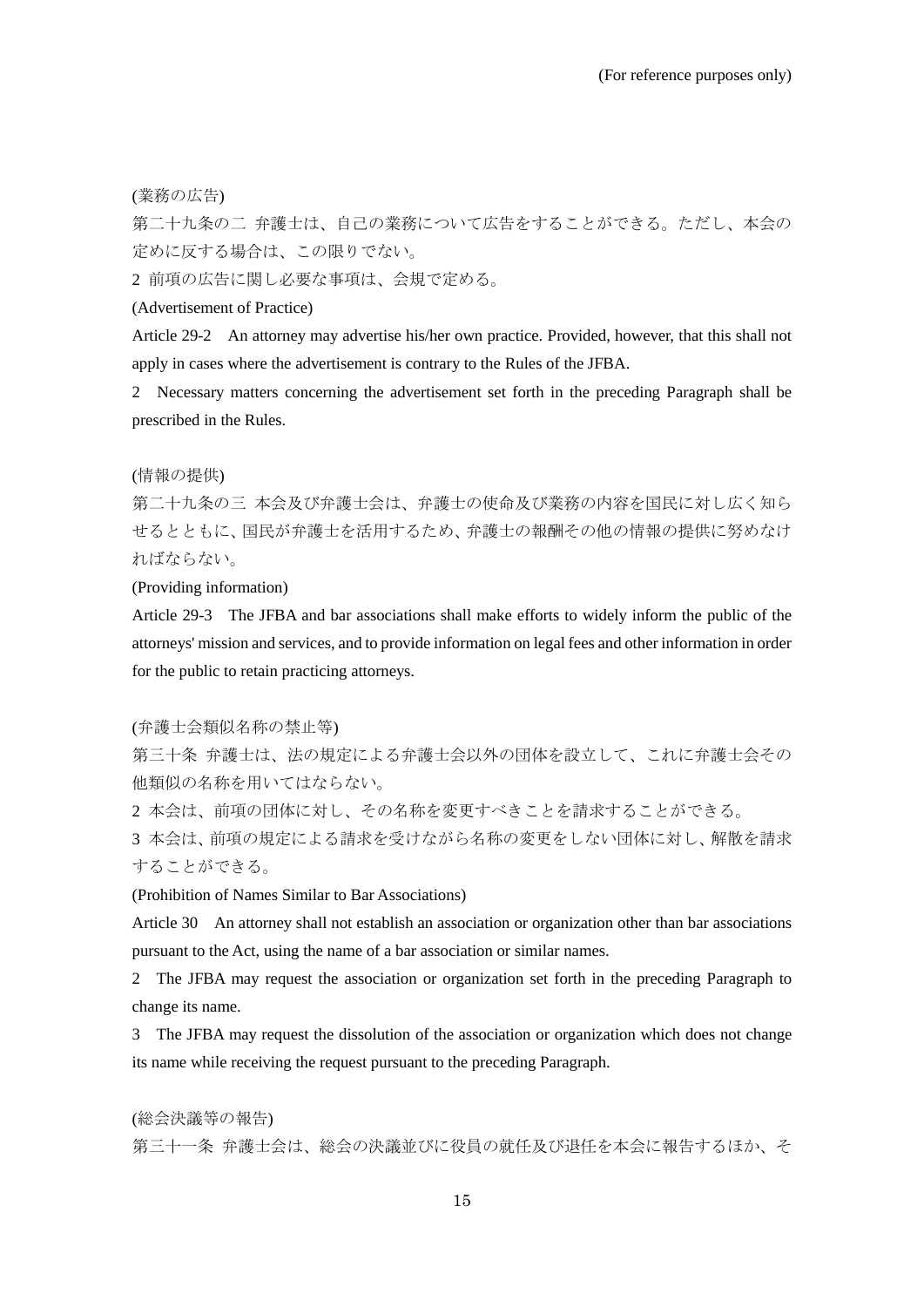の会則に基づき会規及び規則を定め、若しくは変更し、又は官公署に建議し、若しくはその 諮問に答申したときは、速やかに、これを本会に報告しなければならない。

(Report of Resolutions of General Meetings, etc.)

Article 31 A bar association shall, in addition to reporting the resolution of the general meeting and the appointment and resignation of the executives to the JFBA, promptly report to the JFBA in cases where the bar association has established or changed its rules and regulations based on its articles of association, or where it has made its proposals or replied to a request for consultation to government or public agencies.

(弁護士会連合会への準用)

第三十二条 前条の規定は、法第四十四条の規定により設ける弁護士会連合会について準用 する。

(Application Mutatis Mutandis to the JFBA)

Article 32 The provision of preceding Article shall apply *mutatis mutandis* to the federation of bar associations established pursuant to Article 44 of the Act.

# 第四章の二 弁護士法人

# Chapter IV-II Legal Professional Corporation

(会規への委任)

第三十二条の二 弁護士法人に関する事項は、この会則に規定するもののほか、会規で定め る。

(Delegation to the Rules)

Article 32-2 Matters concerning legal professional corporation other than those prescribed in this Articles of Association shall be prescribed in the Rules.

# 第五章 総会及び代議員会

### Chapter V General Meeting and House of Delegates

(総会の種類)

第三十三条 総会は、定期総会及び臨時総会とする。

2 定期総会は毎年六月に開き、臨時総会は必要がある場合に随時開く。

(Types of General Meetings)

Article 33 The General Meeting shall be an Ordinary General Meeting and an Extraordinary General Meeting.

2 The Ordinary General Meeting shall be held in June of each year, and the Extraordinary General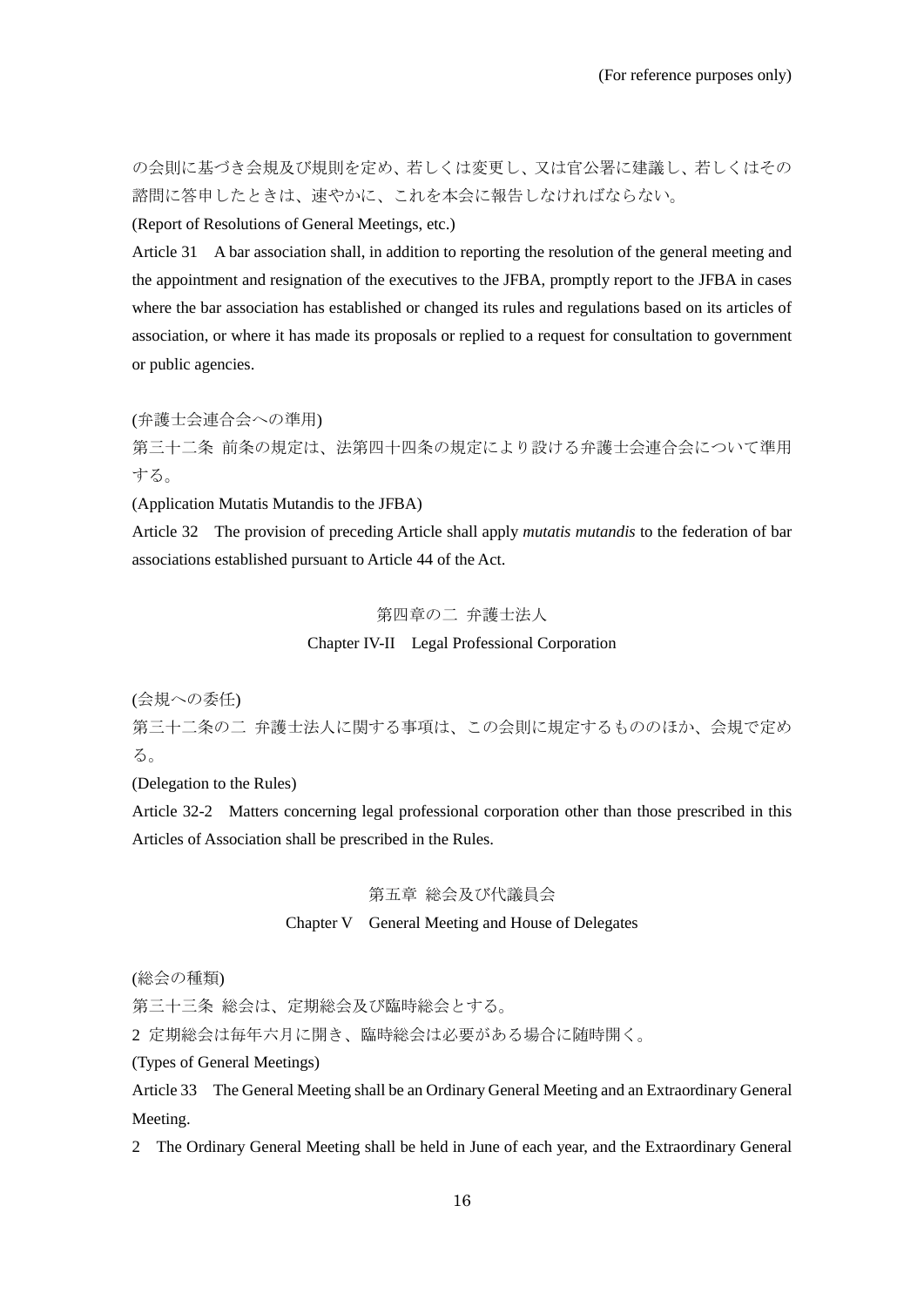Meeting shall be held as necessary.

(総会の審議事項)

第三十四条 総会においては、次に掲げる事項を審議する。

一 予算の議決及び決算の承認に関する事項

二 会則及び会規の制定及び変更に関する事項

三 資格審査会、懲戒委員会、綱紀委員会及び綱紀審査会の委員及び予備委員の選任に関す る事項

四 法律又は会則の規定により総会に付することを要する事項

五 理事会又は代議員会において総会に付することを相当と認めた事項

(Matters to be Deliberated in the General Meeting)

Article 34 The General Meeting shall deliberate the following matters:

(1) Matters concerning the resolution of budgets and approval of accounts;

(2) Matters concerning the establishment and amendment of the Articles of Association and the Rules;

(3) Matters concerning the appointment of the members and reserve members of the Qualifications Screening Board, the Disciplinary Actions Committee, the Disciplinary Enforcement Committee and the Board of Discipline Review;

(4) Matters that are required to be referred to the General Meeting pursuant to the provisions of the Act or the Rules;

(5) Matters deemed appropriate to be submitted to the General Meeting at the meeting of the Board of Governors or the House of Delegates.

(総会の招集)

第三十五条 総会は、会長が招集する。

2 総会を招集するには、会日の二十日前までにその通知を発しなければならない。

ただし、緊急を要する場合には、その期間を短縮することができる。

3 前項の通知には、会議の日時、場所及び目的たる事項を示さなければならない。

(Calling of General Meetings)

Article 35 A General Meeting shall be called by the President.

2 A notice to call a General Meeting shall be given no later than twenty days prior to the date of the Meeting, provided that the period of notice may be shortened in the case of emergency.

3 The notice set forth in the preceding Paragraph shall indicate the date, time, place and agenda of the Meeting.

(臨時総会の招集請求)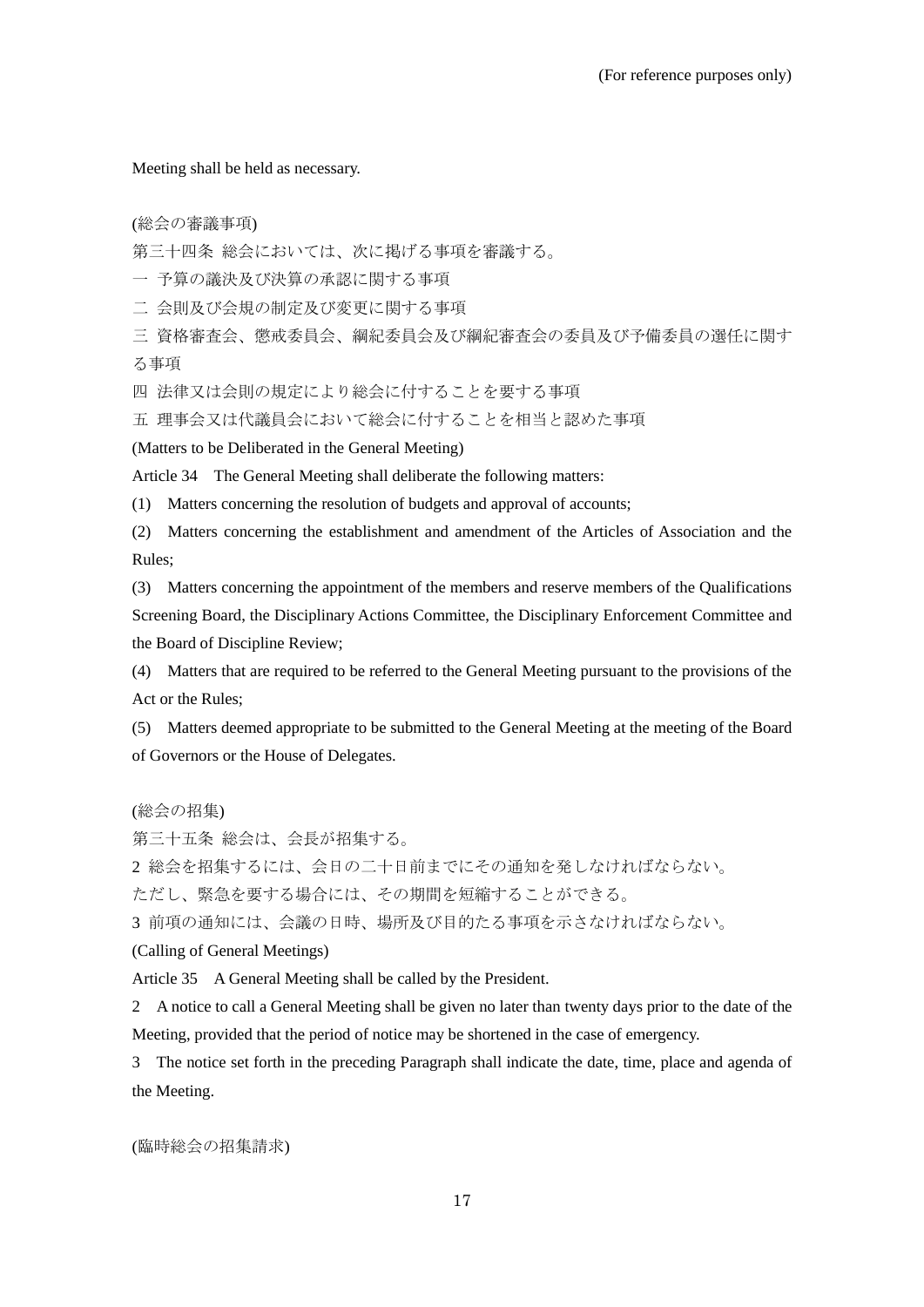第三十六条 十人以上の代議員又は三百人以上の弁護士である会員は、会議の目的たる事項 及び招集を必要とする理由を記載した書面を会長に提出して、臨時総会の招集を請求する ことができる。

2 前項の規定による招集の請求があったときは、会長は、理事会の議を経て、二週間以内に 臨時総会を招集する手続をしなければならない。

(Demand for Calling of Extraordinary General Meeting)

Article 36 Ten or more Delegates or three hundred or more members who are attorneys may demand the calling of an Extraordinary General Meeting by submitting a document to the President, which states the matters which are the purpose of the Meeting and the reason for the calling.

2 When a demand for the calling pursuant to the preceding Paragraph has been made, the President shall carry out, within two weeks and after the deliberation by the Board of Governors, carry out procedures to call an Extraordinary General Meeting.

(定期総会の開催地)

第三十七条 定期総会は、前年の定期総会においてあらかじめ指定された地において開催す る。

(Place of Ordinary General Meeting)

Article 37 An Ordinary General Meeting shall be held at a place designated in advance by the Ordinary General Meeting of the previous year.

(総会の議長及び副議長)

第三十八条 総会の議長及び副議長は、その都度、出席した弁護士である会員の中から選挙 する。

2 議長は、総会の秩序を保持し、議事を整理する。

3 総会において議長に事故があるときは、副議長が議長の職務を行う。

(Chairperson and Vice-Chairperson of the General Meeting)

Article 38 The Chairperson and Vice-Chairperson of a General Meeting shall be elected from the members being attorneys present at the Meeting.

2 The Chairperson shall maintain the order of the General Meeting and organize the proceedings.

3 In the event that the Chairperson is unable to act as the Chairperson at the General Meeting, the Vice-Chairperson shall act as the Chairperson.

(総会における議決権)

第三十九条 総会における会員の議決権は、各弁護士会及び各弁護士につき一個とする。 2 弁護士法人は、総会における議決権を有しない。

(Voting Rights at General Meetings)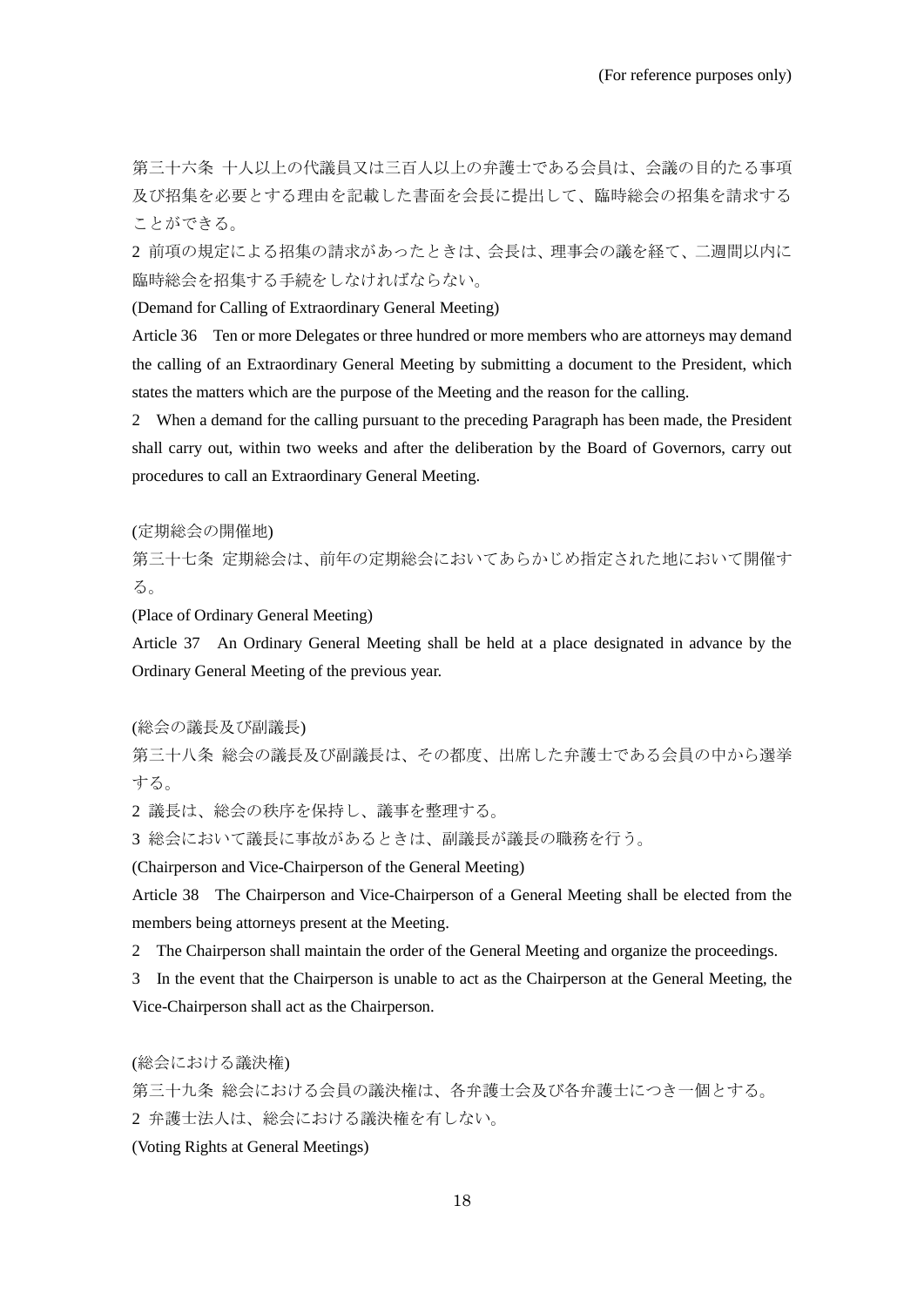Article 39 The number of votes at a General Meeting shall be one vote for each bar association and each attorney.

2 A legal professional corporation shall not be entitled to vote at a General Meeting.

(総会における議決権の代理行使)

第四十条 弁護士である会員は、代理人によって、その議決権を行使することができる。こ の場合においては、代理権を証する書面を会日の三日前の日の午後五時までに本会に提出 しなければならない。

2 前項の代理人は、本人と同じ弁護士会に所属する弁護士である会員に限り、かつ、一人で 五十人を超える会員を代理することができない。

3 第一項後段の代理権を証する書面は、所属弁護士会の会長の認証を受けたものでなけれ ばならない。

(Proxy Voting at General Meetings)

Article 40 A member who is an attorney may vote by proxy. In such cases, a document evidencing the authority of proxy shall be submitted to the JFBA no later than five in the afternoon of the date which is three days prior to the date of the General Meeting.

2 The proxy set forth in the preceding Paragraph shall be a member attorney of the same bar association, and the proxy may not represent more than fifty members.

3 The document evidencing the authority of proxy under the second sentence of Paragraph 1 shall be the one authenticated by the President of the bar association to which he/she belongs.

(総会の定足数)

第四十条の二 総会は、代理人によって議決権を行使する者を含め、五千個以上の議決権を 有する弁護士会又は弁護士である会員の出席がなければ、議事を開き、議決をすることがで きない。

(Quorum for General Meeting)

Article 40-2 A General Meeting may not be held and it may not make a resolution unless the members who hold 5000 or more voting rights, namely the bar associations and attorneys including those who exercise voting rights by proxy, attend such General Meeting.

(総会の議決要件)

第四十一条 総会における議決は、法律又はこの会則に別段の定めがある場合を除いては、 出席した弁護士会及び弁護士である会員の議決権の過半数で決する。 可否同数のときは、議長の決するところによる。

(Requirements for Resolutions at General Meeting)

Article 41 Unless otherwise provided by law or this Articles of Association, resolutions at a General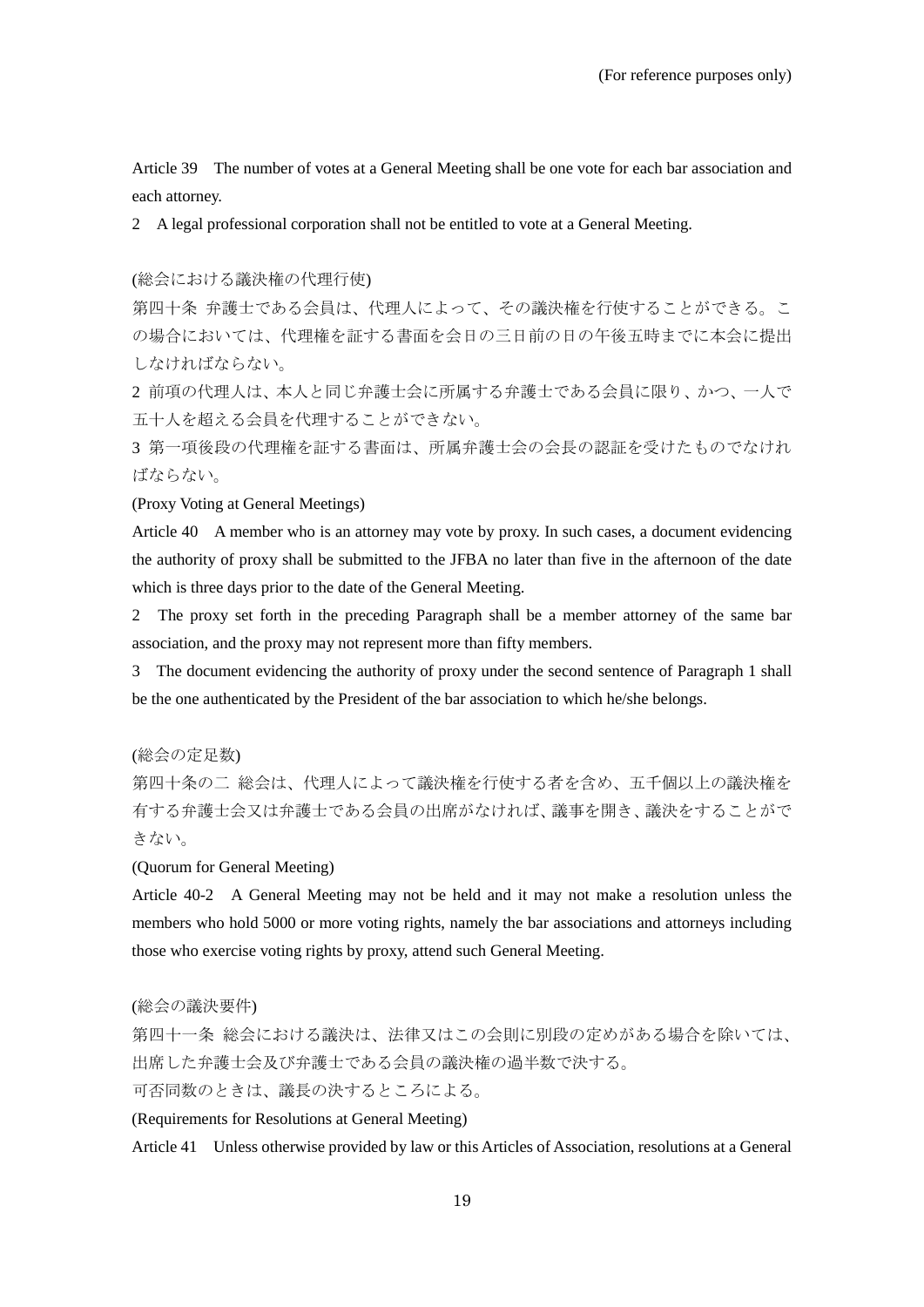Meeting shall be adopted by a majority of the votes of the members being the bar associations and attorneys present. In the event of a tie, the chairperson shall decide.

(代議員会の審議事項)

第四十二条 本会に、代議員会を置く。

- 2 代議員会においては、次に掲げる事項を審議する。
- 一 副会長、理事及び監事の選任に関する事項
- 二 選挙管理委員会の委員の選任に関する事項
- 三 会則又は会規の規定により代議員会に付することを要する事項
- 四 総会において特に代議員会に委任した事項
- 五 理事会において代議員会に付することを相当と認めた事項

(Matters to be Deliberated by the House of Delegates)

Article 42 The JFBA shall have the House of Delegates.

2 The House of Delegates shall deliberate the following matters:

(1) Matters concerning the selection of the vice-presidents, governors and auditors.

(2) Matters concerning the selection of Election Supervisory Committee members.

(3) Matters required to be referred to the House of Delegates pursuant to the provisions of the Articles of Association or the Rules.

- (4) Matters specifically delegated to the House of Delegates at the General Meeting.
- (5) Matters that the Board of Governors finds appropriate to refer to the House of Delegates.

(代議員の選任)

第四十三条 代議員会は、代議員をもって組織する。

2 各弁護士会は、所属する弁護士である会員の中から、各三人の代議員を選任する。

3 各弁護士会は、前項に規定するほか、選任する年の一月一日において所属する弁護士であ る会員が、百人以下のときは一人、百人を超えるときは百人に達するごとに一人ずつ及び最 終の百人に達しない部分について一人の代議員を選任する。

4 代議員は、各弁護士会において毎年二月中に選任する。

(Appointment of Delegates)

Article 43 The House of Delegates shall be composed of delegates.

2 Each bar association shall appoint three delegates from among its members who are the attorneys.

3 In addition to what is prescribed in the preceding Paragraph, each bar association shall appoint one delegate if the total number of its member attorneys who belong to that bar association as of January 1 of the year of the appointment is 100 or less, or shall appoint one delegate for each 100 member attorneys if the total number of the members of that bar association is more than 100, plus one delegate for a final fraction that does not reach to 100 members.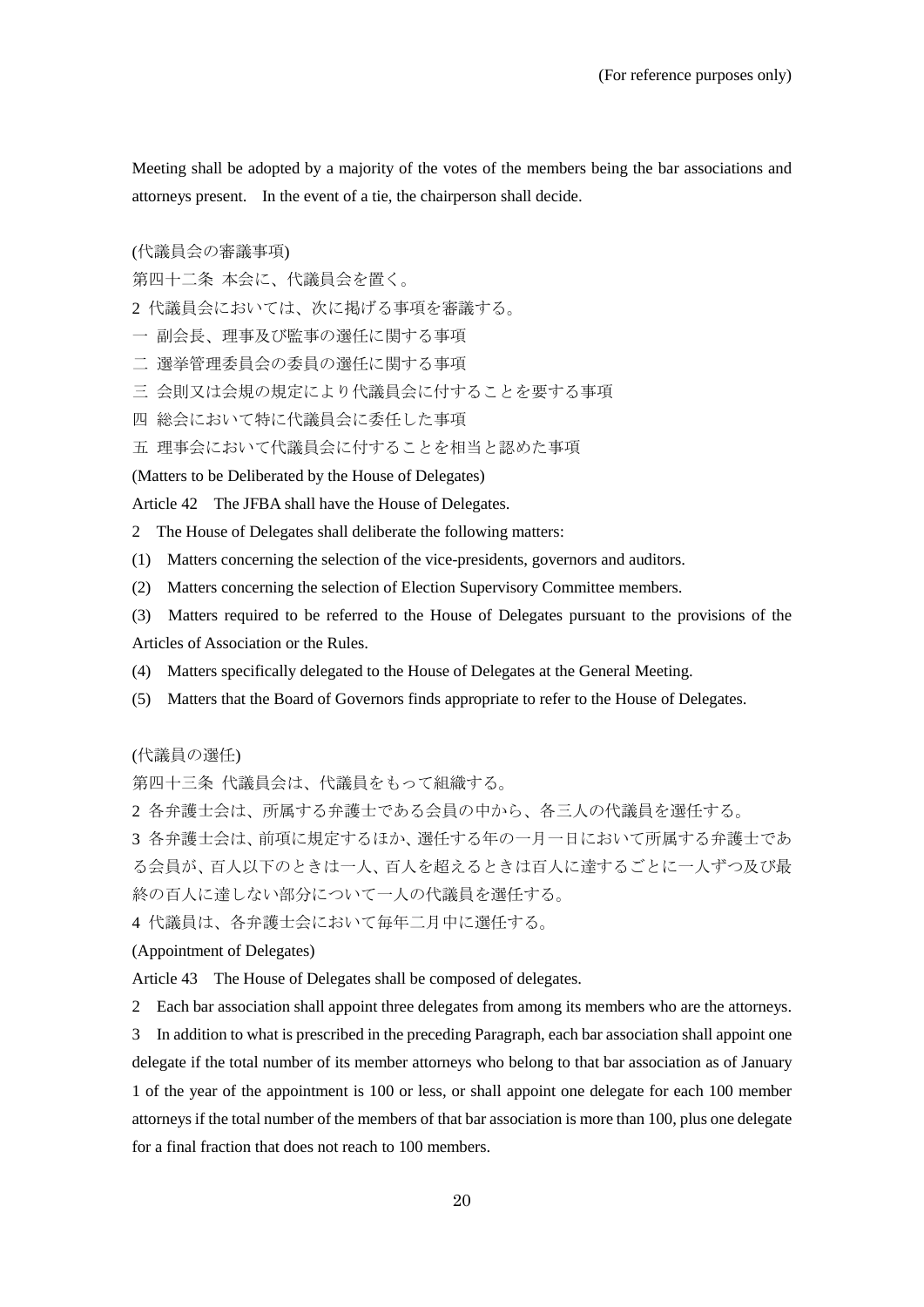4 Members of the House of Delegates shall be elected at each bar association in February of each year.

(代議員の任期)

第四十四条 代議員の任期は、一年とし、選任された年の三月一日を始期とする。

(Term of Office of Delegates)

Article 44 The term of office of a Delegate shall be one year starting from March 1 of the year in which he/she is appointed.

(補欠の代議員)

第四十五条 弁護士会は、その代議員に欠員を生じた場合には、補欠の代議員を選任しなけ ればならない。

2 補欠の代議員の任期は、前任者の残任期間とする。

(Substitute Delegate)

Article 45 In case of a vacancy of a delegate, the bar association shall appoint a substitute delegate.

2 The term of office of a substitute delegate shall be the remaining term of the predecessor.

(代議員の就退任の報告)

第四十六条 弁護士会は、代議員及び補欠の代議員の就任及び退任を本会に報告しなければ ならない。

(Report on the Appointment and Retirement of Delegates)

Article 46 The bar association shall report to the JFBA the appointment and retirement of delegates and substitute delegates.

(代議員会の招集)

第四十七条 代議員会の招集については、第八条、第三十五条及び第三十六条の規定を準用 する。

(Calling of the House of Delegates)

Article 47 The provisions of Articles 8, 35 and 36 hereof shall apply *mutatis mutandis* to the calling of the House of Delegates.

(代議員会の議長及び副議長)

第四十八条 代議員は、選任された後最初の代議員会において、議長及び副議長を互選する。 2 議長及び副議長は、代議員の任期中、その任にあるものとする。

3 第三十八条第二項及び第三項の規定は、代議員会の議長及び副議長の職務について準用 する。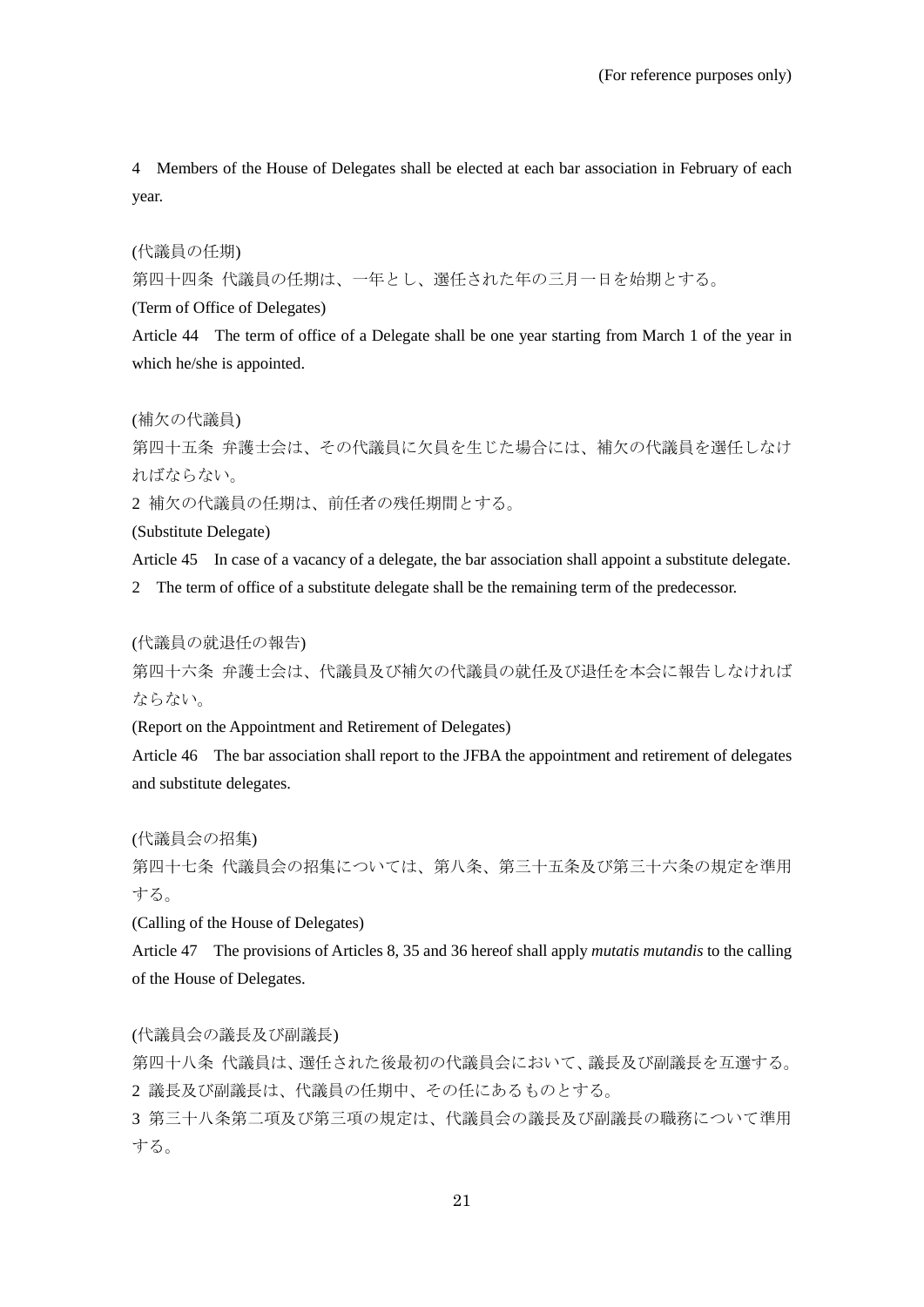(Chairman and Vice-Chairman of the House of Delegates)

Article 48 Delegates shall appoint the chairman and vice-chairman from among themselves at the House of Delegates first convened after their appointment.

2 The chairman and vice-chairman shall hold office during the term of their office as delegates.

3 The provisions of Article 38, Paragraphs 2 and 3 shall apply *mutatis mutandis* to the duties of the chairman and vice-chairman of the House of Delegates.

# (代議員会の仮議長)

第四十九条 代議員会において議長及び副議長に共に事故があるときは、仮議長を選挙し、 議長の職務を行わせる。

(Temporary Chairman of the House of Delegates)

Article 49 In cases where both the chairman and vice-chairman are unable to attend to their duties at a House of Delegates, a temporary chairman shall be elected and the duties of the chairman shall be delegated.

# (代議員会の議長と副議長の補欠選挙)

第五十条 代議員会において議長又は副議長が欠けたときは、直ちにその選挙を行う。

(By-Election of the Chairman and Vice-Chairman of the Diet)

Article 50 Where the vacancy of the chairman or vice-chairman at a meeting of the House of Delegates occurs, the election shall be held immediately.

(代議員の議決権)

第五十一条 代議員の議決権は、各代議員につき一個とする。

(Voting Rights of Delegates)

Article 51 The voting rights of delegates shall be one for each delegate.

# (代議員会における議決権の代理行使)

第五十二条 代議員は、代理人によって、その議決権を行使することができる。

この場合においては、代理権を証する書面を本会に提出しなければならない。

2 前項の代理人は、本人と同じ弁護士会に所属する代議員に限り、かつ、一人で五人を超え る代議員を代理することができない。

3 第一項後段の代理権を証する書面は、所属弁護士会の会長の認証を受けたものでなけれ ばならない。

(Exercise of Voting Rights by Proxy at the House of Delegates)

Article 52 A delegate may exercise his/her voting rights by proxy.

In this case, a document evidencing the authority of proxy shall be submitted to the House of Delegates.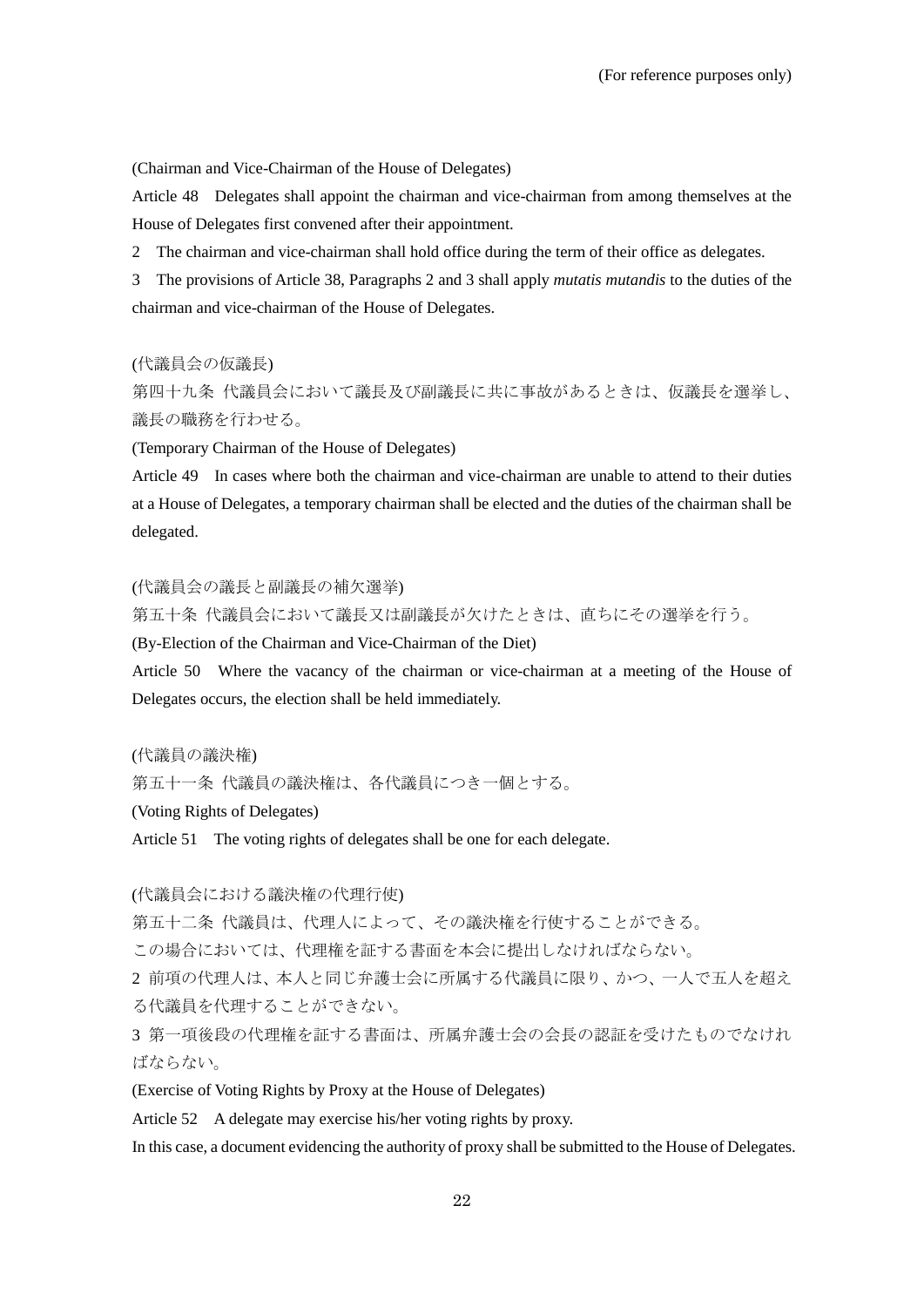2 The proxy set forth in the preceding Paragraph shall be a delegate belonging to the same bar association, and may not represent more than five delegates.

3 The document evidencing the authority of proxy under the second sentence of Paragraph 1 shall be the one authenticated by the president of the bar association to which he/she belongs.

(代議員会の議決要件)

第五十三条 第四十一条の規定は、代議員会の議決について準用する。

(Requirements for Resolution of the House of Delegates)

Article 53 The provisions of Article 41 hereof shall apply *mutatis mutandis* to the resolution of the House of Delegates.

(議事の公開)

第五十四条 総会の議事は、公開する。

ただし、総会の決議をもって非公開とすることができる。

2 代議員会は、会員のほか傍聴を許さない。ただし、会長の許可を得た者については、この 限りでない。

(Public Disclosure of Proceedings)

Article 54 The proceedings of the General Meeting shall be open to the public; provided, however, that it may be closed to the public upon a resolution of the General Meeting.

2 The attendance to the House of Delegates shall not be allowed except for the members; provided, however, that this shall not apply to a person who has obtained the permission of the President.

(議事録)

第五十五条 総会の議事については議事録を作り、議長及び出席した弁護士である会員二人 以上がこれに署名押印して本会に保存する。

2 代議員会の議事については議事録を作り、議長及び出席した代議員二人以上がこれに署 名押印して本会に保存する。

(Minutes)

Article 55 The minutes of the proceedings of the General Meeting shall be prepared, and the President and two or more member attorneys present shall sign and affix their seals thereto and preserve the minutes at the JFBA.

2 Minutes shall be prepared for the proceedings of the House of Delegates, and the chairperson and two or more delegates present shall sign and affix their seals thereto and preserve the minutes at the JFBA.

(会規への委任)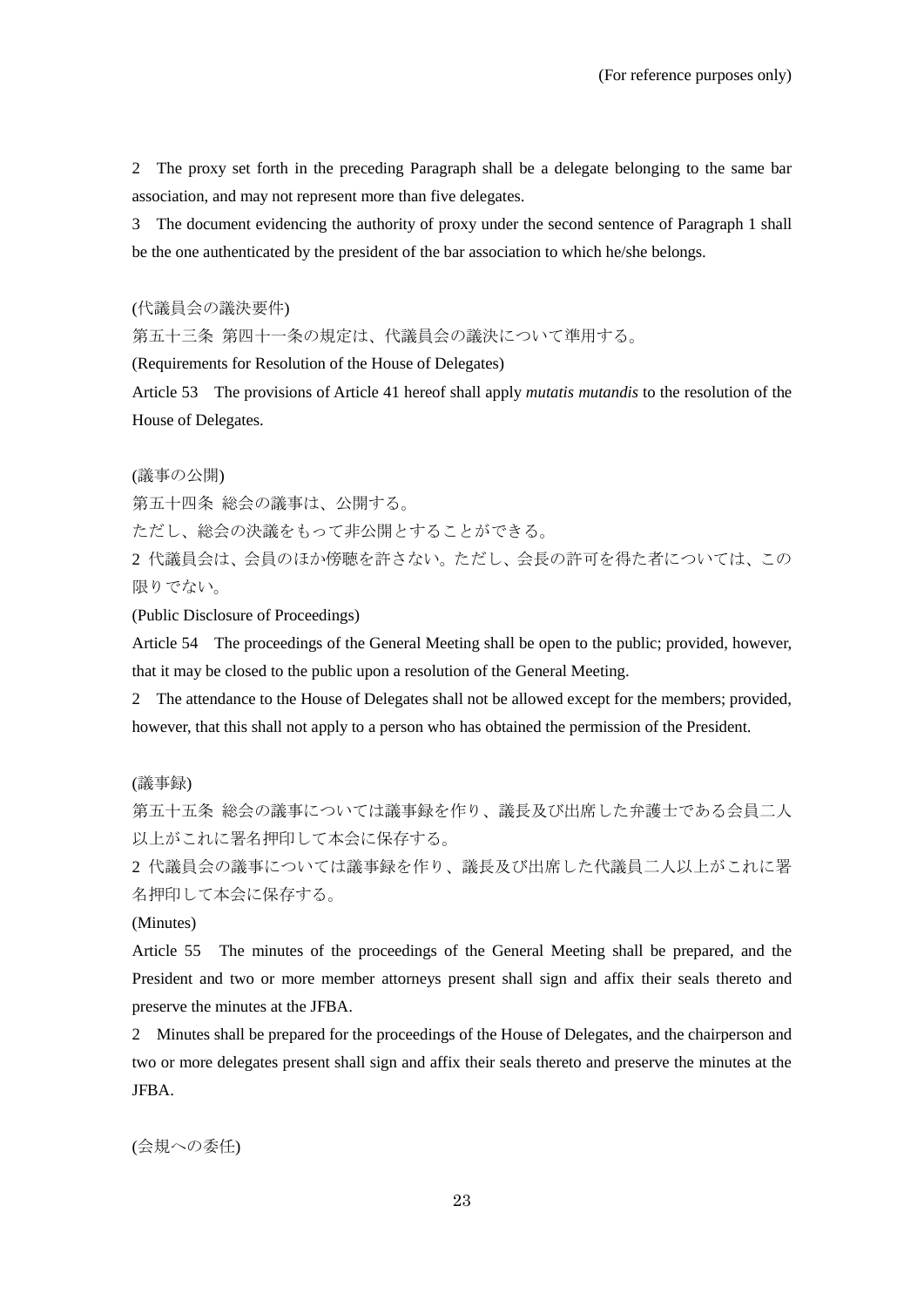第五十五条の二 総会及び代議員会に関する事項は、この会則に規定するもののほか、会規 で定める。

(Delegation to the Rules)

Article 55-2 Matters concerning General Meetings and the House of Delegates, other than those set forth in this Articles of Association, shall be prescribed in the Rules.

# 第六章 役員

#### Chapter VI Officers

(役員の種類)

第五十六条 本会に、次に掲げる役員を置く。

- 一 会長 一人
- 二 副会長 十五人
- 三 理事 七十一人
- 四 監事 五人

2 副会長のうち二人以上は、女性が選任されなければならない。

3 理事のうち若干人を常務理事とする。

# (Type of Officers)

Article 56 The JFBA shall have the following officers:

- (1) One President;
- (2) Fifteen Vice-Presidents;
- (3) Seventy-one Governors; and
- (4) Five Auditors.
- 2 Two or more Vice-Presidents shall be appointed from among female members.
- 3 Several Governors shall be appointed as Executive Governors.

(会長及び副会長)

第五十七条 会長は、本会を代表し、会務を統理する。

2 副会長は、会長を補佐し、会長が欠けたとき、又は会長に事故があるときは、会長の職 務を行う。

3 副会長が会長の職務を行う順位は、あらかじめ会長が指定した順序により、その指定がな いときは、その弁護士の登録番号の順序による。

(President and Vice-President)

Article 57 The President shall represent the JFBA and supervise the affairs of the JFBA.

2 The Vice-President shall assist the President and perform the duties of the President when the post of President is vacant or when the President is unable to perform his/her duties.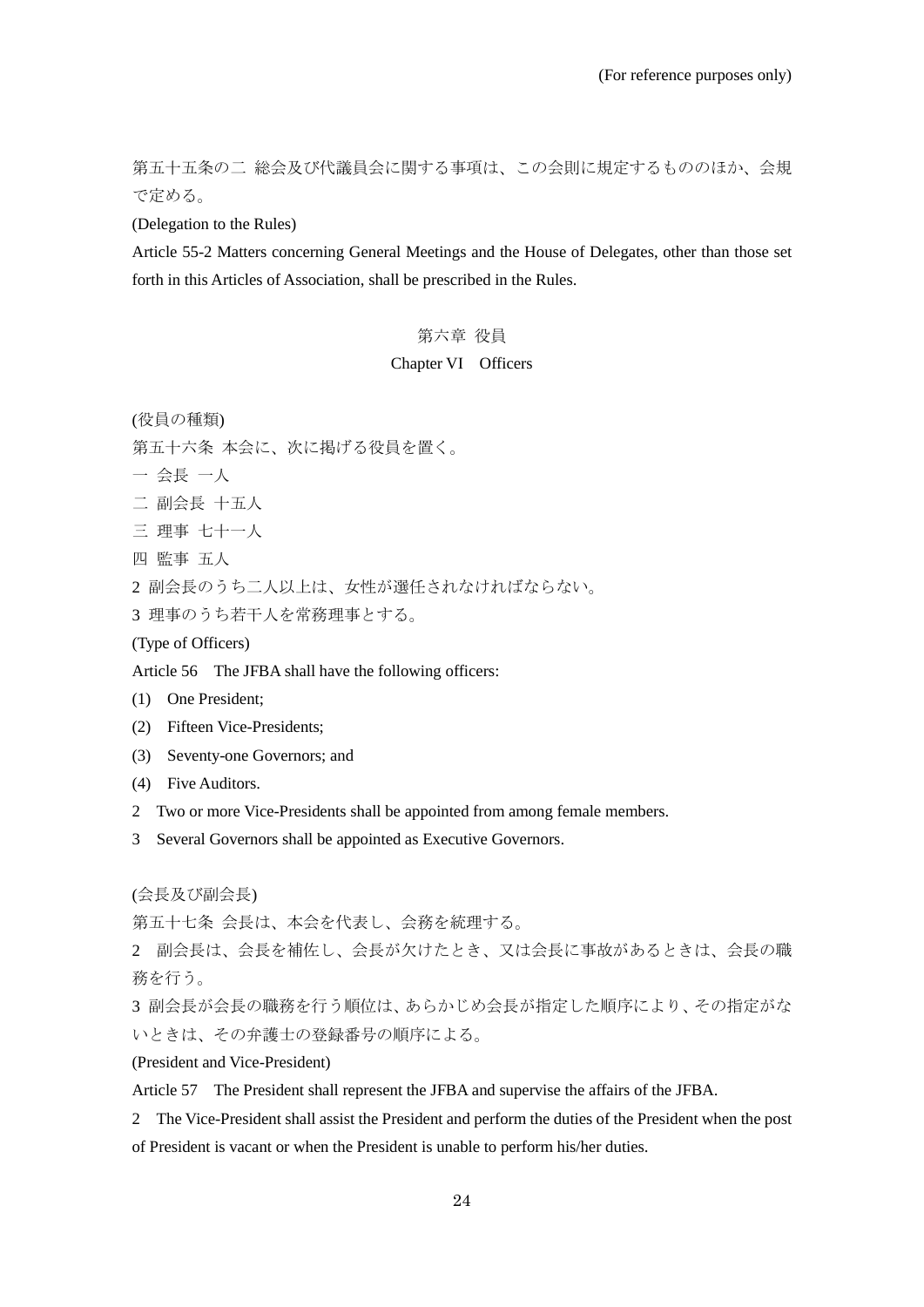3 The order in which the Vice-Presidents perform the duties of the President shall be the one designated by the President in advance, or, in the absence of such designation, in the order of the registration number as attorneys.

(理事会の構成等)

第五十八条 会長、副会長及び理事は、理事会において会務を審議する。

2 理事会における議決は、法律又はこの会則に別段の定めがある場合を除いては、出席者の 過半数で決する。可否同数のときは、会長の決するところによる。

3 常務理事は、会長の委嘱を受けて本会の常務を執行することができる。

(Composition of the Board of Governors)

Article 58 The President, Vice-Presidents and Governors shall deliberate on the affair of the JFBA at the Board of Governors.

2 A resolution of the Board of Governors shall be adopted by a majority of the members present, except as otherwise provided by law or by the Articles of Association. In the case of a tie, the President shall make a final decision.

3 Executive Governors may execute the daily affairs of the JFBA at the request of the President.

(理事会の審議事項)

第五十九条 理事会においては、次に掲げる事項を審議する。

- 一 本会の運営に関する重要事項
- 二 総会及び代議員会に付する議案に関する事項
- 三 規則の制定及び変更に関する事項
- 四 弁護士会の総会の決議の取消しに関する事項
- 五 名誉会員に関する事項
- 六 総会又は代議員会において理事会に委任した事項
- 七 その他会長において必要と認めた事項

(Matters to be Deliberated at the Board of Governors)

Article 59 The Board of Governors shall deliberate the following matters:

(1) Important matters concerning the management of the JFBA;

(2) Matters concerning the agenda to be submitted to the General Meeting and the House of Delegates;

- (3) Matters concerning the establishment and amendment of the Regulations;
- (4) Matters concerning rescission of a resolution of a General Meeting of a bar association;
- (5) Matters concerning honorary members;
- (6) Matters delegated to the Board of Governors at a General Meeting or the House of Delegates; and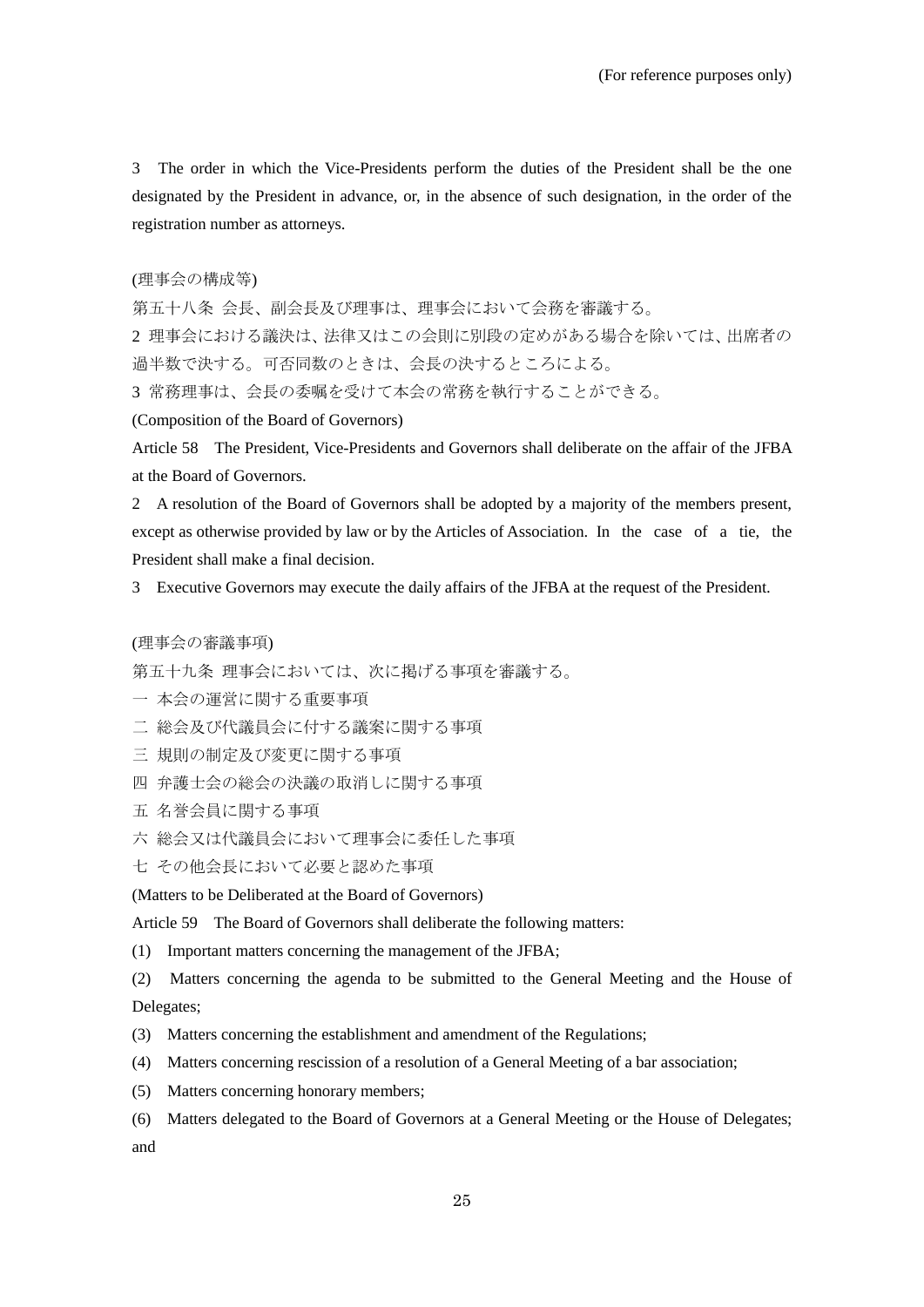(7) Other matters deemed necessary by the President.

#### (常務理事会の構成等)

第五十九条の二 会長、副会長及び常務理事は、常務理事会において会務を審議する。 2 第五十八条第二項の規定は、常務理事会の議決について準用する。

(Composition of the Executive Board, etc.)

Article 59-2 The President, Vice-Presidents and Executive Governors shall deliberate on the affairs of the JFBA at the Board of Executive Governors.

2 The provision of Article 58, Paragraph 2 shall apply *mutatis mutandis*to the resolution of the Board of Executive Governors.

(常務理事会の審議事項)

第五十九条の三 常務理事会においては、次に掲げる事項を審議する。

- 一 本会の運営に関する事項
- 二 弁護士会の会則の承認及び弁護士会連合会の設立の承認に関する事項
- 三 弁護士会に対する諮問及び協議に関する事項
- 四 弁護士名簿の登録、登録換え及び登録取消しに関する事項
- 五 弁護士の資格審査に関する事項
- 六 弁護士及び弁護士法人の懲戒に関する事項
- 七 外国の弁護士となる資格を有する者の弁護士事務を行う承認の取消しについての意見 具申に関する事項

八 外国法事務弁護士となる資格を有する者の承認及び承認の取消し並びに特定外国法の 指定及び指定の取消しについての意見具申に関する事項

- 九 外国法事務弁護士名簿の登録、登録換え及び登録取消しに関する事項
- 十 外国法事務弁護士及び外国法事務弁護士法人の懲戒に関する事項
- 十一 弁護士会における司法修習生の修習に関する事項
- 十二 最高裁判所に対する報告及び官公署の調査に関する事項
- 十三 理事会において委任した事項
- 十四 その他会長において必要と認めた事項

(Matters to be Deliberated at the Board of Executive Governors)

Article 59-3 The following matters shall be deliberated at the Board of Executive Governors:

- (1) Matters concerning the management of the JFBA;
- (2) Matters concerning approval of the articles of association of a bar association and the approval of the establishment of a federation of bar associations;
- (3) Matters concerning the inquiry and consultation with a bar association;
- (4) Matters concerning registration, change of registration, and rescission of registration in the roll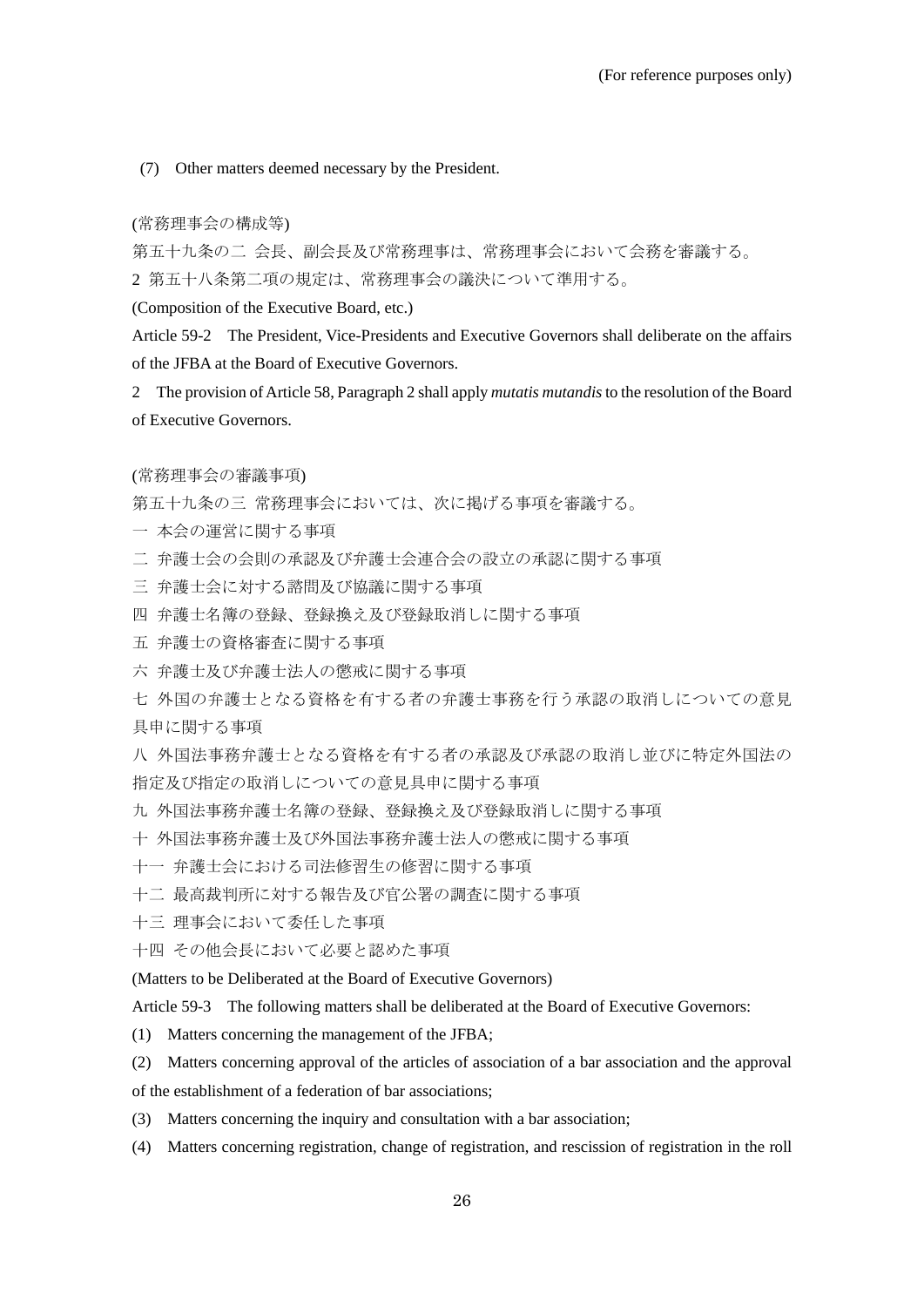of attorneys;

(5) Matters concerning qualification screening of attorneys;

(6) Matters concerning disciplinary action against attorneys and legal professional corporations;

(7) Matters relating to the submission of opinions with respect to the rescission of approval of the legal practice of an approved foreign attorney;

(8) Matters concerning the approval of a person holding a qualification to be a Registered Foreign Lawyer and the rescission thereof, and the submission of opinions with respect to the designation of the Laws of a Specified Foreign Jurisdiction and the rescission thereof;

(9) Matters concerning registration, change of registration, and rescission of registration in roll of Registered Foreign Lawyers;

(10) Matters concerning disciplinary action against Registered Foreign Lawyers and Registered Foreign Lawyer Corporations;

(11) Matters concerning the training of legal apprentice at a bar association;

(12) Matters concerning reports to the Supreme Court and investigations by government and public offices;

(13) Matters entrusted by the Board of Governors; and

(14) Other matters deemed necessary by the President.

(会規への委任)

第五十九条の四 理事会及び常務理事会に関する事項は、この会則に規定するもののほか、 会規で定める。

(Delegation to Rules of Association)

Article 59-4 Matters concerning the Board of Governors and the Board of Executive Governors other than those set forth in this Articles of Association shall be stipulated in the Rules.

(監事)

第六十条 監事は、本会の財務を監査する。

(Auditors)

Article 60 The Auditors shall audit the accounts of the JFBA.

(会長の選挙)

第六十一条 会長は、弁護士である会員の投票によって、弁護士である会員の中から、原則 として現在の会長の任期が終わる年の二月中に選挙する。

ただし、候補者が一人であるときは、投票は行わない。

2 投票による最多得票者が当選者となるには、弁護士会の総数の三分の一を超える弁護士 会において、それぞれ最多票を得ていなければならない。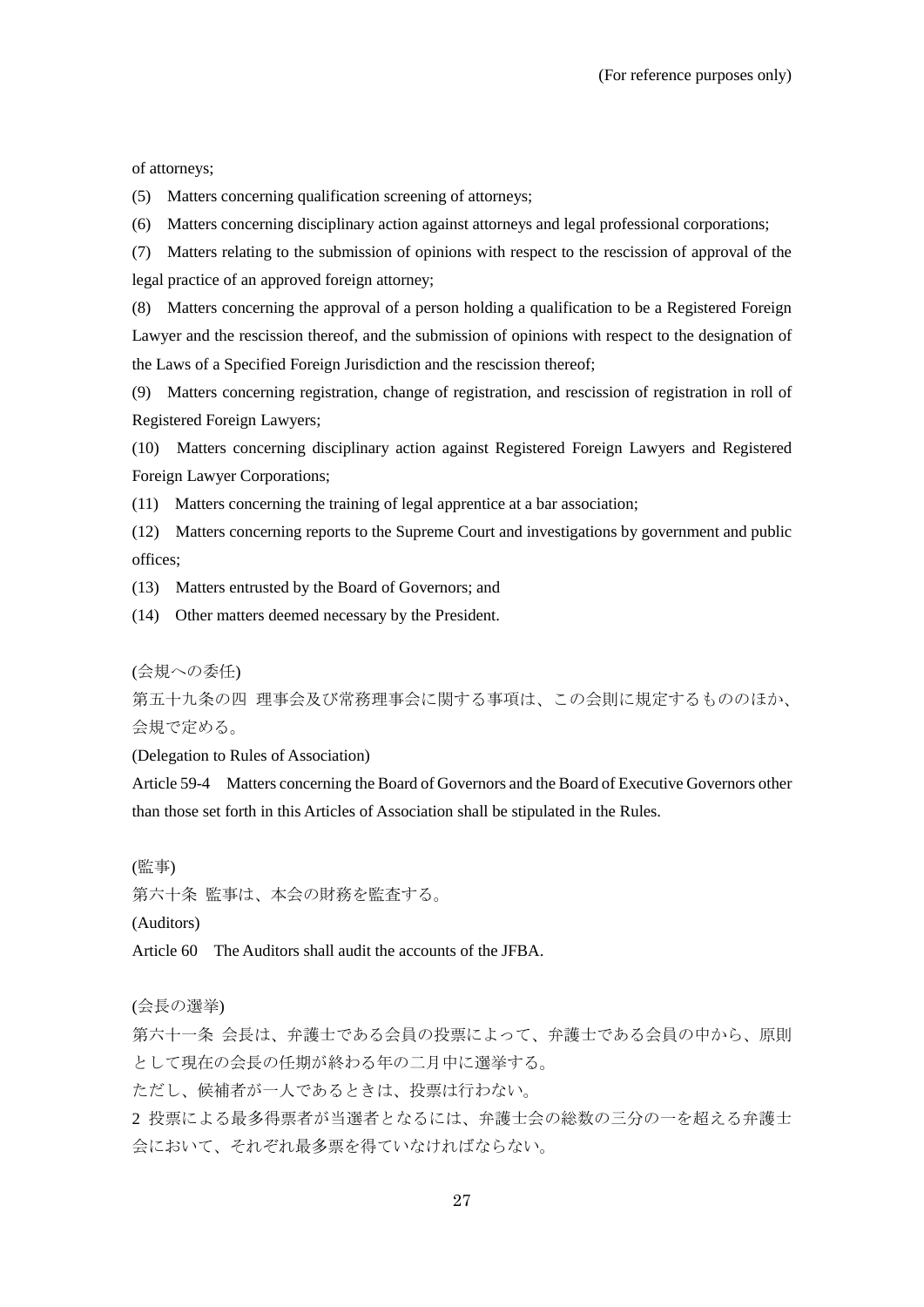3 弁護士会における最多票には、二人以上の同点者がある場合を含まない。

(Election of the President)

Article 61 The President shall be elected from among the members being attorneys, in February of the year in which the term of the office of the current President expires, by vote of the members being attorneys: provided, however, that there shall be no voting if there is only one candidate.

2 In order for a candidate who has acquired the largest number of votes to be eligible for the President, the candidate must have acquired the largest number of votes at bar associations which constitute more than one third of the total number of all bar associations.

3 The largest number of votes cast at bar associations does not include the case where there are two or more candidates with the same number of votes.

(再投票)

第六十一条の二 前条の規定による当選者がなかった場合には、得票の多い候補者二人につ いて再投票を行う。

2 前条第二項及び第三項の規定は、再投票について準用する。

(Re-voting)

Article 61-2 In the case of absence of a successful candidate under the preceding article, another vote shall be held with respect to the two candidates who have acquired the largest and the  $2<sup>nd</sup>$  largest number of votes.

2 The provisions of Paragraphs 2 and 3 of the preceding Article shall apply *mutatis mutandis* to the re-voting.

(再選挙)

第六十一条の三 候補者の死亡等により再投票ができなかった場合又は再投票によっても 当選者がなかった場合には、再選挙を行う。

2 第六十一条(第一項中選挙の時期に関する部分を除く。)の規定は、再選挙について準用す る。

(Re-election)

Article 61-3 Re-election shall be held either if the re-voting could not be held because of the death of a candidate or other reasons, or if there is no successful candidate in the re-voting.

2 The provisions of Article 61 (excluding the part concerning the time of election in Paragraph 1) shall apply *mutatis mutandis* to re-election.

(副会長、理事及び監事の選任)

第六十一条の四 副会長、理事及び監事は、代議員会において、弁護士である会員の中から、 毎年三月中に選任する。ただし、同じ弁護士会に所属する会員の中から二人以上の副会長を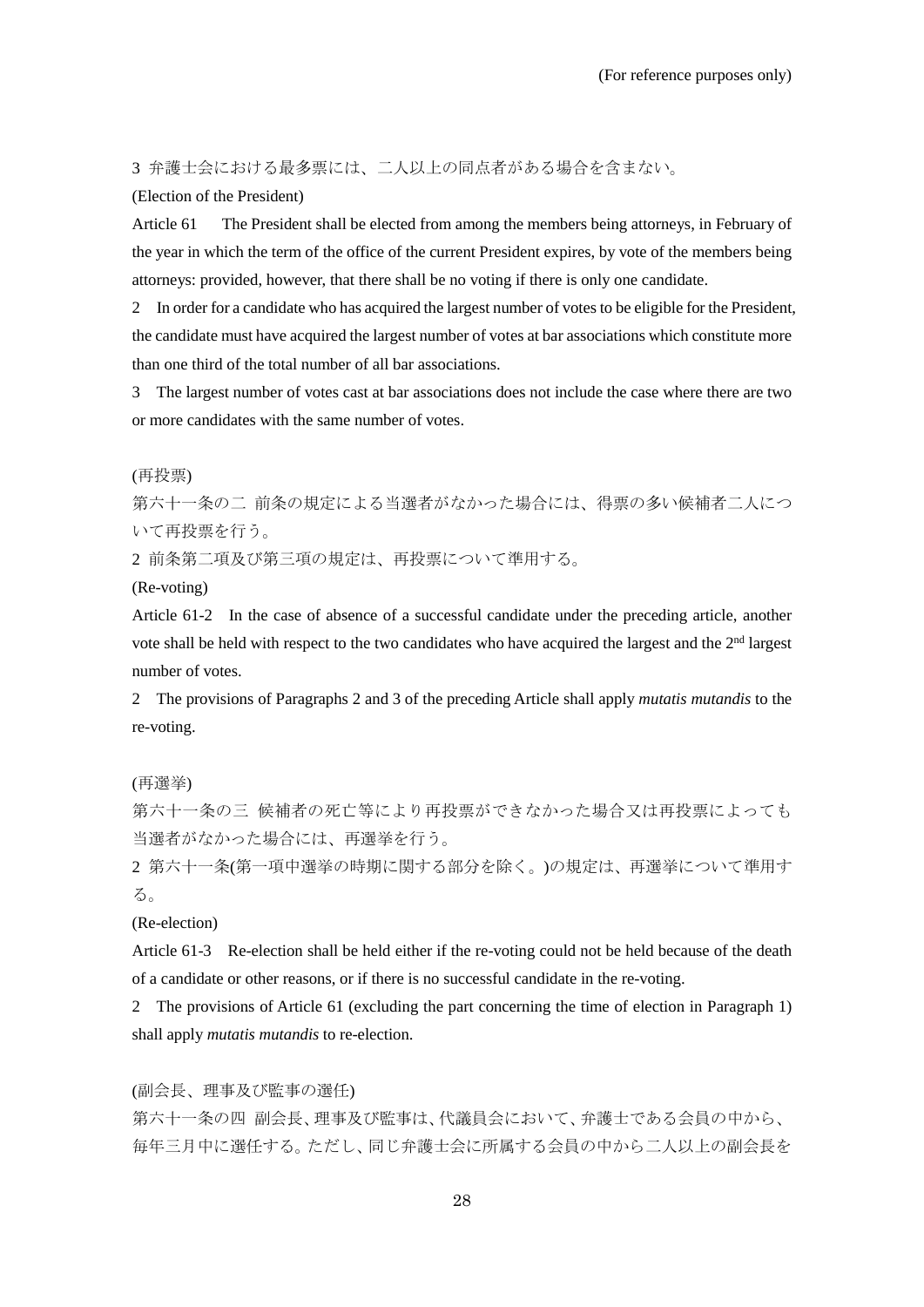選任することはできない。

2 前項ただし書の規定にかかわらず、女性が含まれる場合には、同じ弁護士会に所属する会 員の中から二人まで副会長を選任することができる。

3 常務理事は、理事が互選する。

(Appointment of Vice-President, Directors and Auditors)

Article 61-4 The Vice-Presidents, Governors and Auditors shall be appointed at the House of Delegates from among the members being attorneys in March of each year: provided, however, that two or more Vice-Presidents may not be elected from among the members who belonging the same bar association.

2 Notwithstanding the proviso to the preceding Paragraph, up to two Vice-Presidents may be elected from among the members belonging to the same bar association in cases where women are included.

3 The Executive Governors shall be elected from among the Governors.

(会規への委任)

第六十一条の五 前四条に規定するもののほか、役員の選任に関し必要な事項は、会規で定 める。

(Delegation to Rules of JFBA)

Article 61-5 In addition to what is prescribed in the preceding four Articles, the matters required for the appointment of Officers shall be prescribed in the Rules.

(役員の任期)

第六十二条 役員の任期は、会長については二年、その他の役員については一年とし、選任 された年の四月一日を始期とする。

(Term of Office of the Officers)

Article 62 The term of office shall be two years for the President and one year for any other Officers, and shall commence on April 1 of the year of appointment.

(会長の辞任)

第六十二条の二 会長の辞任は、会長の職務を行う者(以下「会長職務代行」という。)又は会 長職務代行となるべき者に辞表を提出した日の七日後に効力を生ずる。

#### (Resignation of President)

Article 62-2 The resignation of the President shall come into effect seven days after the day on which the notice of resignation is submitted to the person who performs the duties of the President (hereinafter referred to as the "Acting President") or the person who should become the Acting President.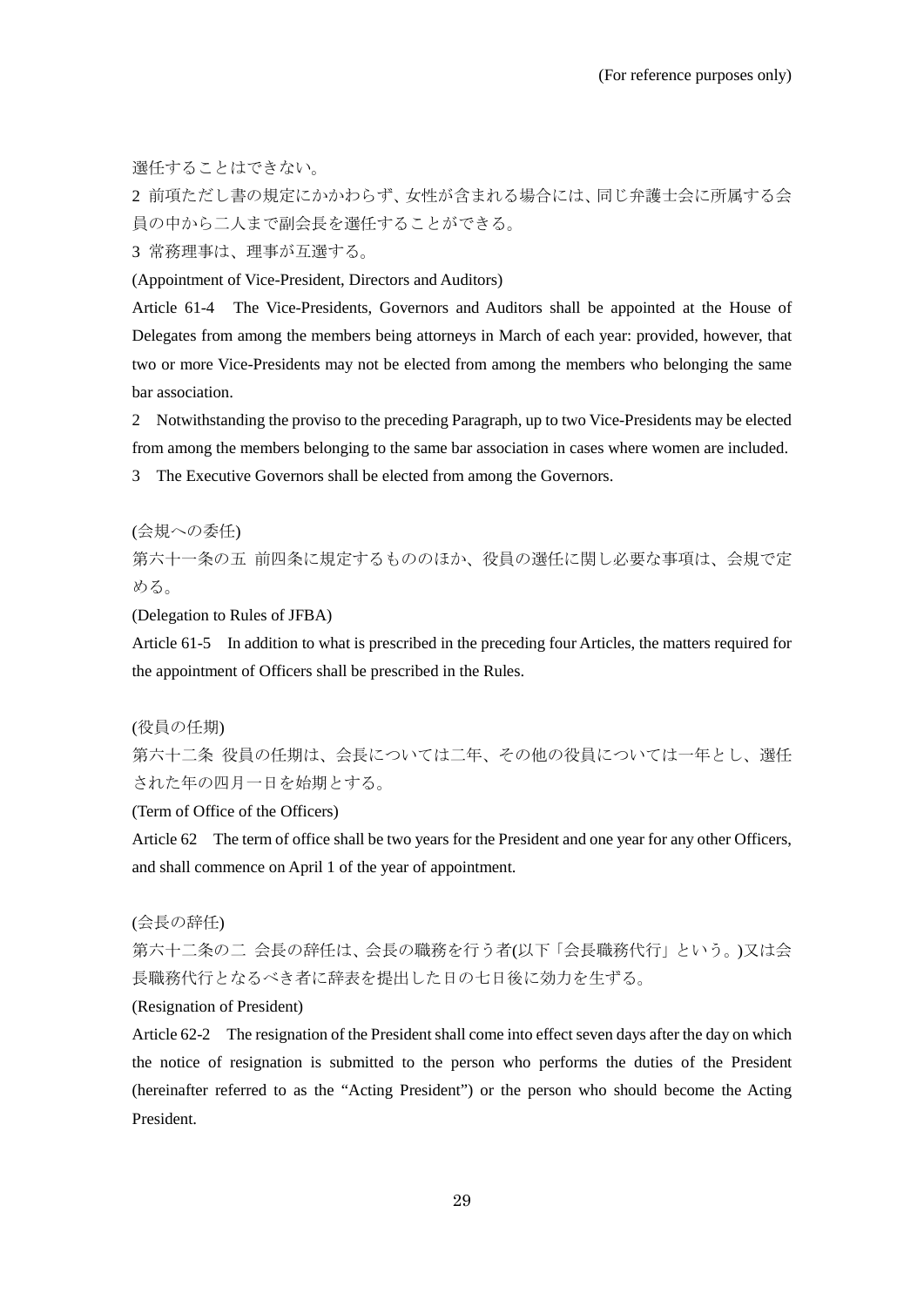(補欠の役員)

第六十三条 役員が欠けたときは、補欠の役員を選任しなければならない。

ただし、会長が欠けた場合であって残任期間が六か月に満たないときは補欠の選任を行わ ないものとし、欠員が副会長にあっては三人、理事にあっては十人、監事にあっては二人を 超えないときは補欠の選任を行わないことができる。

2 前項の場合においては、第五十六条第二項の規定は、適用しない。

3 補欠の役員の任期は、前任者の残任期間とする。

ただし、会長の任期は、当選者の氏名の公示があった日から一年を経過した後、最初の三月 三十一日までとする。

4 任期の満了によって退任する役員は、新たに選任された役員が就任するまで引き続きそ の職務を行う。

#### (Substitution of Officers)

Article 63 A substitute Officer shall be appointed in case of vacancy of an Officer: provided, however, that there shall be no appointment of substitute President if his/her remaining term of office is less than six months; there may be no appointment of substitute Officers in cases where the vacancy does not exceed three for the Vice-President, ten for the Governors, and two for the Auditors.

2 In the case referred to in the preceding Paragraph, Paragraph 2 of Article 56 hereof shall not apply.

3 The term of office of a substitute Officer shall be the remaining term of office of the predecessor: provided, however, that the term of office of the President shall be until the first March 31 after one year has elapsed from the day on which the public notice of the name of the successful candidate is given.

4 An Officer who retires upon the expiration of his/her term of office shall continue to perform his/her duties until a newly appointed Officer assumes office.

(会長の補欠選挙)

第六十三条の二 会長の補欠選挙は、会長が欠けた日から三か月以内に行う。

(Election of the President to Fill the Vacancy)

Article 63-2 The election of the President to fill the vacancy shall be held within three months from the date of such vacancy.

#### (選挙方法等の準用)

第六十三条の三 第六十一条(第一項中選挙の時期に関する部分を除く。)、第六十一条の二、 第六十一条の三及び第六十一条の五の規定は、会長の補欠選挙について準用する。 (Application *Mutatis Mutandis* of Methods of Election)

Article 63-3 The provisions of Article 61 (excluding the part concerning the time of election in Paragraph 1), Article 61-2, Article 61-3, and Article 61-5 shall apply *mutatis mutandis* to the election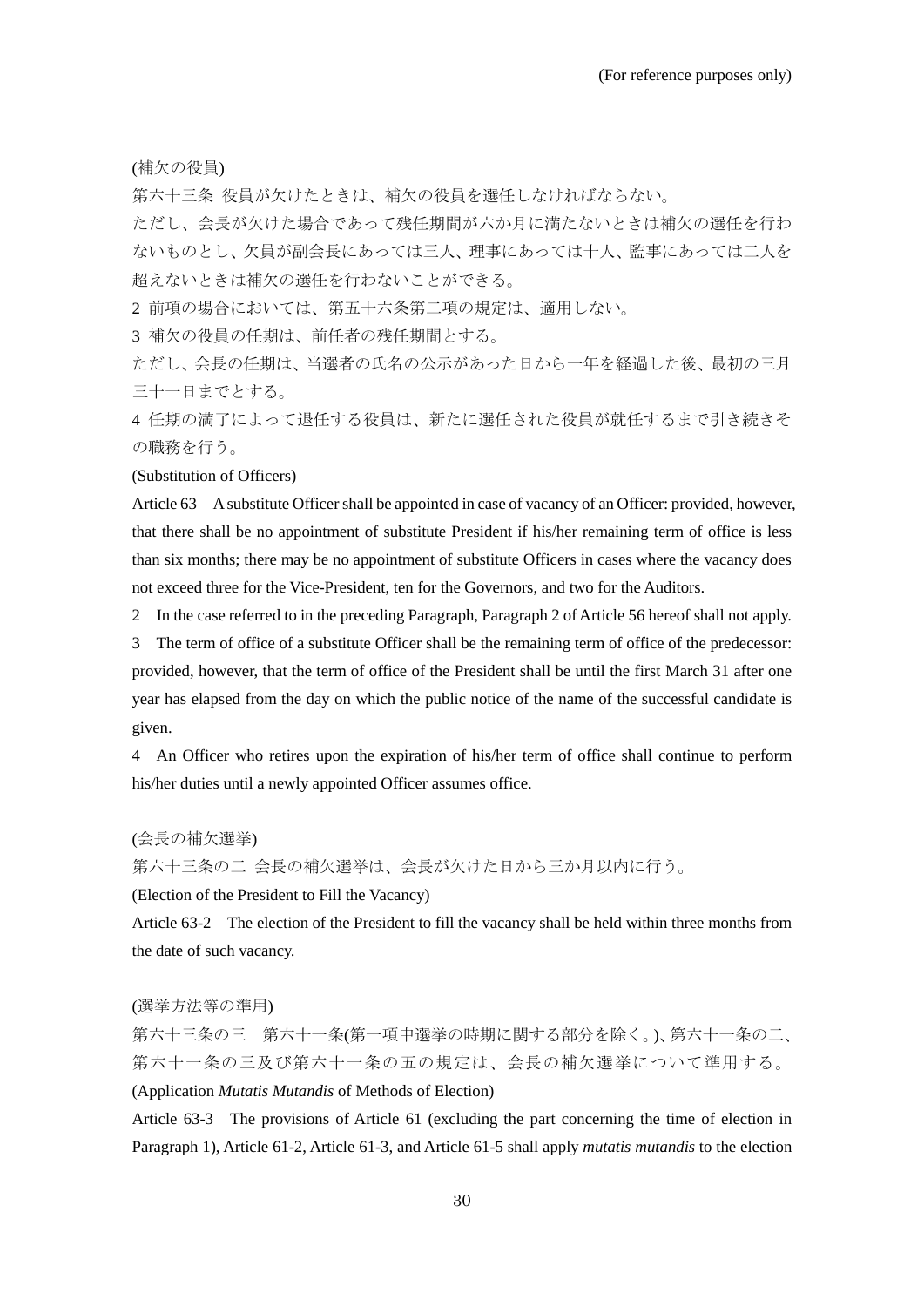of the President to fill the vacancy.

(名誉会員)

第六十四条 本会に、会員以外の者から理事会の推薦によって、名誉会員を置くことができ る。

2 名誉会員に関する事項は、会規で定める。

(Honorary Member)

Article 64 The JFBA may appoint Honorary Members who are not members of the JFBA upon recommendation by the Board of Governors.

2 Matters concerning Honorary Members shall be prescribed in the Rules.

# 第七章 資格審査

# Chapter 7 Qualification Screening

(資格審査会の任務)

第六十五条 本会に、資格審査会を置く。

2 資格審査会は、本会が弁護士会から進達された弁護士名簿の登録及び登録換えの請求、法 第十二条の二第一項の審査請求並びに法第十四条第一項に規定する異議の申出を受けた場 合において、本会の請求により、これに関して必要な審査をすることを任務とする。

3 資格審査会は、前項に規定するほか、本会の請求により、外国の弁護士となる資格を有す る者(沖縄の復帰に伴う特別措置に関する法律(昭和四十六年法律第百二十九号)第六十五条 に定める者を含む。)の弁護士事務を行うについての調査その他弁護士の資格に関する事項 を審査することができる。

## (Qualifications Screening Board's Mission)

Article 65 The JFBA shall establish the Qualifications Screening Board.

2 The missions of the Qualifications Screening Board are, subject to the request of the JFBA, to conduct necessary inquiry in cases where the request is made for the registration or change of registration in the roll of attorneys which has been transmitted by bar associations, or where the request for investigation is made pursuant to Article 12-2, Paragraph 1 of the Act, or where the objection is made pursuant to Article 14, Paragraph 1 of the Act.

3 In addition to what is prescribed in the preceding Paragraph, the Qualifications Screening Board may, at the request of the JFBA, investigate matters related to attorneys' qualifications such as investigation of the legal practice of a person qualified to become a foreign attorney (including those prescribed in Article 65 of the Act on Special Measures upon Reintegration of Okinawa (Act No. 129 of 1971)).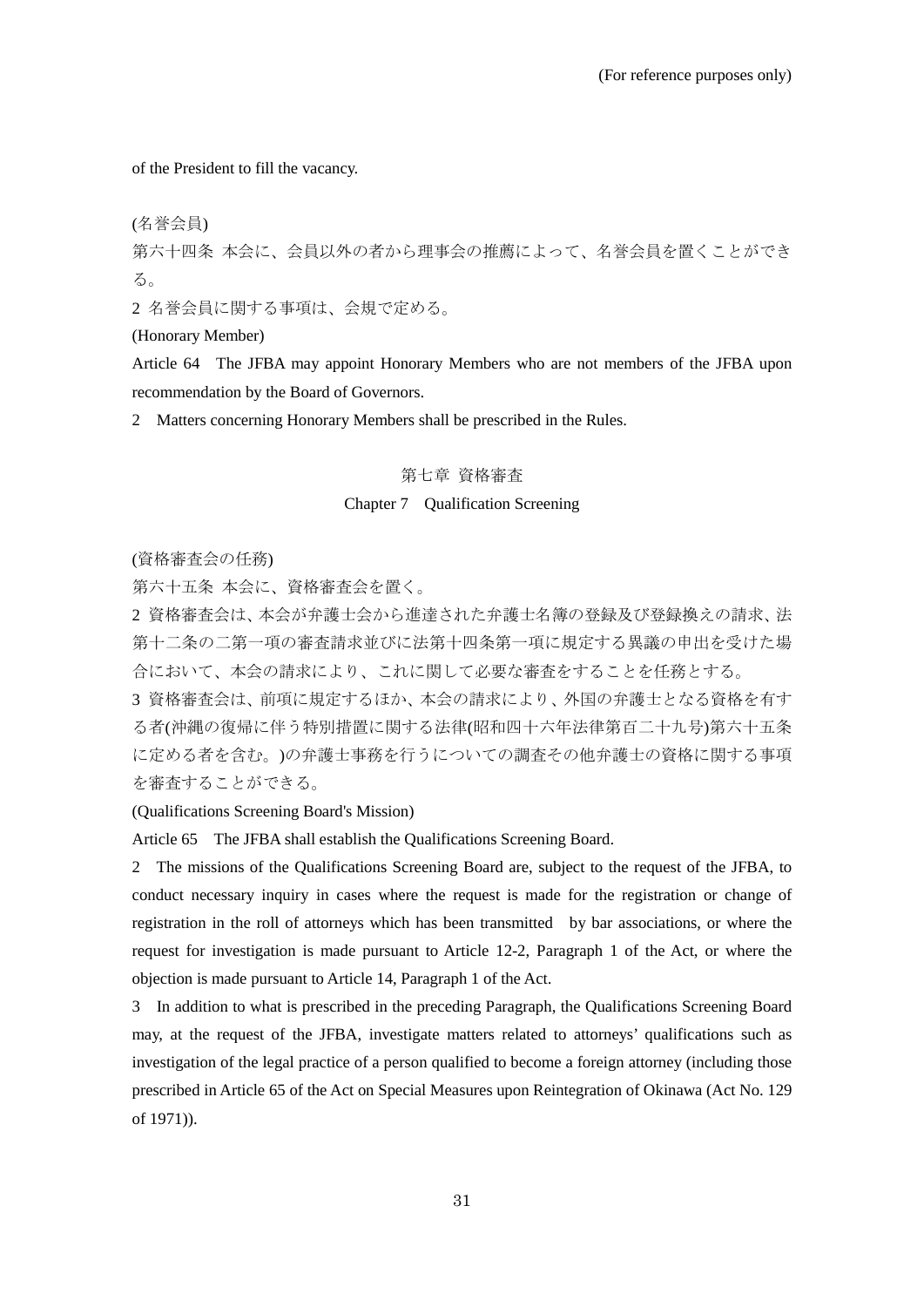(資格審査会の委員等)

第六十六条 資格審査会の委員は、弁護士である委員を八人、裁判官、検察官及び学識経験 者である委員を各一人とし、これと同じ資格を有する同数の予備委員を置く。

(Members of the Qualifications Screening Board)

Article 66 The members of the Qualifications Screening Board shall be composed of eight attorneys, one judge, one public prosecutor, and one academic expert, and there shall be an equal number of reserve members with the same qualifications.

(資格審査会の議事)

第六十七条 資格審査会は、会長及び委員六人以上の出席がなければ、会議を開き、議決を することができない。

2 資格審査会の議事は、出席した委員の過半数で決し、可否同数のときは、会長の決すると ころによる。

(Proceedings of the Qualifications Screening Board)

Article 67 The Qualifications Screening Board may not hold a meeting or make a resolution unless the President and six or more members are present.

2 The resolution of the Qualifications Screening Board shall be adopted by a majority of the members present, and in the case of a tie, the President shall make a final decision.

(会規への委任)

第六十七条の二 この章に規定するもののほか、資格審査会の審査に関し必要な事項は、会 規で定める。

(Delegation to the Rules)

Article 67-2 In addition to what is prescribed in this Chapter, matters required for the investigation of the Qualifications Screening Board shall be prescribed in the Rules.

# 第八章 懲戒

### Chapter VIII Disciplinary Action

(懲戒の公告)

第六十八条 本会は、弁護士会及び本会による弁護士及び弁護士法人の懲戒に関する事項を、 会規で定めるところにより、官報及び機関雑誌に掲載して公告する。

(Public Notice of Disciplinary Action)

Article 68 The JFBA shall publish matters concerning disciplinary actions against attorneys and legal professional corporations by bar associations and the JFBA in the Official Gazette and in the journal of the JFBA, as prescribed in the Rules..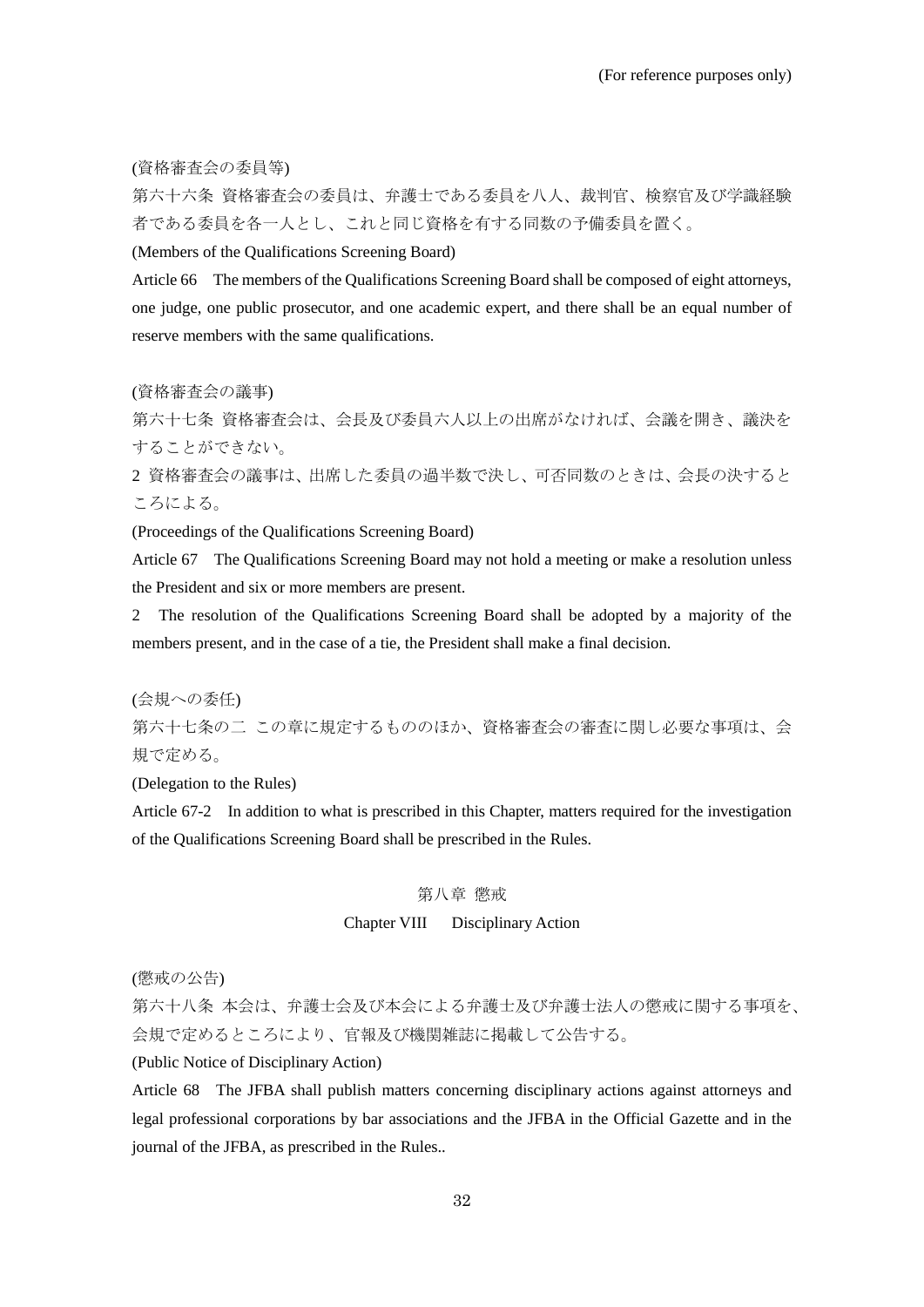(懲戒の公表等)

第六十八条の二 本会は、弁護士及び弁護士法人の懲戒に関する処分又は裁判の主文、理由 その他会規で定める事項を公表することができる。

2 本会は、法第六十条第二項の規定により懲戒の手続に付した場合その他の会規で定める 場合であって、本会又は弁護士及び弁護士法人に対する国民の信頼を確保するため特に必 要があるときは、本会の懲戒に関する処分前であっても、事案の概要その他の会規で定める 事項を公表することができる。

3 本会は、弁護士又は弁護士法人が受けた懲戒の処分に関する履歴を開示することができ る。

4 前三項に規定するもののほか、公表及び開示に関する事項は、会規で定める。

(Publication of Disciplinary Action)

Article 68-2 The JFBA may publicize the disciplinary actions, the main sentence of a judgment, the reason therefor, and other matters prescribed in the Rules, against an attorney and a legal professional corporation.

2 The JFBA may publicize a summary of the case and other matters prescribed in the Rules even before the disciplinary action is taken, in cases where a given case is brought to the disciplinary proceedings pursuant to Article 60, Paragraph 2 of the Act or in other cases prescribed in the Rules, and if the JFBA considers it particularly necessary to secure public trust toward the JFBA, attorneys and legal professional corporations.

3 The JFBA may disclose the history of disciplinary action against an attorney or a legal professional corporation.

4 In addition to what is prescribed in the preceding three Paragraphs, matters concerning public announcement and disclosure shall be prescribed in the Rules.

(官公署への通知)

第六十八条の三 弁護士会は、法第五十六条第二項の規定により弁護士又は弁護士法人であ る会員を懲戒した場合は、懲戒の処分が戒告であるときを除き、遅滞なく、最高裁判所、検 事総長及び会規で定めるその他の官公署に対し、その旨及びその内容を通知しなければな らない。

2 本会は、法第六十条第五項の規定により弁護士又は弁護士法人である会員を懲戒した場 合は、懲戒の処分が戒告であるときを除き、遅滞なく、最高裁判所、検事総長及び会規で定 めるその他の官公署に対し、その旨及びその内容を通知しなければならない。

3 前二項に規定するもののほか、通知に関する事項は、会規で定める。

(Notification to Government and Public Offices)

Article 68-3 In cases where a bar association has imposed a disciplinary action, except for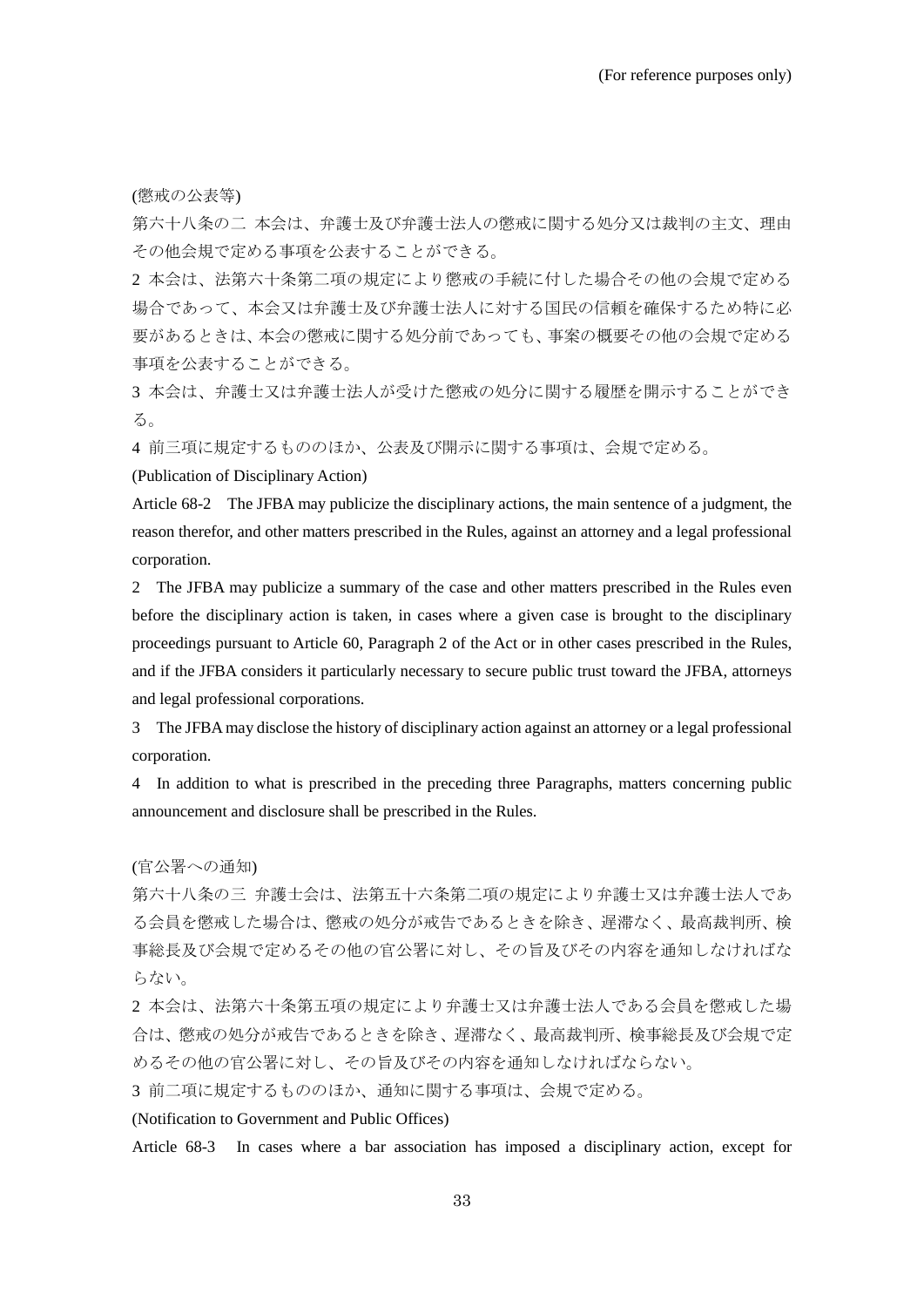admonition, against a member being an attorney or a legal professional corporation pursuant to Article 56, Paragraph 2 of the Act, the bar association shall notify the Supreme Court, the Prosecutor General, and other public offices prescribed in the Rules, to that effect and the content thereof without delay.

2 In cases where the JFBA has imposed a disciplinary action against a member being an attorney or a legal professional corporation pursuant to Article 60, Paragraph 5 of the Act, the JFBA shall notify the Supreme Court, the Prosecutor General, and other public offices prescribed in the Rules, to that effect and the content thereof without delay.

3 In addition to what is prescribed in the preceding two Paragraphs, matters concerning notices shall be prescribed in the Rules.

#### (懲戒請求者への通知)

第六十八条の四 弁護士会は、法第五十八条第四項若しくは第六項の規定により対象弁護士 等(懲戒の手続に付された弁護士又は弁護士法人をいう。以下同じ。)を懲戒しない旨の決定 をしたとき、又は同条第五項の規定により対象弁護士等を懲戒したときは、速やかに、懲戒 請求者に対し、その旨及びその理由を書面により通知しなければならない。

2 前項に規定する通知に当たっては、法第六十四条第二項に規定する期間内に本会に対し 異議の申出ができる旨を教示しなければならない。ただし、懲戒の処分が除名であるときは、 この限りでない。

#### (Notice to Person Requesting Disciplinary Action)

Article 68-4 Where a bar association renders a decision not to discipline an Accused Attorney ("Accused Attorney" means an attorney or a legal professional corporation being subject to the disciplinary proceedings. The same shall apply hereinafter.) pursuant to Article 58, Paragraph 4 or 6 of the Act, or where a bar association imposes a disciplinary action against an Accused Attorney pursuant to Paragraph 5 of the same Article, the bar association shall notify in writing the person requesting such disciplinary action, to that effect and the reason therefor without delay.

2 When giving the notice prescribed in the preceding Paragraph, it is required to instruct to the effect that he/she may file an objection within the period prescribed in Article 64, Paragraph 2 of the Act: provided, however, that this shall not apply when the disciplinary action is disbarment.

#### (懲戒委員会の任務)

第六十九条 本会に、懲戒委員会を置く。

2 懲戒委員会は、法第五十九条の審査請求があったとき、原弁護士会(懲戒請求者が懲戒の 請求をした弁護士会をいう。以下同じ。)の懲戒委員会の審査に付された事案について法第 六十四条第一項の規定による異議の申出があったとき、及び綱紀委員会が法第六十条第三 項の規定により懲戒委員会に事案の審査を求めることを相当と認める旨の議決をしたとき において、本会の求めにより、これに関して必要な審査をすることを任務とする。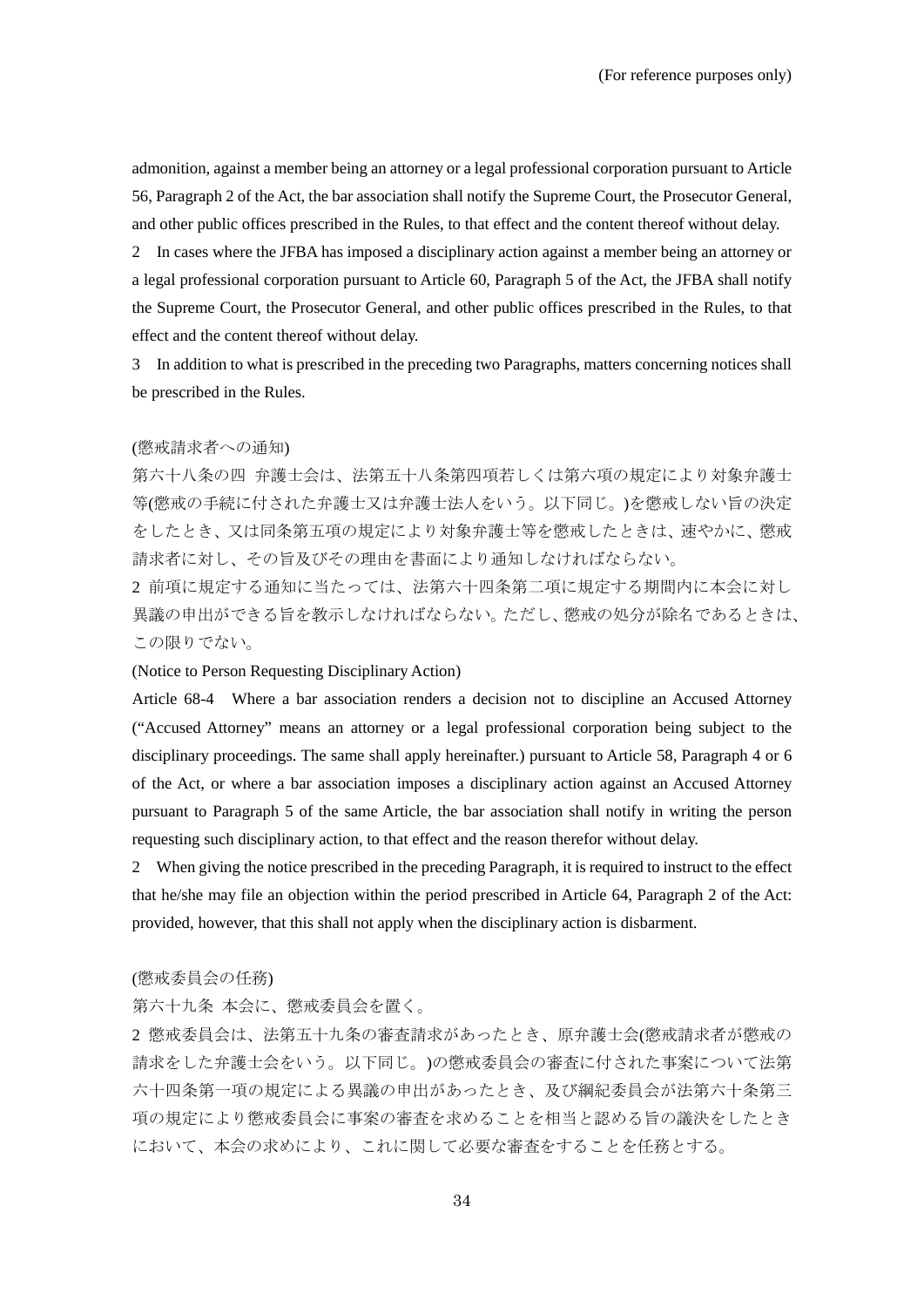#### (Mission of the Disciplinary Actions Committee)

Article 69 The JFBA shall establish the Disciplinary Actions Committee.

2 The missions of the Disciplinary Actions Committee are to conduct necessary inquiry, subject to the request of the JFBA, in cases where an appeal is filed pursuant to the provisions of Article 59 of the Act, where an objection is filed pursuant to Article 64, Paragraph 1 of the Act with respect to a case that was formerly referred to the inquiry of the Disciplinary Actions Committee of the original bar association (the "original bar association" means the bar association to which the party submitted a request for disciplinary action), or where the Disciplinary Enforcement Committee adopted a resolution to the effect that it is appropriate to seek the Disciplinary Actions Committee to inquire into the case pursuant to Article 60, Paragraph 3 of the Act.

# (懲戒委員会の委員等)

第六十九条の二 懲戒委員会の委員は、弁護士である委員を八人、裁判官及び検察官である 委員を各二人、学識経験者である委員を三人とし、これと同じ資格を有する同数の予備委員 を置く。

(Members of the Disciplinary Actions Committee)

Article 69-2 The Disciplinary Actions Committee shall be composed of eight attorneys, two judges, two public prosecutors, and three academic experts, and there shall be an equal number of reserve members with the same qualifications.

#### (懲戒委員会の議決要件)

第六十九条の三 懲戒委員会は、委員の半数以上の出席がなければ、会議を開き、議決をす ることができない。

2 懲戒委員会の議事は、出席した委員の過半数で決し、可否同数のときは、委員長の決する ところによる。

(Resolution Requirements of the Disciplinary Actions Committee)

Article 69-3 The Disciplinary Actions Committee may not hold a meeting or adopt a resolution unless a half or more of the members are present.

2 The resolution of the Disciplinary Actions Committee shall be adopted by a majority of the members present, and in the case of a tie, the chairman shall decide.

# (懲戒委員会の部会)

第六十九条の四 懲戒委員会は、事案の審査をするため、複数の部会を置くことができる。 2 部会は、委員長の指名する弁護士である委員四人、裁判官、検察官及び学識経験者である 委員各一人をもって組織する。

3 前条の規定は、懲戒委員会の部会について準用する。この場合において、「委員長」とあ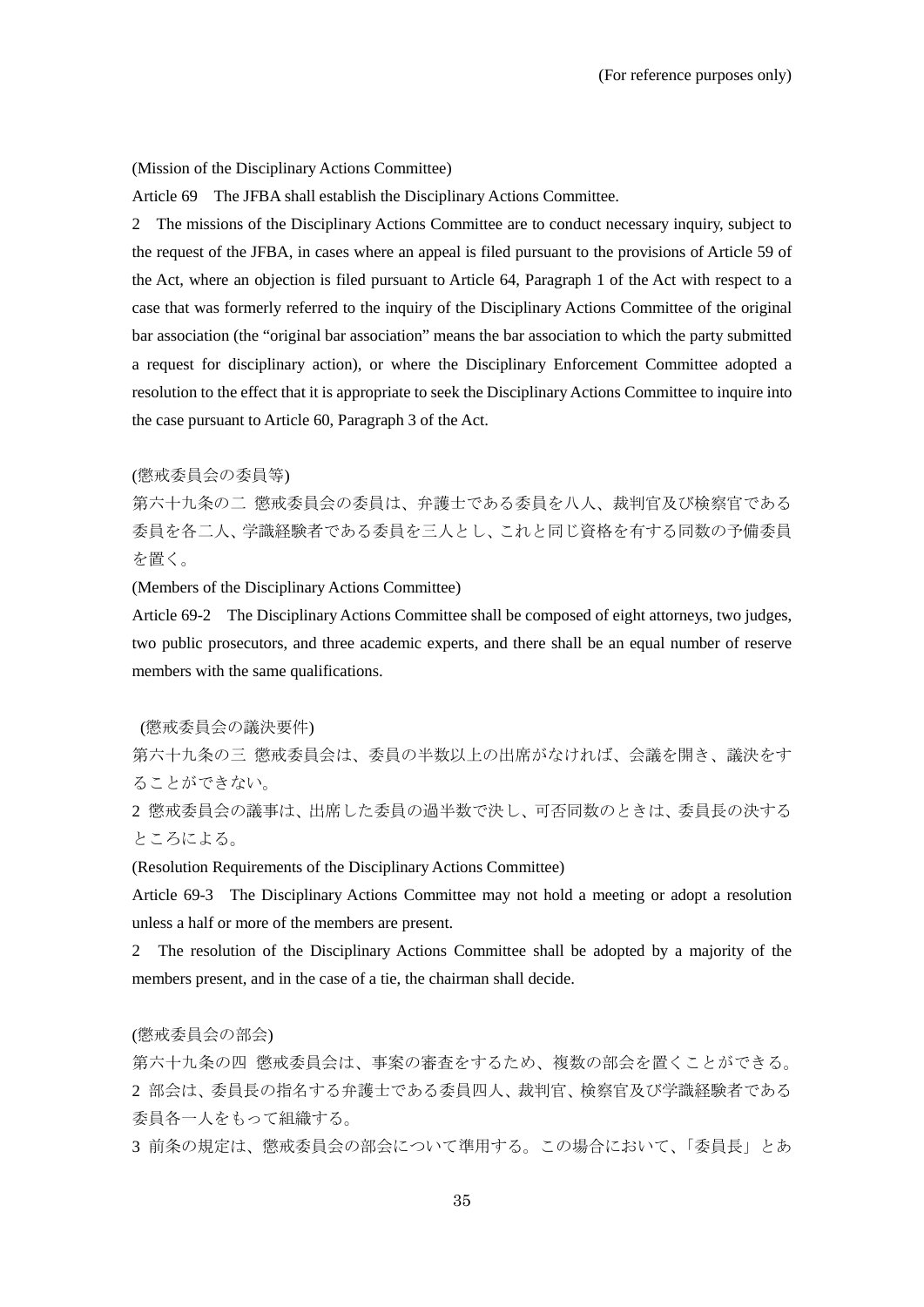るのは「部会長」と読み替えるものとする。

(Sub-Committees of the Disciplinary Actions Committee)

Article 69-4 The Disciplinary Actions Committee may establish two or more Sub-Committees for the purpose of examining cases.

2 The Sub-Committee shall be composed of four attorneys, one judge, one public prosecutor and one academic expert, each designated by the chairperson.

3 The provisions of the preceding Article shall apply *mutatis mutandis* to the sub-committees of the Disciplinary Actions Committee. In this case, the term "chairperson" shall be read as "Sub-Committee Chief."

(懲戒委員会の調査員)

第六十九条の五 懲戒委員会に、調査員を置く。

2 調査員は、委員長(前条第一項の部会にあっては部会長)の命を受けて、懲戒委員会が審査 する事案について必要な調査を行う。

(Investigators of the Disciplinary Actions Committee)

Article 69-5 The Disciplinary Actions Committee shall appoint its investigators.

2 The investigators shall, subject to orders from the chairperson (or the Sub-Committee Chief in the case of a Sub-Committee set forth in Paragraph 1 of the preceding Article), conduct necessary investigations with respect to cases to be examined by the Disciplinary Actions Committee.

(綱紀委員会の任務と委員等)

第七十条 本会に、綱紀委員会を置く。

2 綱紀委員会は、原弁護士会の懲戒委員会の審査に付されていない事案について法第六十 四条第一項の規定による異議の申出があった場合に本会の求めによりこれに関して必要な 審査をすること、本会が自ら弁護士又は弁護士法人を懲戒の手続に付する場合に法第六十 条第二項の規定による調査をすること、法第七十一条の六第二項の規定により綱紀審査会 から嘱託された場合に必要な調査をすることその他弁護士及び弁護士法人の綱紀を保持す ることを任務とする。

3 綱紀委員会の委員は、弁護士である委員を二十四人、裁判官、検察官及び学識経験者であ る委員を各二人とする。

4 綱紀委員会に、弁護士である十二人の予備委員、裁判官、検察官及び学識経験者である各 二人の予備委員を置く。

(Mission and Members of the Disciplinary Enforcement Committee)

Article 70 The JFBA shall establish the Disciplinary Enforcement Committee.

2 The missions of the Disciplinary Enforcement Committee are to conduct necessary examination, subject to the request of the JFBA, over cases where an objection is filed pursuant to Article 64,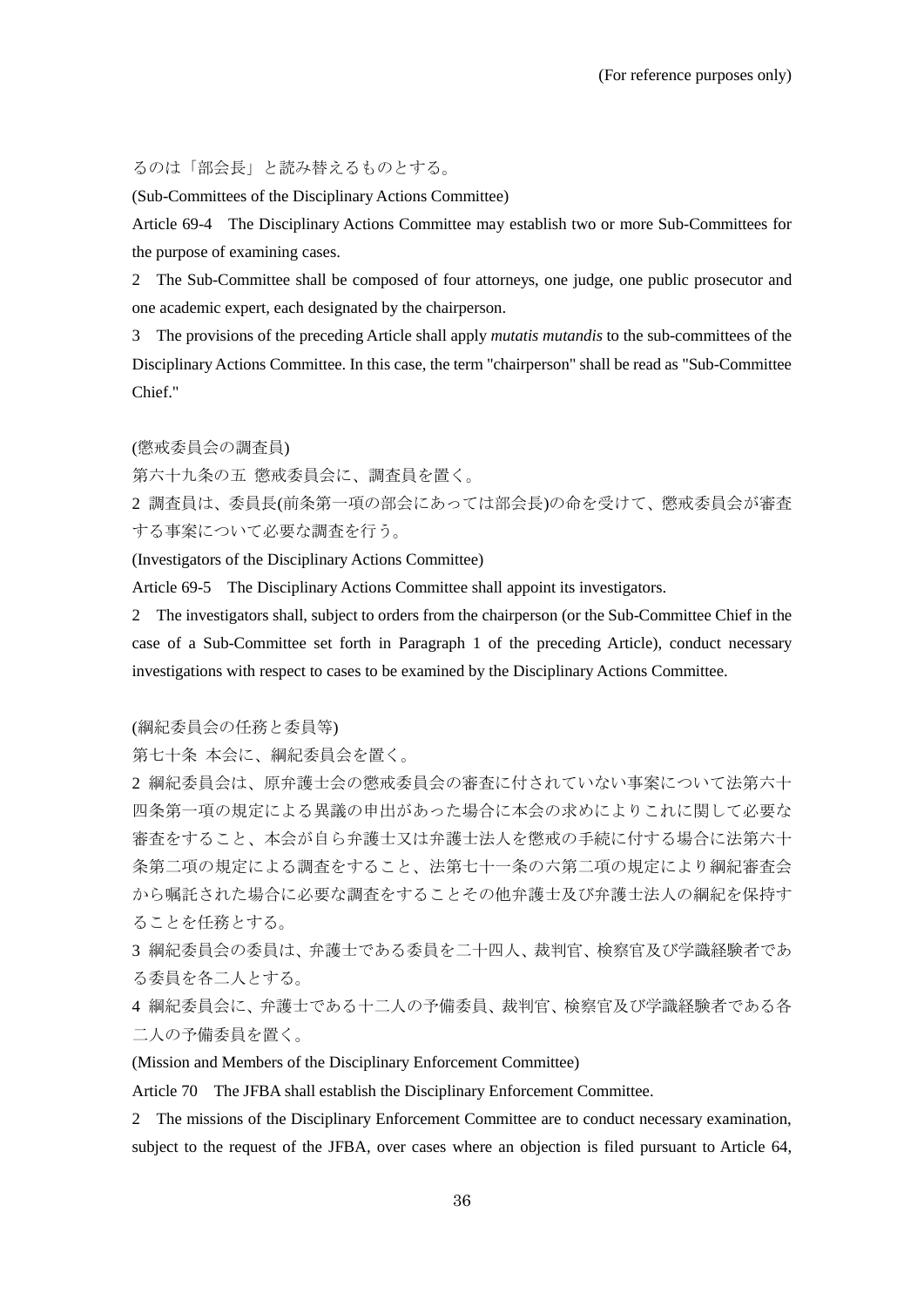Paragraph 1 of the Act with respect to a case that has not been referred to the Disciplinary Actions Committee of the original bar association, conduct investigation pursuant to Article 60, Paragraph 2 in cases where the JFBA brings an attorney or a legal professional corporation to the disciplinary procedure, conduct necessary investigation when commissioned by the Board of Discipline Review pursuant to Article 71-6, Paragraph 2 of the Act, and handle any matters to maintain the discipline of attorneys and legal professional corporations.

3 The Disciplinary Enforcement Committee shall be composed of twenty-four attorneys, two judges, two public prosecutors and two academic experts as its members.

4 The Disciplinary Enforcement Committee shall have twelve attorneys, two judges, two public prosecutors, and two academic experts as its reserve members.

(綱紀委員会の議決要件)

第七十条の二 綱紀委員会は、委員の半数以上の出席がなければ、会議を開き、議決をする ことができない。

2 綱紀委員会の議事は、出席した委員の過半数で決し、可否同数のときは、委員長の決する ところによる。

(Resolution Requirements of the Disciplinary Enforcement Committee)

Article 70-2 The Disciplinary Enforcement Committee may not hold a meeting or adopt a resolution unless a half or more of the members are present.

2 The resolution of the Disciplinary Enforcement Committee shall be adopted by a majority of the members present, and in the case of a tie, the chairman shall make a final decision.

(綱紀委員会の部会)

第七十条の三 綱紀委員会は、事案の調査又は審査をするため、複数の部会を置くことがで きる。

2 部会は、委員長の指名する弁護士である委員四人以上、裁判官、検察官及び学識経験者で ある委員各一人をもって組織する。

3 前条の規定は、綱紀委員会の部会について準用する。

この場合において、「委員長」とあるのは「部会長」と読み替えるものとする。

(Sub-Committee of the Disciplinary Enforcement Committee)

Article 70-3 The Disciplinary Enforcement Committee may establish two or more Sub-Committees for the purpose of investigating or examining cases.

2 A Sub-Committee shall be composed of at least four attorneys, one judge, one public prosecutor and one academic expert who are members.

3 The provisions of the preceding Article shall apply *mutatis mutandis* to the Sub-Committees of the Disciplinary Enforcement Committee. In this case, the term "chairperson" shall be read as "Sub-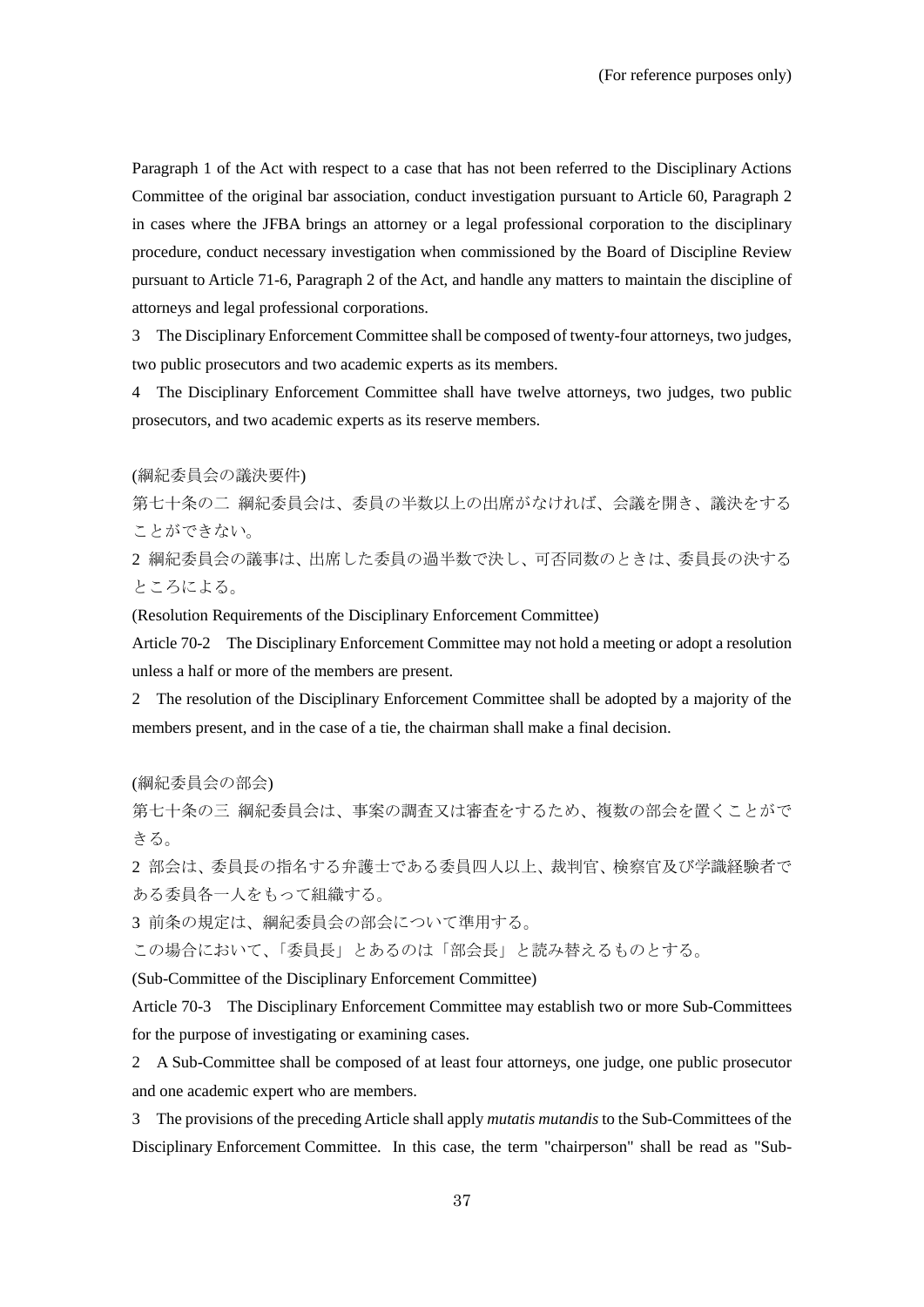# Committee Chief."

(綱紀委員会の調査員)

第七十条の四 綱紀委員会に、調査員を置く。

2 調査員は、委員長(前条第一項の部会にあっては部会長)の命を受けて、綱紀委員会が調査 し、又は審査する事案について必要な調査を行う。

(Investigator of the Disciplinary Enforcement Committee)

Article 70-4 The Disciplinary Enforcement Committee shall appoint investigators.

2 An investigator shall, subject to the orders of the chairperson (or the Sub-Committee Chief in the case of the Sub-Committee set forth in Paragraph 1 of the preceding Article), conduct necessary investigation with respect to the cases to be investigated or examined by the Disciplinary Enforcement Committee.

(綱紀審査会の任務)

第七十一条 本会に、綱紀審査会を置く。

2 綱紀審査会は、法第六十四条の三第一項の規定による綱紀審査の申出があった場合に本 会の求めによりこれに関して必要な審査をすることを任務とする。

(Duties of the Board of Discipline Review)

Article 71 The JFBA shall establish the Board of Discipline Review.

2 The mission of the Board of Discipline Review is to conduct necessary review, subject to the request of the JFBA, in cases where an application for discipline review is filed pursuant to the provisions of Article 64-3, Paragraph 1 of the Act.

(綱紀審査会の議事)

第七十一条の二 綱紀審査会は、委員の八人以上の出席がなければ、会議を開き、議決をす ることができない。

2 綱紀審査会の議事は、原弁護士会の懲戒委員会に事案の審査を求めることを相当と認め る旨の議決をする場合を除き、出席した委員の過半数で決し、可否同数のときは、委員長の 決するところによる。

(Proceedings of the Board of Discipline Review)

Article 71-2 The Board of Discipline Review may not hold a meeting and adopt a resolution unless eight or more members are present.

2 A resolution of the Board of Discipline Review shall be decided by a majority of the members present, and in the case of a tie, the chairman shall decide, except for cases where it adopts a resolution to the effect that it is appropriate to have the case examined by the Disciplinary Actions Committee of the original bar association.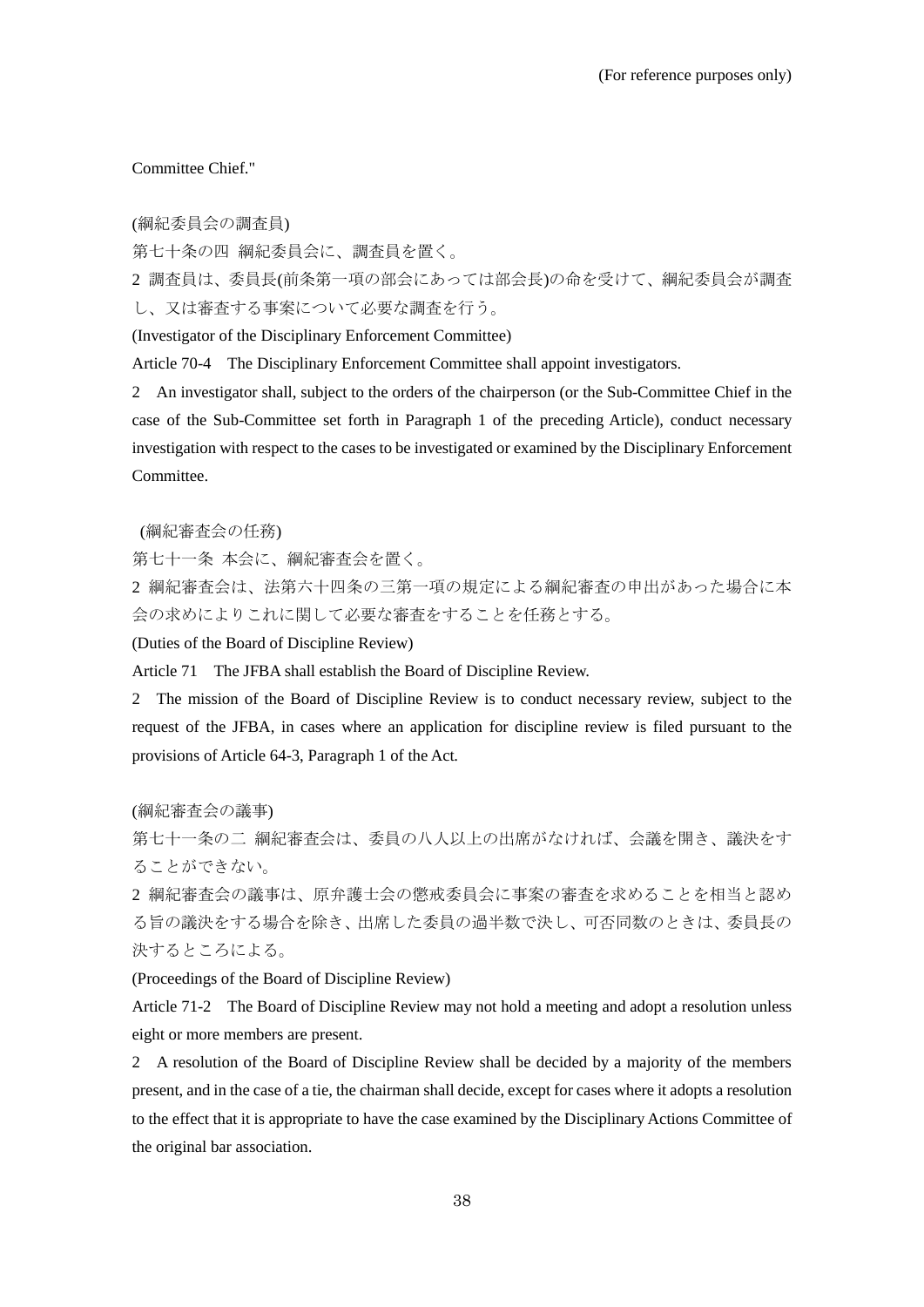(綱紀審査会の予備委員)

第七十一条の三 綱紀審査会に、六人の予備委員を置く。

(Reserve Member of the Board of Discipline Review)

Article 71-3 Board of Discipline Review shall have six reserve members.

(綱紀審査会の事務局)

第七十一条の四 綱紀審査会に、事務局を置く。

2 事務局は、委員長の命を受けて、綱紀審査会に関する庶務をつかさどる。

(Secretariat of the Board of Discipline Review)

Article 71-4 The Secretariat shall be established in the Board of Discipline Review.

2 The secretariat shall be in charge of general affairs concerning the Board of Discipline Review subject to the order of the chairperson.

(懲戒手続への協力義務)

第七十二条 弁護士及び弁護士法人は、会規で定めるところにより懲戒の手続への協力を求 められたときは、正当な理由がない限り、これに応じなければならない。

(Obligation to Cooperate with Disciplinary Proceedings)

Article 72 An attorney and a legal professional corporation shall cooperate with the disciplinary procedure pursuant to the provisions of the Rules, unless there are justifiable grounds.

(会規への委任) 第七十三条 この章に規定するもののほか、懲戒に関し必要な事項は、会規で定める。 (Delegation to the Rules)

Article 73 Any necessary matter concerning disciplinary actions that is not prescribed in this Chapter shall be prescribed in the Rules.

#### 第九章 常置委員会及び特別委員会

#### Chapter IX Standing Committees and Special Committees

(常置委員会)

第七十四条 本会は、前二章に規定するもののほか、次に掲げる委員会を置く。

- 一 人権擁護委員会
- 二 司法修習委員会
- 三 司法制度調査会
- 四 弁護士推薦委員会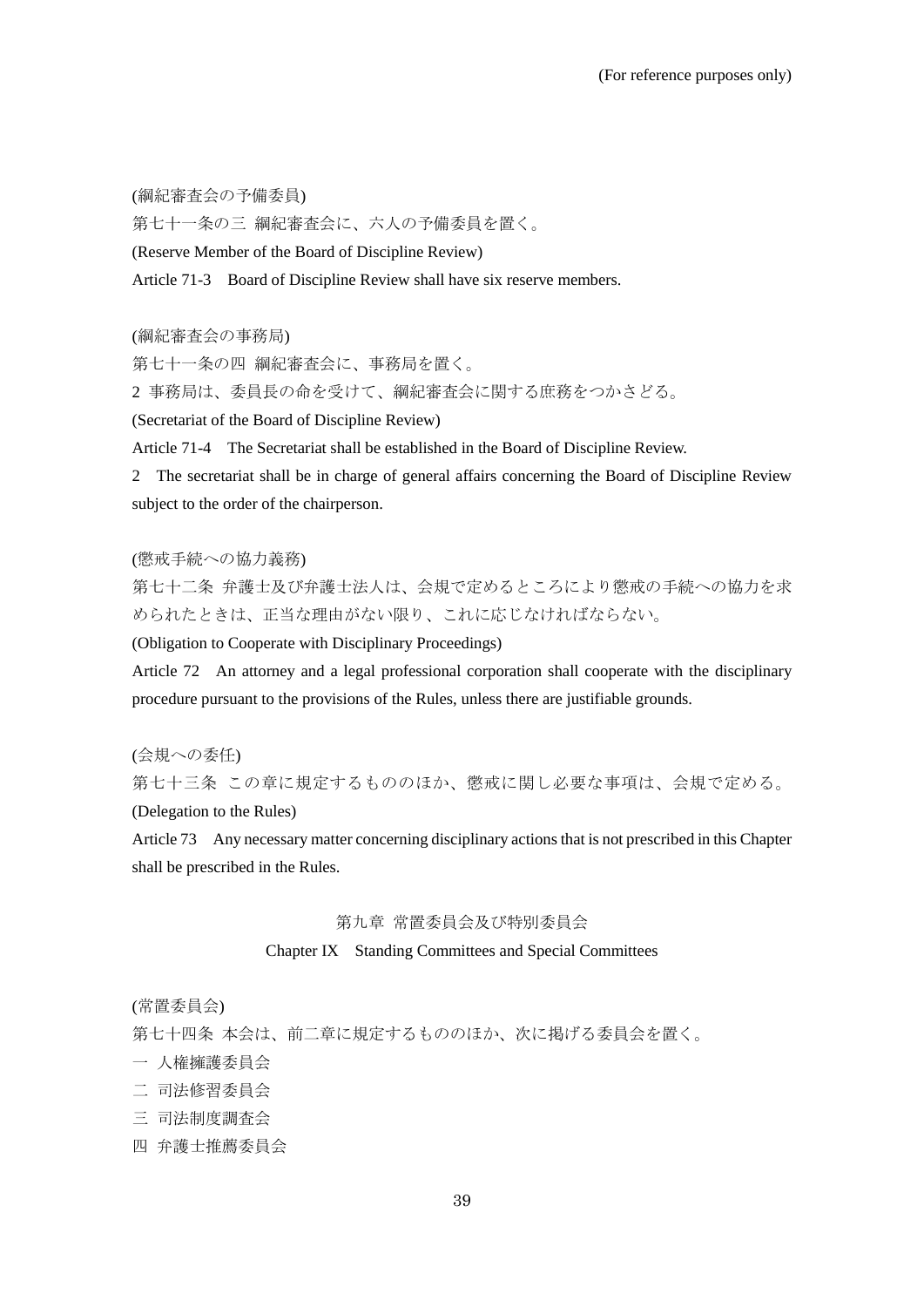# 五 選挙管理委員会

# (Standing Committees)

Article 74 In addition to the Boards and Committees set out in the preceding two Chapters, the JFBA shall establish the following Committees:

- (1) Human Rights Protection Committee
- (2) Legal Apprentice Training Committee
- (3) Judicial System Research Committee
- (4) Practicing Attorneys Recommendation Committee
- (5) Election Supervisory Committee

(人権擁護委員会)

第七十五条 人権擁護委員会は、基本的人権を擁護するため、人権侵犯について調査をし、 人権を侵犯された者に対して救護その他適切な措置を採ることを任務とする。

2 人権擁護委員会は、必要に応じ、本会を通じ、又は本会の承認を経て、官公署その他に対 し、警告を発し、処分若しくは処分の取消しを求め、又は問責の手段を講ずることができる。 3 前項の場合において、委員長は、緊急を要するときは、会長と協議して、その処置を行う ことができる。

4 人権擁護委員会の委員は、二十人以上とする。

(Human Rights Protection Committee)

Article 75 The mission of the Human Rights Protection Committee is, in order to protect the fundamental human rights, to conduct investigations in human rights violation cases and take appropriate measures such as rescuing and protecting victims whose human rights have been violated.

2 The Human Rights Protection Committee may, through the JFBA or directly with the approval of the JFBA, issue warnings, request for administrative measures or rescission of such administrative measures, or take measures of reprimand, to or against public agencies and others.

3 In the cases referred to in the preceding Paragraph, the chairperson may, in the case of urgency, take measures after consultation with the President.

4 The Human Rights Protection Committee shall have 20 or more members.

(司法修習委員会)

第七十六条 司法修習委員会は、弁護士会における司法修習生の配属、指導及び監督並びに 指導弁護士の選定及び経費の収支等に関する事務を審議調査することを任務とする。

2 司法修習委員会の委員は、十五人以上とする。

(Legal Apprentice Training Committee)

Article 76 The mission of the Legal Apprentice Training Committee is to examine and investigate the matters concerning the assignment, guidance and supervision of legal apprentices at bar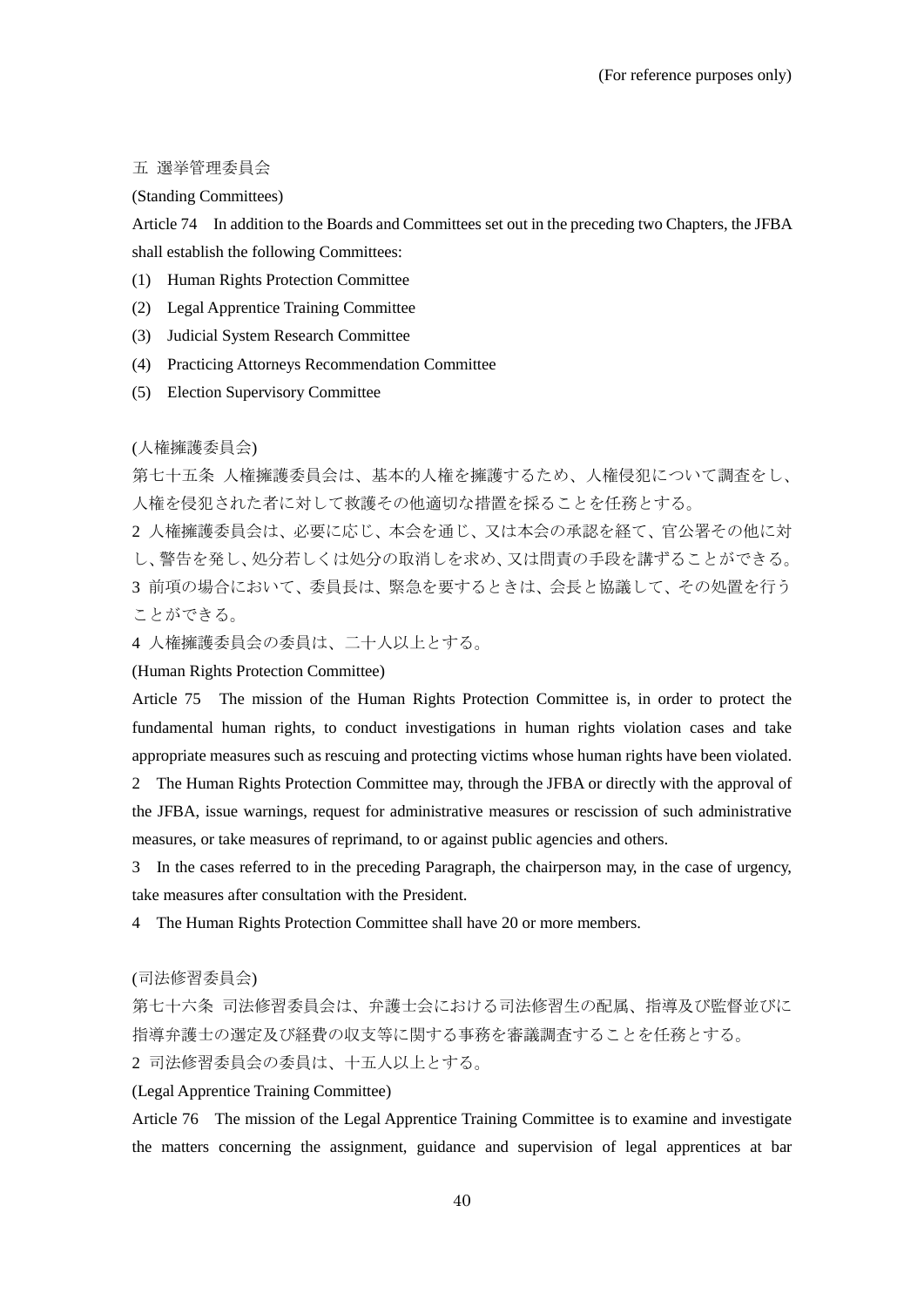associations, and the matters concerning the selection of instructing Attorneys and accounts of expenses.

2 The Legal Apprentice Training Committee shall have 15 or more members.

# (司法制度調査会)

第七十七条 司法制度調査会は、司法制度の改善進歩及び法令運用の監視是正に関して必要 な事項を常時継続して調査研究することを任務とする。

2 司法制度調査会の委員は、二十人以上とする。

(Judicial System Research Committee)

Article 77 The mission of the Judicial System Research Committee is to investigate and study the matters necessary for the improvement of the judicial system, and for the monitoring and correction of the application of laws and regulations, on a constant and continuing basis.

2 The Judicial System Research Committee shall have 20 or more members.

# (司法制度調査会への付議)

第七十七条の二 本会が弁護士及び弁護士法人の事務その他司法事務に関して官公署に建 議し、又はその諮問に答申する場合において、会長が必要と認めたときは、司法制度調査会 の議を経るものとする。

(Submission to the Judicial System Research Committee)

Article 77-2 Where the JFBA submits a recommendation or a report to administrative agencies with regards to the practices or other general juridical affairs of practicing attorneys or legal professional corporations, and where the President deems necessary, the JFBA shall have the Judicial System Research Committee examine such recommendation or report in advance.

(弁護士推薦委員会)

第七十八条 弁護士推薦委員会は、法令に基づき、又は官公署の委嘱若しくは当事者その他 関係人の依頼により弁護士又は弁護士法人を推薦する必要がある場合において、本会が推 薦すべき弁護士又は弁護士法人の選定その他会規で定める事項に関し審議することを任務 とする。

2 弁護士推薦委員会の委員は、十五人以上とする。

(Practicing Attorneys Recommendation Committee)

Article 78 The mission of the Practicing Attorneys Recommendation Committee is to deliberate on the selection of attorneys or legal professional corporations to be recommended by the JFBA or other matters specified by the Rules, in cases where it is necessary to recommend attorneys or legal professional corporations pursuant to laws and regulations, or subject to the commission of the administrative agencies, or upon the request of a party concerned or any other related persons.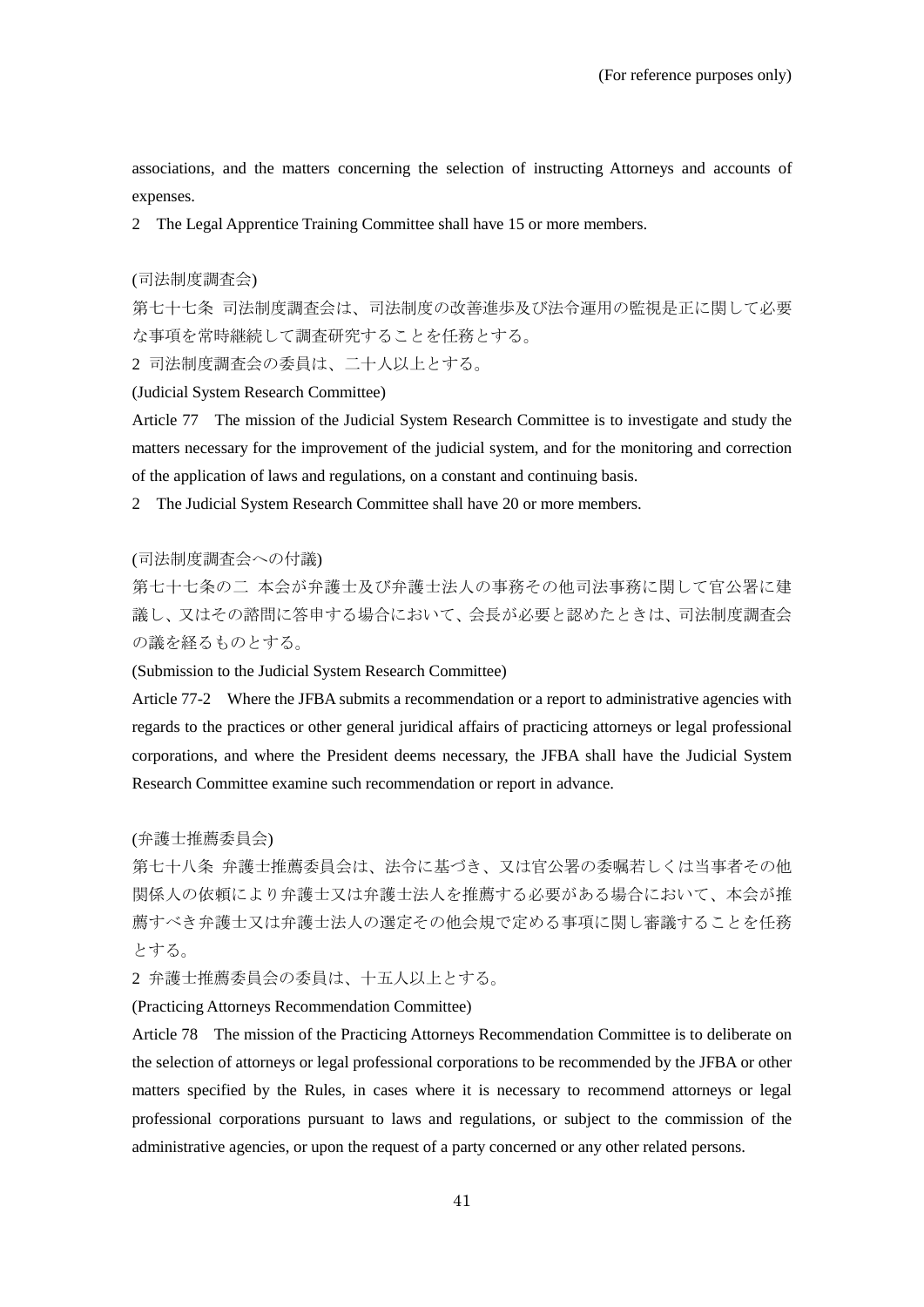2 The Practicing Attorneys Recommendation Committee shall have 15 or more members.

(選挙管理委員会)

第七十八条の二 選挙管理委員会は、会長の選挙に関し、必要な管理を行うことを任務とす る。

2 選挙管理委員会の委員は、七十二人とする。

3 選挙管理委員会の委員は、代議員会において、弁護士である会員の中から選任する。

4 選挙管理委員会の委員の任期は、二年とし、選任された年の五月一日を始期とする。

5 第六十三条第一項本文及び第三項本文の規定は委員が欠けた場合について、同条第四項 の規定は委員の任期満了の場合について、それぞれ準用する。

(Election Supervisory Committee)

Article 78-2 The mission of the Election Supervisory Committee is to conduct necessary supervision relating to the election of the President.

2 The Election Supervisory Committee shall have 72 members.

3 The members of the Election Supervisory Committee shall be appointed from the member attorneys at the House of Delegates.

4 The term of office of the members of the Election Supervisory Committee shall be two years and shall commence on May 1 of the year in which each member is appointed.

5 The provisions of the main clause of Article 63, Paragraph 1 and the main clause of Paragraph 3 of said Article shall apply *mutatis mutandis* to the case where there is a vacancy of members, and the provisions of Paragraph 4 of said Article shall apply *mutatis mutandis* to the case where the term of office of a member expires.

(委員の選任)

第七十九条 人権擁護委員会、司法修習委員会、司法制度調査会及び弁護士推薦委員会の各 委員は、理事会において、弁護士である会員の中から選任し、毎年半数を改選する。

2 委員の任期は、二年とし、選任された年の五月一日を始期とする。

3 委員が欠けたときは、補欠の委員を選任することができる。

4 第六十三条第三項本文の規定は前項の補欠の委員について、同条第四項の規定は委員の 任期満了の場合について、それぞれ準用する。

#### (Appointment of Members)

Article 79 The members of the Human Rights Protection Committee, the Legal Apprentice Training Committee, the Judicial System Research Committee and the Practicing Attorneys Recommendation Committee shall be appointed from among the member attorneys by the Board of Governors.

2 The term of office of the members shall be two years and shall commence on May 1 of the year in which he/she is appointed.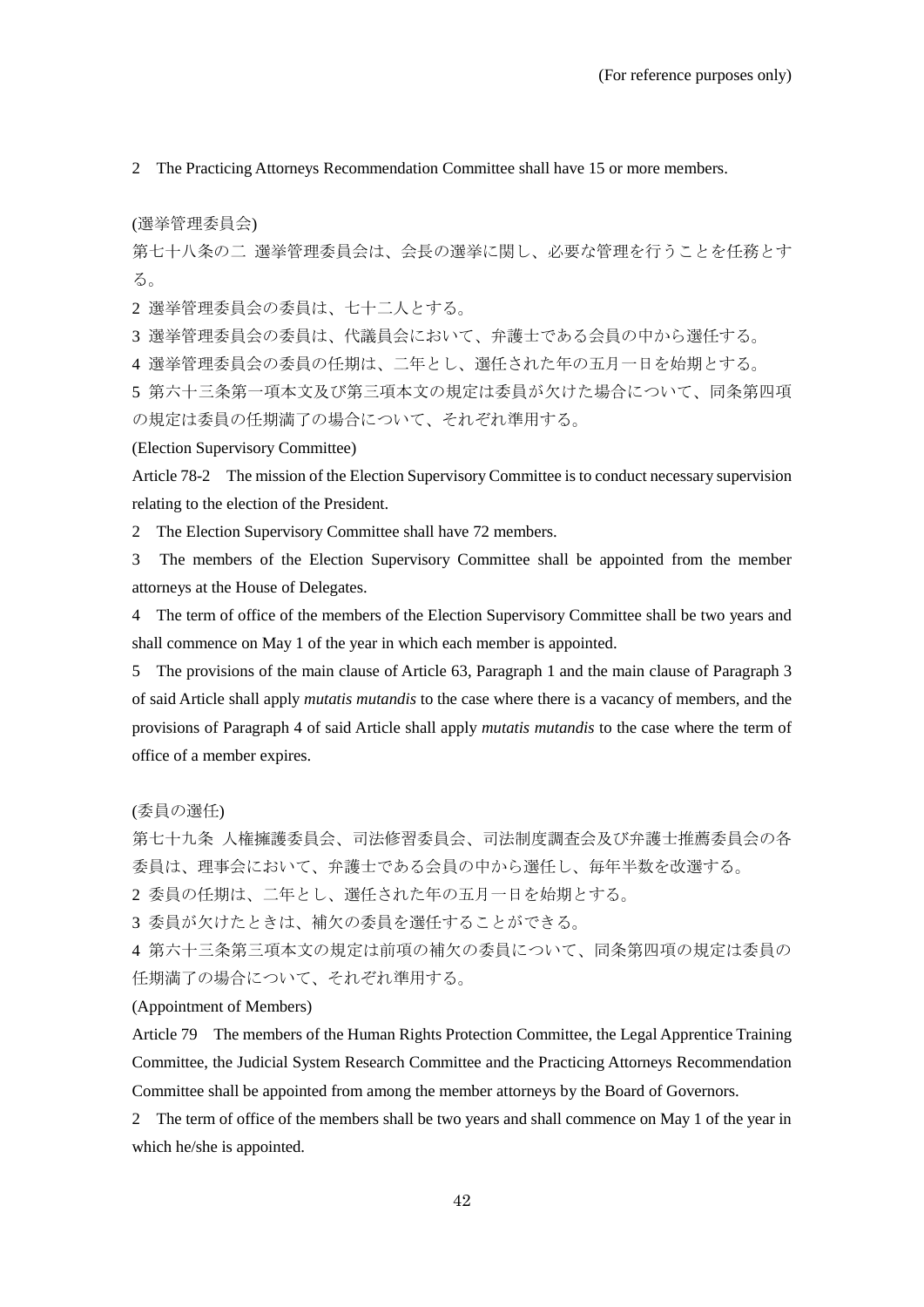3 In case of vacancy of a member holding office, a substitute member may be appointed to fill the vacancy.

4 The provisions of the main clause of Article 63, Paragraph 3 hereof shall apply *mutatis mutandis* to the substitute member set forth in the preceding Paragraph, and the provisions of Paragraph 4 of the same Article shall apply *mutatis mutandis* to the case where the term of office of the member expires.

(常置委員会の委員長と副委員長)

第八十条 人権擁護委員会、司法修習委員会、司法制度調査会、弁護士推薦委員会及び選挙 管理委員会(以下「各委員会」という。)に、委員長を置く。

2 各委員会は、必要があると認めるときは、副委員長を置くことができる。

3 委員長及び副委員長は、委員が互選する。

(Chairman and Vice-Chairman of Standing Committees)

Article 80 The Human Rights Protection Committee, the Legal Apprentice Training Committee, the Judicial System Research Committee, the Practicing Attorneys Recommendation Committee and the Election Supervisory Committee (hereinafter referred to as "each Committee") shall each have a chairperson.

2 Each Committee may, when it is deemed necessary, have vice-chairperson.

3 The chairperson and the vice-chairperson(s) of each Committee shall be elected from the Committee members.

(会規等への委任)

第八十一条 前二条に規定するもののほか、各委員会の組織及び議事手続に関し必要な事項 は、会規又は規則で定める。

(Delegation to the Rules etc.)

Article 81 In addition to what is prescribed in the preceding two Articles, necessary matters concerning the organizations and proceedings of each Committee shall be prescribed in the Rules or the Regulations.

#### (特別委員会)

第八十二条 本会は、必要があると認めるときは、理事会の議を経て、特定の事項を行わせ るため、特別委員会を置くことができる。

2 特別委員会の組織、権限及び議事手続に関し必要な事項は、規則で定める。

# (Special Committees)

Article 82 The JFBA may, when the JFBA finds it necessary and upon resolution of the Board of Governors, establish a special committee for the purpose of having it manage specific matters.

2 Any necessary matters concerning the organization, authority and proceedings of a special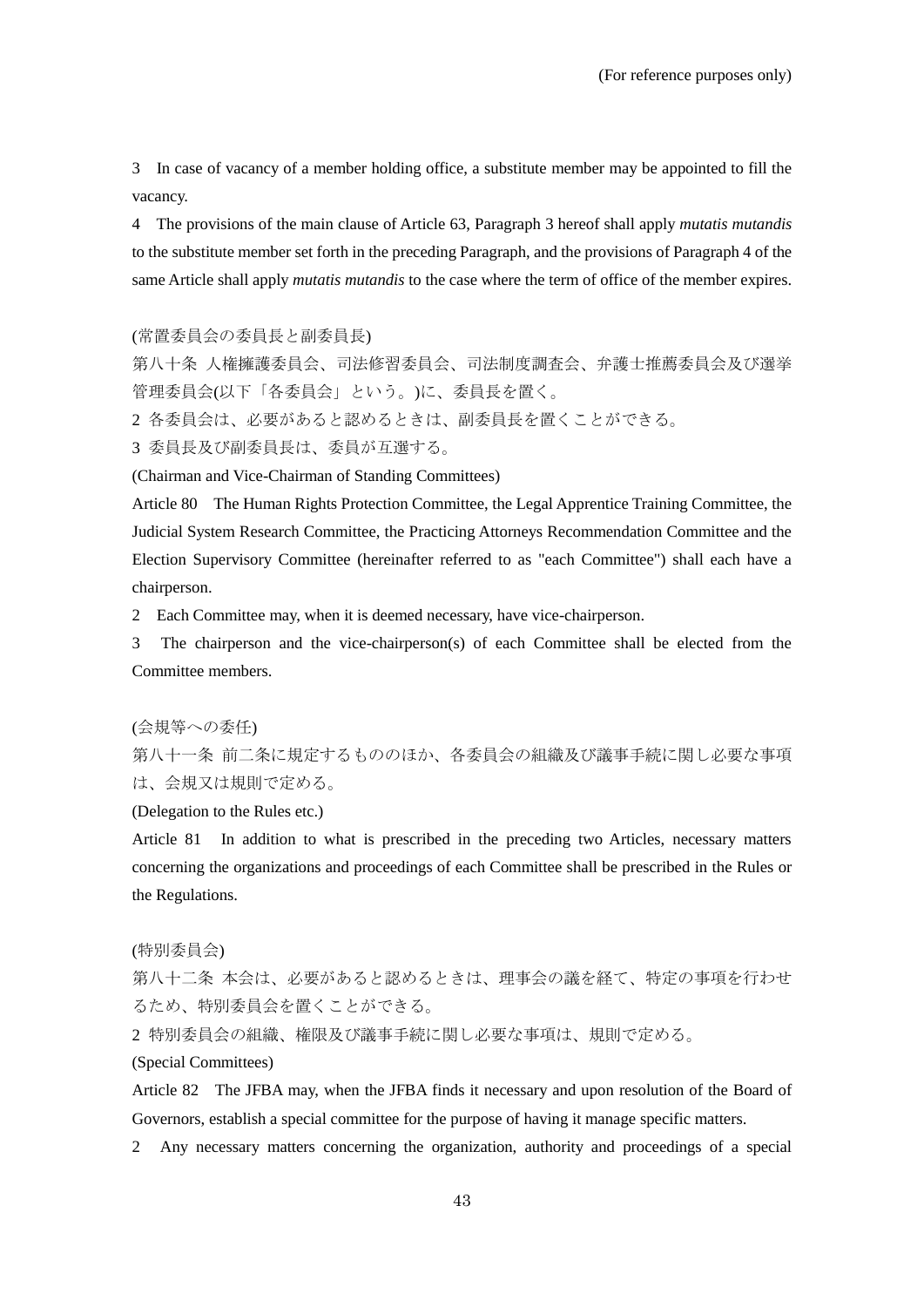committees shall be prescribed in the Regulations.

## 第十章 事務総長及び事務機構

# Chapter X Secretary-General and Secretariat Organization

(事務総長及び事務次長)

第八十二条の二 本会に、事務総長一人及び事務次長若干人を置く。

2 事務総長は、会長の命を受けて本会の事務を掌理し、事務局の職員を指揮監督する。

3 事務総長は、本会の会議に出席して意見を述べることができる。

4 事務次長は、事務総長を補佐して、会規又は規則で定める事務をつかさどる。

5 事務総長及び事務次長の任免は、理事会の議を経て、会長が行う。

(Secretary-General and Deputy Secretary-General)

Article 82-2 The JFBA shall have one Secretary-General and one or more Deputy Secretary Generals.

2 The Secretary-General shall administer the affairs of the JFBA under the direction of the President, and shall direct and supervise the staff of the secretariat.

3 The Secretary-General may attend any meeting of the JFBA and express his/her opinions.

4 The Deputy Secretary-General shall assist the Secretary-General and conduct the affairs prescribed by the Rules or Regulations.

5 The appointment and dismissal of the Secretary-General and the Deputy Secretary-General shall be carried out by the President upon the resolution of the Board of Governors.

(事務局)

第八十二条の三 本会に、事務局を置き、本会の庶務をつかさどらせる。 2 事務局の職制は、会規又は規則で定める。

(Secretariat)

Article 82-3 The JFBA shall have the secretariat and shall have it manage the clerical affairs of the JFBA.

2 The office organization of the secretariat shall be prescribed in the Rules or Regulations of the JFBA.

(調査室、広報室及び国際室)

第八十二条の四 本会に、調査室、広報室及び国際室を置く。

2 調査室、広報室及び国際室に関し必要な事項は、会規又は規則で定める。

(Research Office, Public Information Office, and Office of International Affairs)

Article 82-4 The JFBA shall have the Research Office, the Public Information Office, and the Office of International Affairs.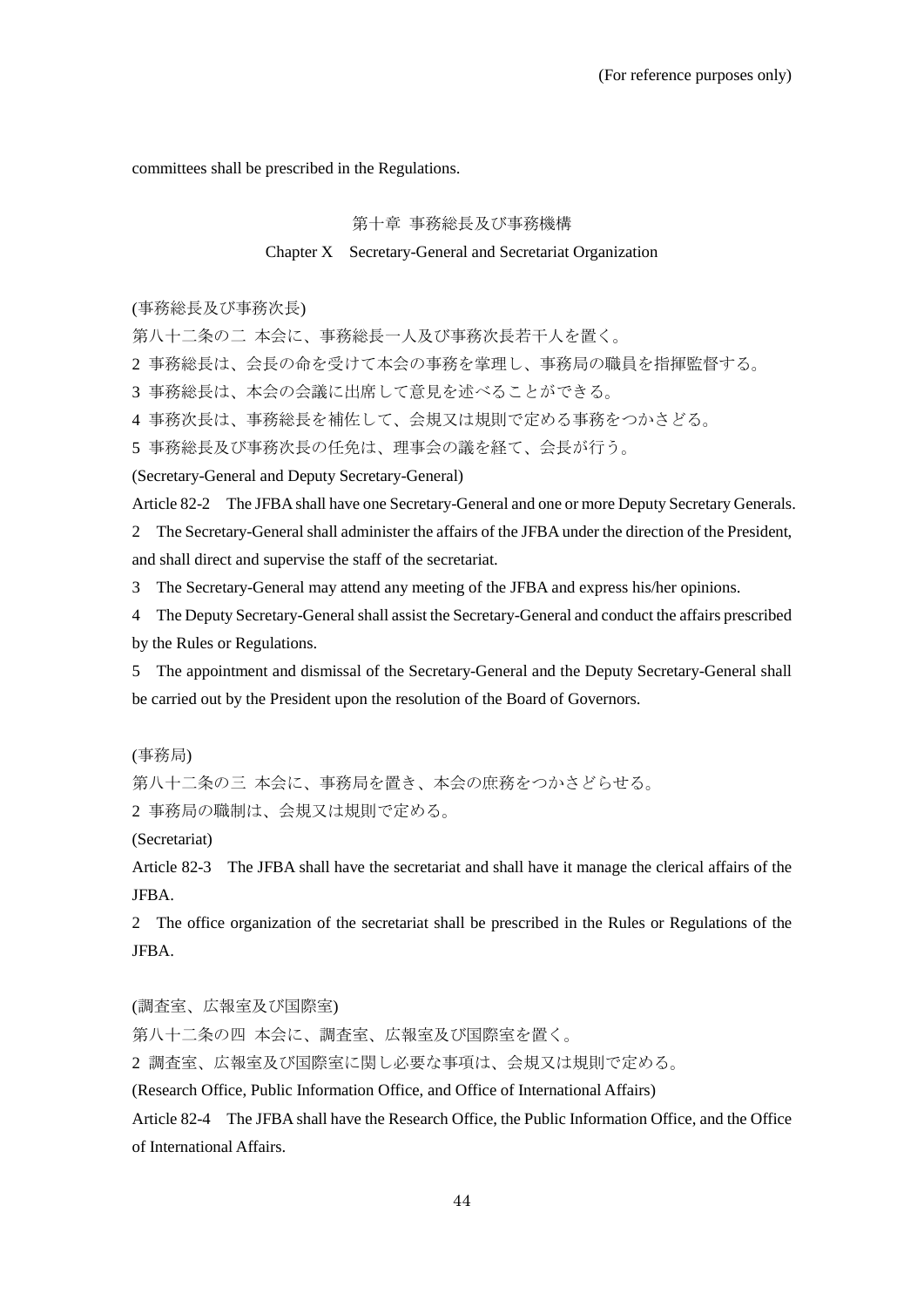2 Necessary matters concerning the Research Office, the Public Information Office, and the Office of International Affairs shall be prescribed in the Rules or Regulations of the JFBA.

# 第十一章 司法修習生 Chapter XI Legal Apprentices

(司法修習の指導監督)

第八十三条 本会は、司法修習生の修習を担当する弁護士会の修習指導の実施に必要な指導 監督をする。

(Guidance and Supervision of Judicial Training)

Article 83 The JFBA shall provide the guidance and supervision required for the implementation of the training of legal apprentices at the bar association which is in charge of such training.

#### (司法修習生の配属等)

第八十四条 弁護士会は、委託された司法修習生を所属の弁護士の中から適当な者に配属し、 弁護士として必要な人格識見のかん養及び実務の修習をさせなければならない。

(Assignment of Legal Apprentice)

Article 84 The bar association shall assign the entrusted legal apprentice to appropriate member attorneys and shall have him/her train his/her personality, insight and practice required as attorneys.

# (罷免事由等の通知)

第八十五条 弁護士会において修習中の司法修習生に罷免、修習の停止又は戒告の事由があ ると認めるときは、弁護士会は、直ちに、本会に通知しなければならない。

(Notification of Grounds for Dismissal)

Article 85 In the event that it is found that there is a reason for dismissal, suspension of training or admonition of a legal apprentice during the training at bar associations, the bar association shall immediately notify the same to the JFBA.

## (規則への委任)

第八十六条 弁護士会における司法修習生の修習に関し必要な事項は、規則で定める。 (Delegation to Regulations)

Article 86 Necessary matters concerning the training of legal apprentices at the bar association shall be prescribed in the Regulations.

> 第十二章 弁護士の報酬及び法律扶助 Chapter XII Fees of Attorneys and Legal Aid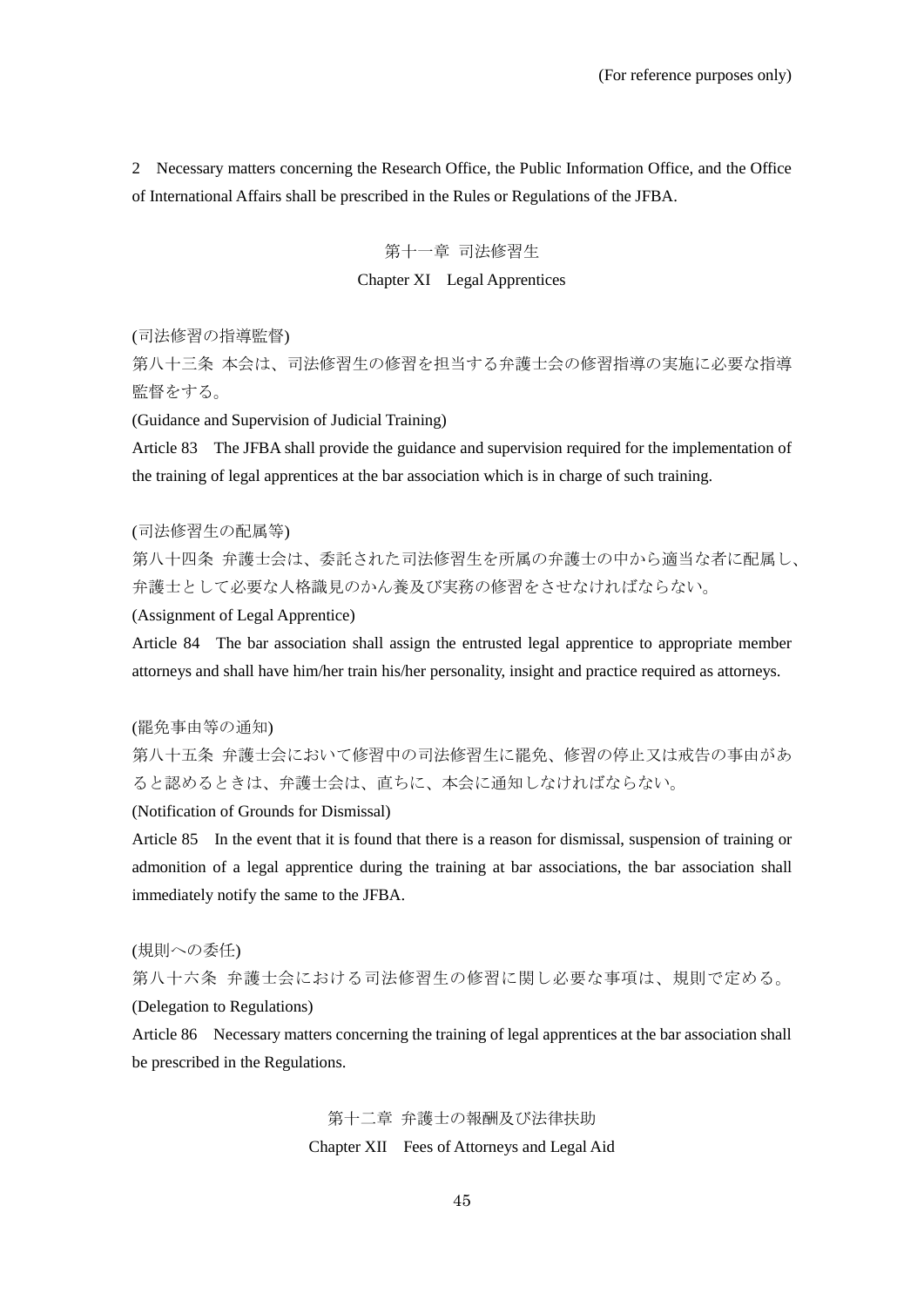(弁護士の報酬)

第八十七条 弁護士の報酬は、適正かつ妥当でなければならない。

2 弁護士の報酬に関し必要な事項は、会規で定める。

(Fees of Attorneys)

Article 87 The fees of attorneys shall be appropriate and valid.

2 Necessary matters concerning the fees of attorneys shall be prescribed in the Rules of the JFBA.

(法律相談及び訴訟扶助)

第八十八条 弁護士会は、無資力者の依頼により、法律相談及び訴訟扶助をしなければなら ない。

2 弁護士会は、前項の依頼を受けたときは、所属の弁護士の中から適当な者を選任して、事 件の鑑定、訴訟代理、刑事弁護等をさせなければならない。

(Legal Consultation and Litigation Assistance)

Article 88 The bar associations shall provide legal counseling and legal aid in litigation at the request of a person without financial resources.

2 The bar associations shall, upon receipt of the request set forth in the preceding Paragraph, appoint a suitable attorney from among its members and have him/her render an expert opinion on the case, representation at litigations, criminal defense, and other services.

(費用の負担)

第八十九条 前条第一項の法律相談及び訴訟扶助に要する費用は、その弁護士会の負担とす る。

(Costs)

Article 89 The expenses required for the legal consultation and legal aid in litigation set forth in Paragraph 1 of the preceding Article shall be borne by the bar association.

(法律援助事業)

第八十九条の二 本会は、無資力者のためにする法律扶助に関し、法律援助事業を行うもの とし、事業の範囲、内容その他の法律援助事業に関する事項は、会規で定める。

(Legal Aid Services)

Article 89-2 The JFBA shall provide legal aid services for those without financial resources, and the scope, contents, and other matters concerning legal aid services shall be prescribed in the Rules of the JFBA.

第十三章 会計資産及び会費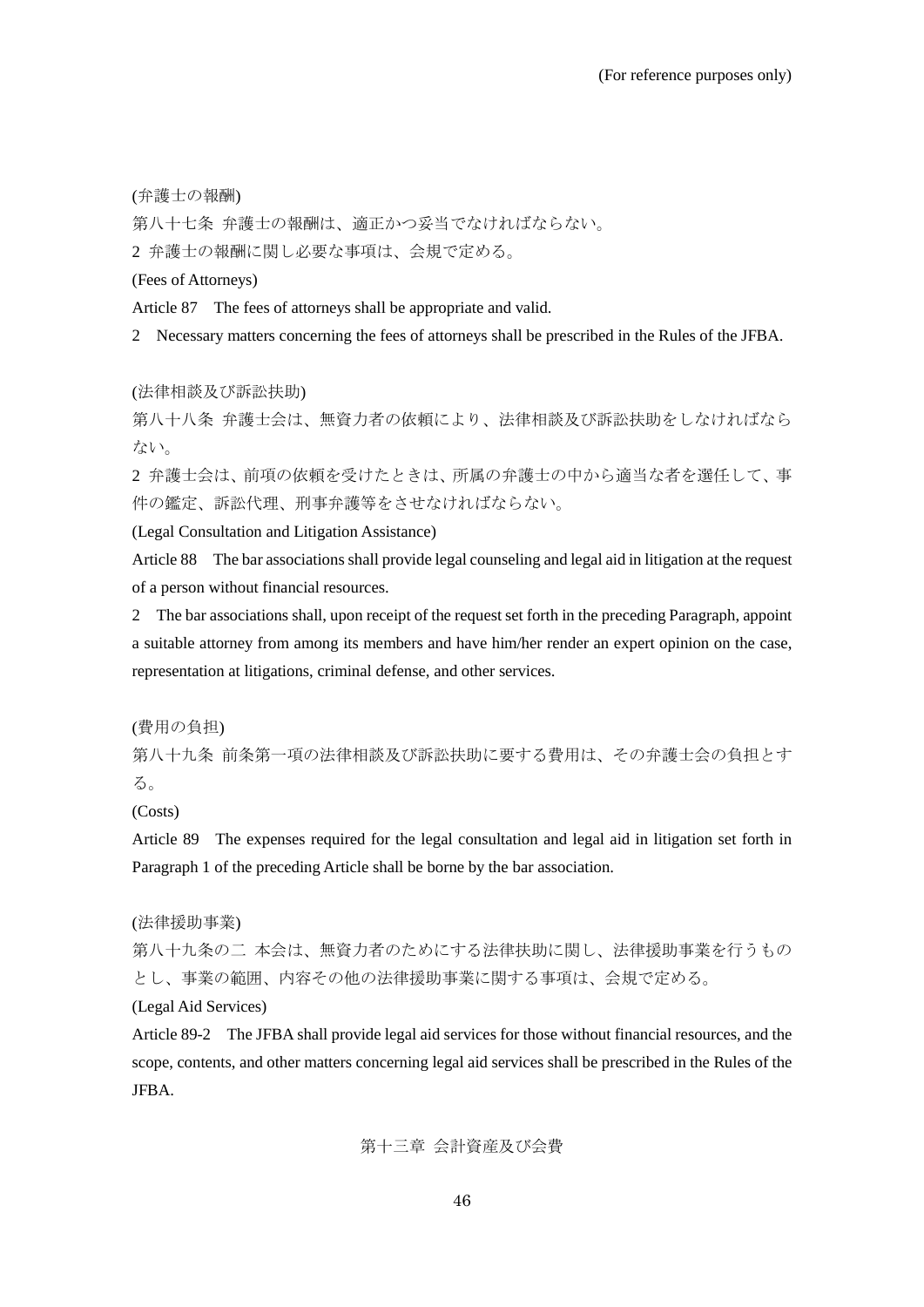## Chapter XIII Accounting Assets and Membership Fees

(会計年度)

第九十条 本会の会計年度は、毎年四月一日に始まり、翌年三月三十一日に終わる。

(Fiscal year)

Article 90 The fiscal year of the JFBA shall commence on April 1 of each year and end on March 31 of the following year.

(経費の支弁)

第九十一条 本会の経費は、会費、登録料、寄附金その他の収入をもって支弁する。

(Payment of Expenses)

Article 91 Expenses of the JFBA shall be paid by membership fees, registration fee, donations, and other income.

(資産の管理)

第九十二条 本会の資産は、会長が管理する。

(Assets management)

Article 92 The assets of the JFBA shall be managed by the President.

(監査報告)

第九十三条 監事は、収入及び支出の決算を監査し、定期総会において報告しなければなら ない。

(Auditing Reporting)

Article 93 The auditors shall audit the settlement of accounts of income and expenditure and report it to the Ordinary General Meeting.

(会規等への委任)

第九十四条 会計及び資産に関する事項は、会規又は規則で定める。

(Delegation to Rules etc.)

Article 94 Matters concerning accounting and assets shall be prescribed in the Rules or the Regulations.

(会費)

第九十五条 弁護士である会員は、本会の会費として月額一万二千四百円を、所属弁護士会 を経て、本会に納めなければならない。

2 司法修習生の修習を終えて弁護士である会員になった者であって、修習を終えてから二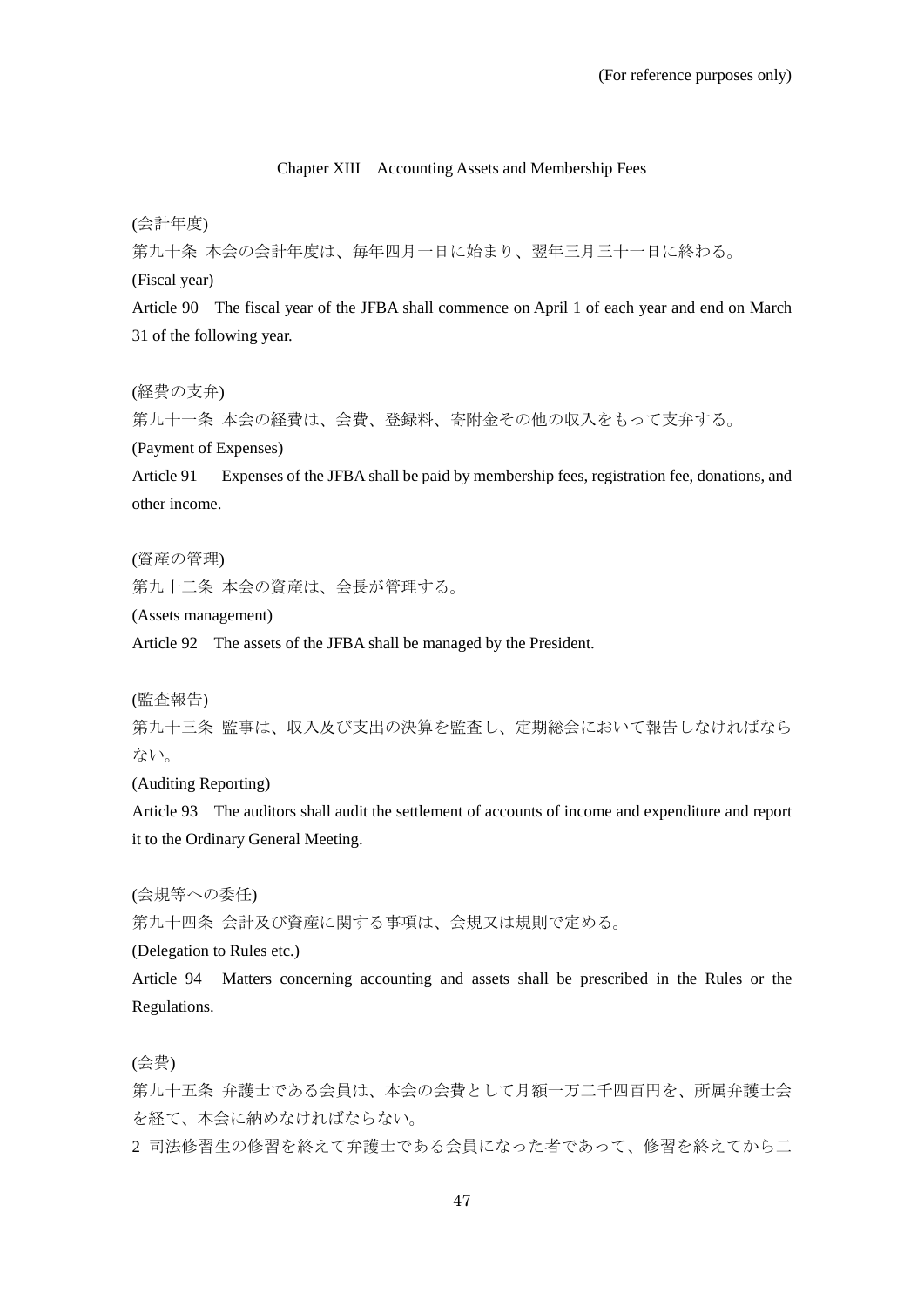年を経過しないものの本会の会費は、前項の規定にかかわらず、月額六千二百円とする。 (Membership fees)

Article 95 A member who is an attorney shall pay the monthly amount of 12,400 yen as a membership fees to the JFBA through the bar association to which he/she belongs.

2 Notwithstanding the preceding Paragraph, the membership fees of a member who has become an attorney member after completing the training of the legal apprentice and two years have not elapsed since the completion of the training shall be 6,200 yen per month.

#### (会館維持運営資金)

第九十五条の二 本会は前条の会費中八百円をもって本会の会館を維持運営するために必 要な資金に充てるものとし、会館維持運営資金に必要な事項は会規で定める。

(Fund for the Maintenance and Operation of the Bar Associations Building)

Article 95-2 The JFBA shall allocate 800 yen in the membership fees set forth in the preceding Article to the funds required for the maintenance and operation of the Bar Associations Building, and the matters necessary for the maintenance and operation of the building shall be prescribed in the Rules of the JFBA.

# (特別会費)

第九十五条の三 弁護士である会員は、特別の必要がある場合には、特別会費を所属弁護士 会を経て、本会に納めなければならない。

2 特別会費の徴収は、その額、使途、納付期間その他必要な事項を定めて、理事会において 出席者の三分の二以上の賛成をもって発議し、総会において出席した弁護士会及び弁護士 である会員の三分の二以上の賛成をもって議決しなければならない。

#### (Extraordinary Membership Fees)

Article 95-3 A member who is an attorney shall, in case special needs arise, pay the special membership fees to the JFBA through the bar association to which he/she belongs.

2 The special membership fees shall be collected by specifying the amount, the purpose of use, the payment period, and other necessary matters, and shall be proposed by the affirmative vote of at least two-thirds of the persons present at a meeting of the Board of Governors, and by a resolution of at least two-thirds of the members being attorneys or bar associations present at the general meeting.

(会費等の免除)

第九十五条の四 弁護士である会員が次の各号に掲げるいずれかの事由に該当する場合は、 所属弁護士会を通じて申請することにより、本会の会費及び特別会費(以下この条において 「会費等」という。)の全部を免除する。

一 弁護士登録の期間が通算して五十年以上であるとき。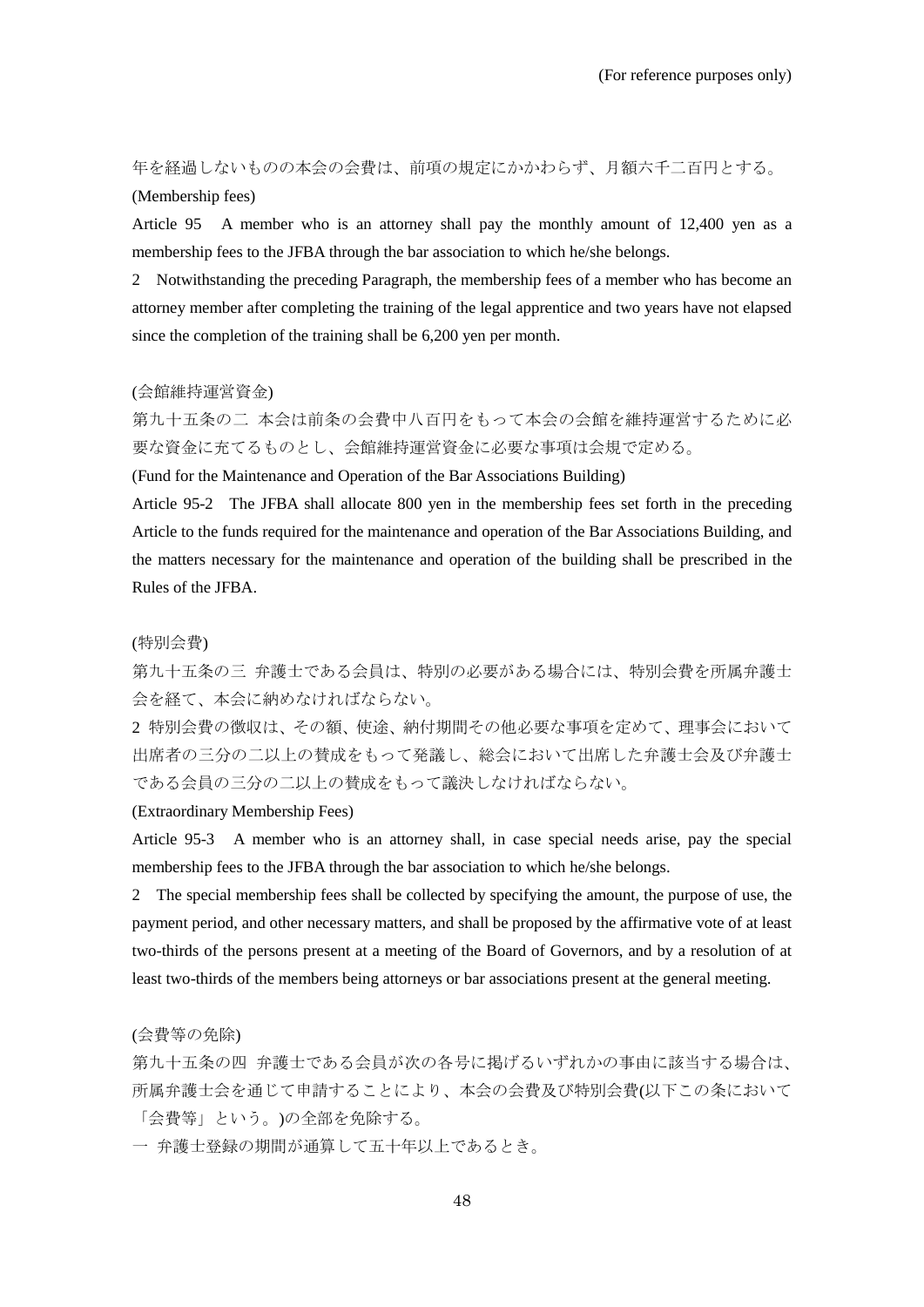二 七十七歳に達し、かつ、弁護士登録の期間が通算して二十年以上であるとき。

三 病気又は傷害により弁護士業務を執ることが困難であるとして、所属弁護士会において 会費の全部の免除を受けているとき。

2 弁護士である会員が出産(妊娠四か月(八十五日)以上の分娩をいい、同時期以降の流産又 は死産の場合を含む。)をする場合は、所属弁護士会を通じて申請することにより、会規で 定める期間、本会の会費等の全部を免除する。

3 弁護士である会員が子の育児をする場合は、所属弁護士会を通じて申請することにより、 会規で定める期間、本会の会費等の全部を免除する。

4 会費等の免除に関する手続その他必要な事項は、規則で定める。

(Exemption from Membership Fees)

Article 95-4 In the event that a member being an attorney falls under any of the cases listed in the following items, the membership fees and special membership fees of the JFBA (hereinafter referred to as the "membership fees, etc." in this Article) shall be exempted in whole by applying through the bar association to which he/she belongs:

(1) When the term of registration as an attorney is 50 years or more in total.

(2) When the member is 77 years of age and the term of registration as an attorney is 20 years or more in total.

(3) When the member has been exempted from all membership fees in the bar association to which he/she belongs on the grounds that it is difficult to perform attorneys' duties due to illness or injury.

2 When a member being an attorney gives birth (i.e. deliveries four months (85 days) or more of gestation, including abortions or stillbirths after the same period), the member shall be exempted from all membership fees, etc. of the JFBA by applying through the bar association to which the member belongs for a period specified by the Rules of the JFBA.

3 In the event that a member who is an attorney takes care of a child, such member shall be exempted from all membership fees, etc. of the JFBA by applying through the bar association to which he/she belongs for a period specified by the Rules of the JFBA.

4 Procedures for exemption from membership fees, etc. and other necessary matters shall be prescribed in the Regulations.

#### (会費等の徴収)

第九十六条 弁護士会は、毎月末日において所属する弁護士である会員から本会の会費及び 特別会費を徴収して二か月以内に本会に送金しなければならない。

(Collection of membership fees, etc.)

Article 96 The bar associations shall collect the membership fees and extraordinary membership fees of the JFBA from the members on the last day of each month and remit them to the JFBA within two months.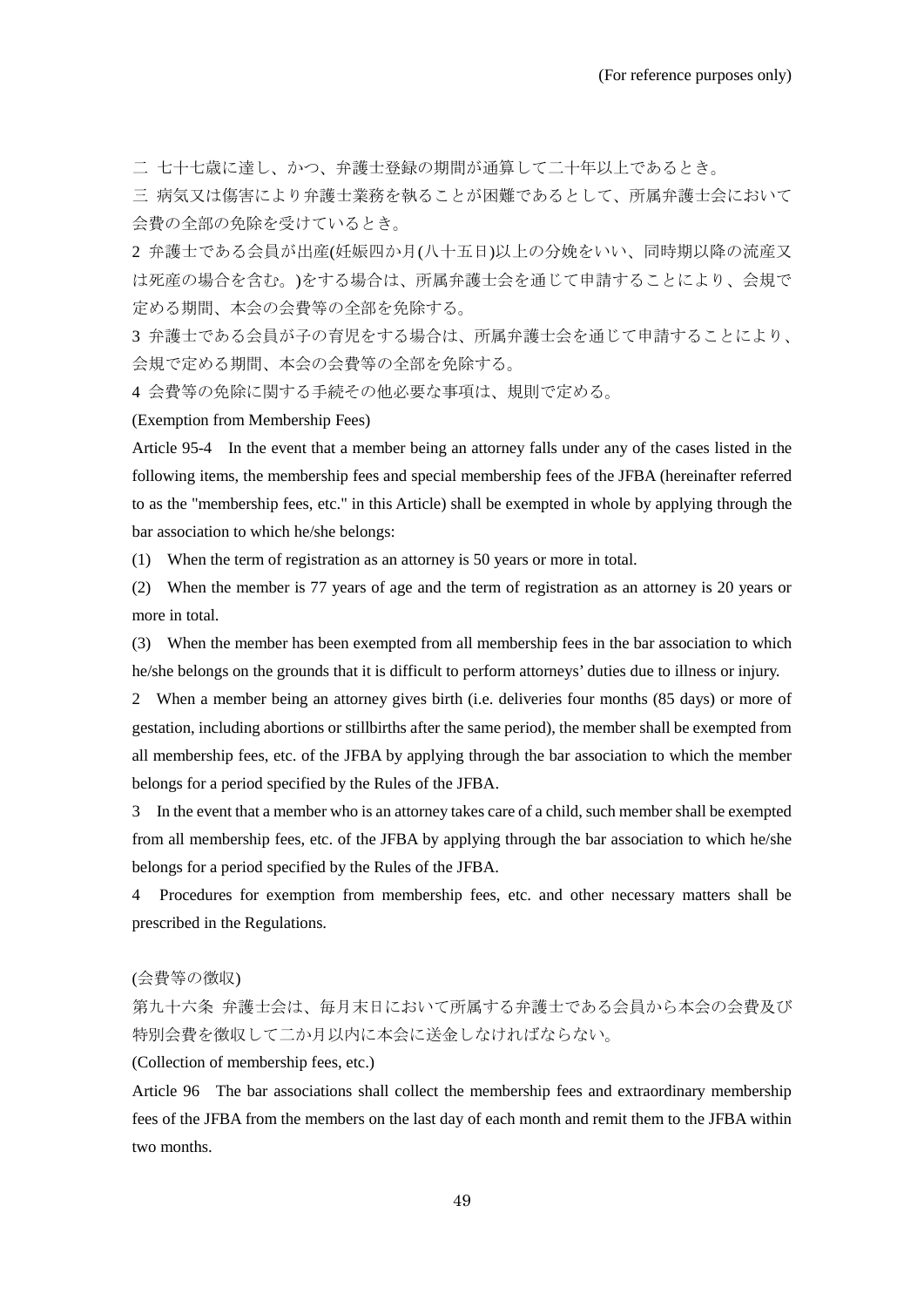(滞納に対する懲戒)

第九十七条 弁護士である会員が六か月以上本会の会費又は特別会費を滞納したときは、所 属弁護士会の同意を得て、法第六十条に規定するところにより懲戒することができる。 (Disciplinary Action against Delinquency)

Article 97 In the event that a member who is an attorney becomes delinquent in the payment of membership fees or special membership fees of the JFBA for six months or more, disciplinary action may be taken pursuant to the provisions of Article 60 of the Act with the consent of the bar association to which he/she belongs.

# 第十四章 特別会員、外国特別会員及び準会員

Chapter XIV Special Members, Foreign Special Members and Associate Members

(特別会員)

第九十七条の二 沖縄の復帰の日の前日において沖縄の法令の規定による弁護士である者 (法の規定による弁護士となる資格を有する者を除く。)で、沖縄弁護士会及び本会に入会す るものは、特別会員とする。

2 特別会員に関する事項は、規則で定める。

(Special member)

Article 97-2 Any person who is an attorney pursuant to the provisions of the laws and regulations of Okinawa (excluding a person who is qualified to become an attorney pursuant to the provisions of the Act) on the day preceding the date of the reintegration of Okinawa, and who joins the Okinawa Bar Association and the JFBA, shall be a Special Member.

2 Matters concerning Special Members shall be prescribed in the Regulations.

(外国特別会員)

第九十七条の三 次に掲げる者は、外国特別会員とする。

一 外国法事務弁護士となる資格を有する者であって、特別措置法第四十条第一項の規定に よりその事務所の所在する地域の弁護士会及び本会に入会するもの

二 特別措置法第五十条の七第一項の規定により主たる事務所の所在する地域の弁護士会 及び本会に入会する外国法事務弁護士法人

2 外国特別会員に関する事項は、会規で定める。

3 特別措置法第四十三条の規定による議決権に関する事項は、会規で定める。

(Foreign Special Members)

Article 97-3 The following persons set forth below shall be Foreign Special Members:

(1) A person who is qualified to become a Registered Foreign Lawyer and who joins both the bar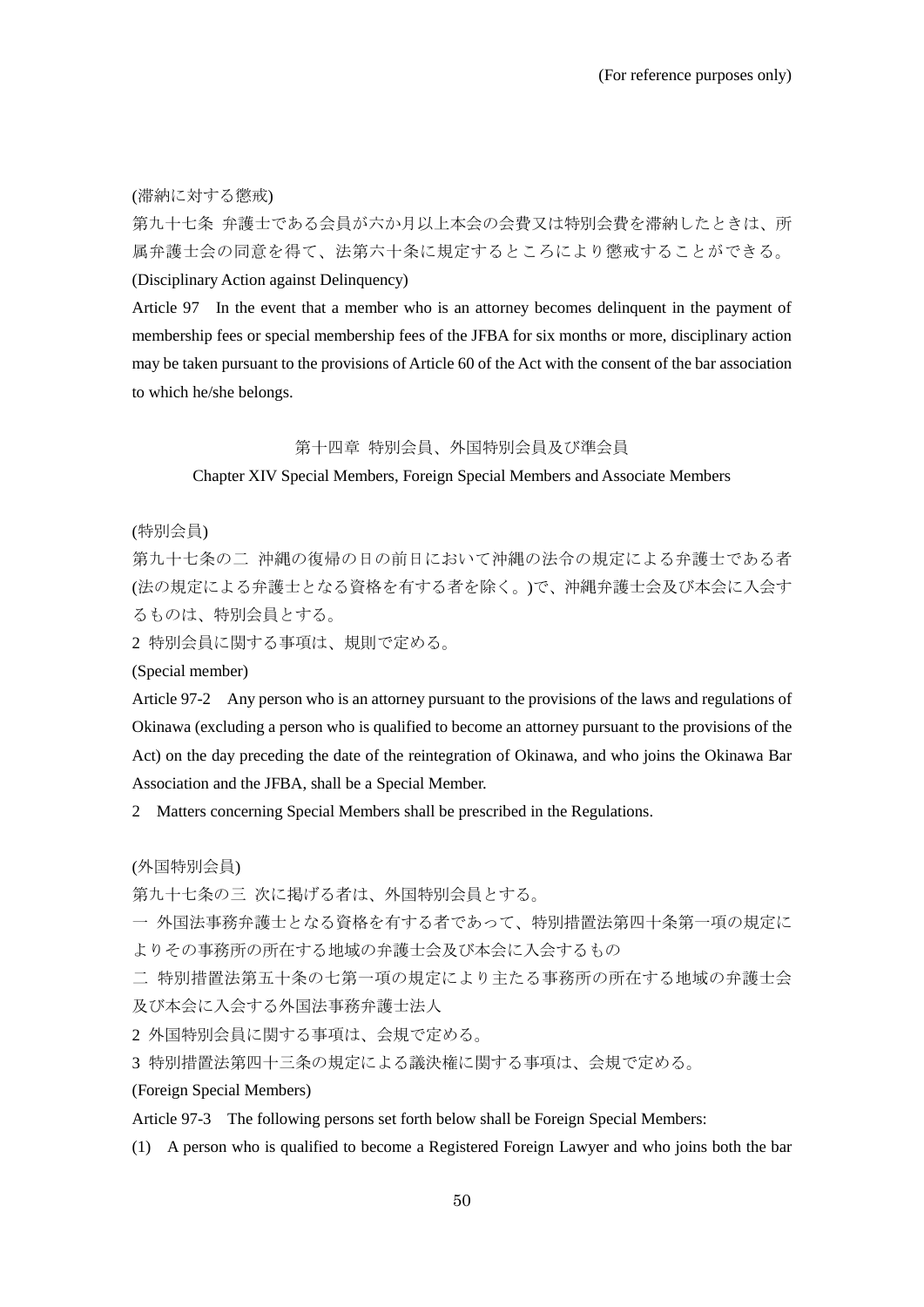association in the region where his/her office is located and the JFBA pursuant to the provisions of Article 40, Paragraph 1 of the Special Measures Act.

(2) A Registered Foreign Lawyer Corporation which joins the bar association in the region where the principal office is located and the JFBA pursuant to the provisions of Article 50-7, Paragraph 1 of the Special Measures Act.

2 Matters concerning Foreign Special Members shall be prescribed in the Rules.

3 Matters concerning voting rights pursuant to the provisions of Article 43 of the Special Measures Act shall be prescribed in the Rules.

# (準会員)

第九十八条 弁護士法の一部を改正する法律(昭和三十年法律第百五十五号)による改正前の 法第七条又は沖縄の復帰に伴う特別措置に関する法律第六十五条の規定により最高裁判所 の承認を受け、法第三条に規定する事務を行う外国弁護士資格者及び沖縄の外国人弁護士 でその事務所所在地の弁護士会及び本会に入会するものは、準会員とする。

2 準会員に関する事項は、規則で定める。

(Quasi-Members)

Article 98

A foreign practicing attorney qualified to practice the matters prescribed in Article 3 of the Act with approval of the Supreme Court pursuant to the provisions of Article 7 of the Act prior to the revision by the Act for Partial Amendment of Attorney Act (Act No. 155 of 1955) or Article 65 of the Special Measures Act Incidental to the Reintegration of Okinawa, or an approved foreign practicing attorney of Okinawa, each of whom joins both the bar association of the place of his/her law office and the JFBA shall be a quasi-member of the JFBA.

2 Matters concerning Quasi-Members shall be prescribed in the Regulations.

# 第十五章 改正

# Chapter XV Amendments

(改正の手続)

第九十九条 この会則の改正は、理事会において出席者の三分の二以上の賛成をもって発議 し、総会において出席した弁護士会及び弁護士である会員の三分の二以上の賛成をもって 議決しなければならない。

2 この会則の改正が特別措置法第二十三条各号に掲げる事項についてのものであるときは、 総会において出席した弁護士会及び弁護士である会員並びに外国法事務弁護士である外国 特別会員の議決権の総数の三分の二以上の賛成をもって議決しなければならない。

# (Procedures for Amendment)